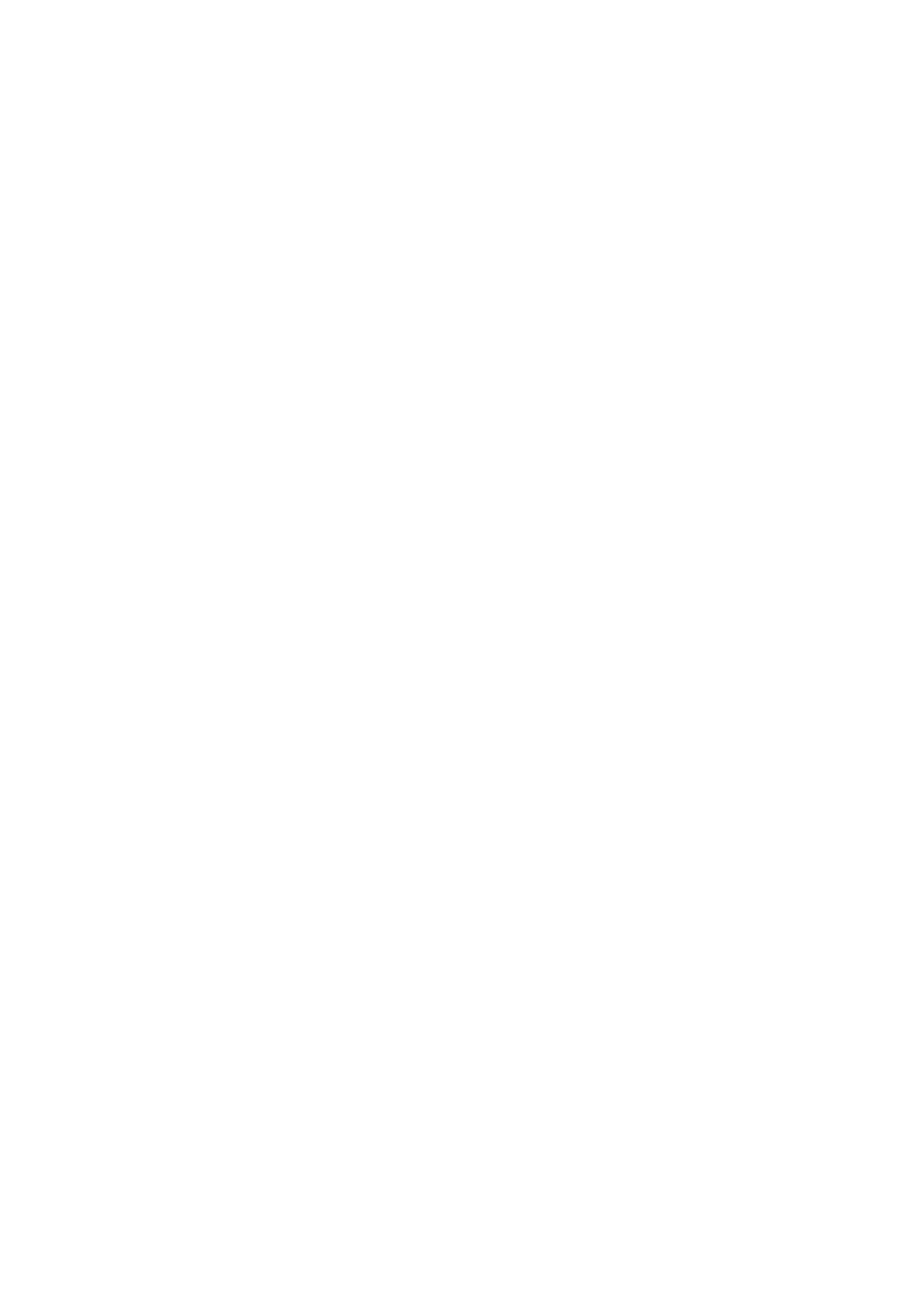## **CONTENTS**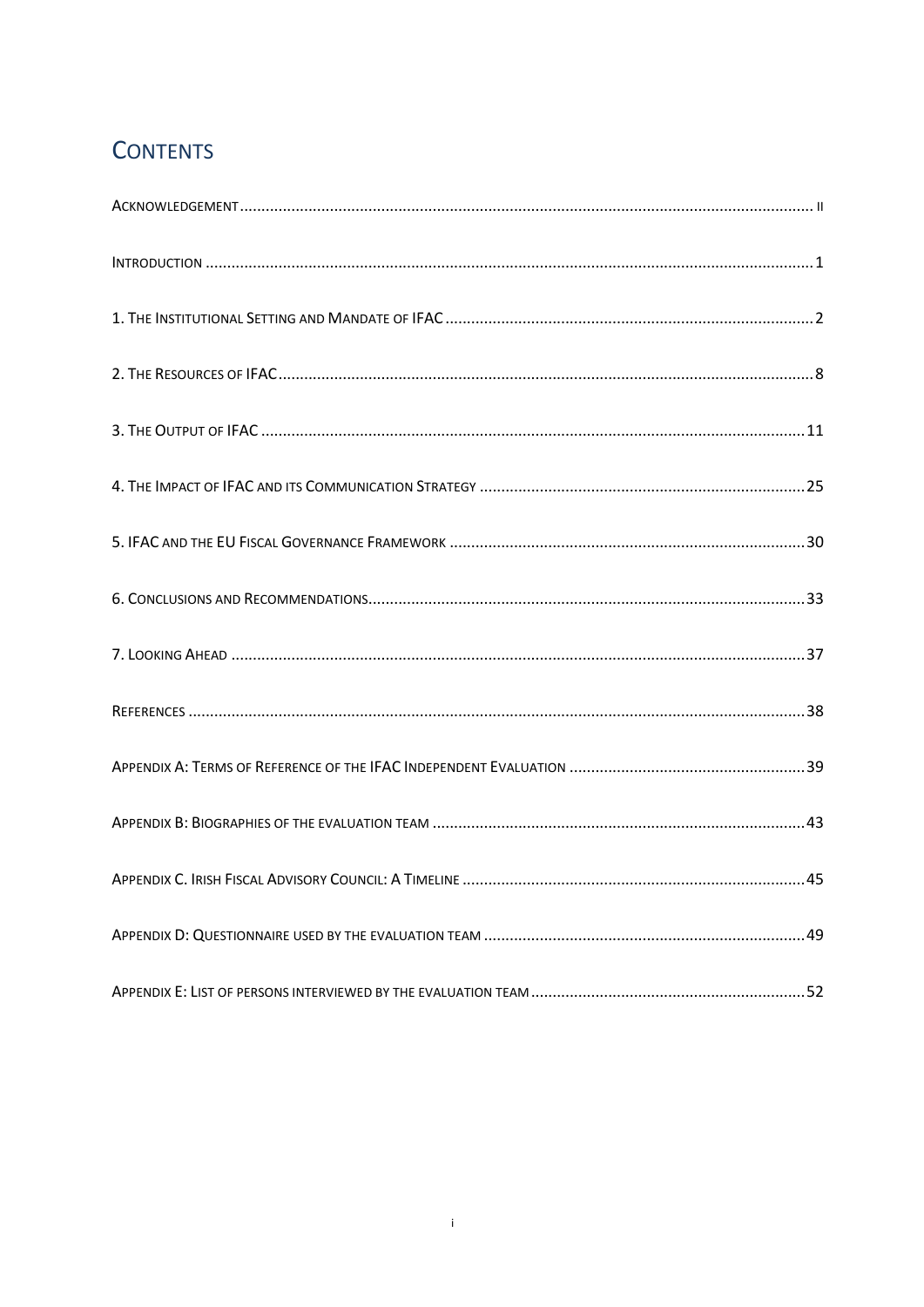### <span id="page-3-0"></span>**ACKNOWLEDGEMENT**

We have many to thank. In preparing this report, we have benefitted from the excellent help from Sarah Doyle and John McHale, not least in organizing the process and discussions with the other members of IFAC and its staff. We would like to thank all those we met and consulted with during our visit to Dublin in March 2015, see Appendix E. They all faced our battery of questions as outlined in Appendix D. We wanted the questions to be identical and to leave it to the respondents to decide on the degree of uniformity in the answers. We found a considerable amount of agreement in the replies to our questions, facilitating our work with this report.

We have also been in contact with many inside and outside Ireland concerning IFAC. Our thanks extend to them as well.

We have tried to identify the major strengths and weaknesses in the performance of IFAC. Still, we do not claim that we have covered all relevant aspects of the activities of IFAC. We expect future evaluations to correct omissions made by us at this stage.

June 11, 2015

Lars Jonung, chair

Iain Begg

Michael G Tutty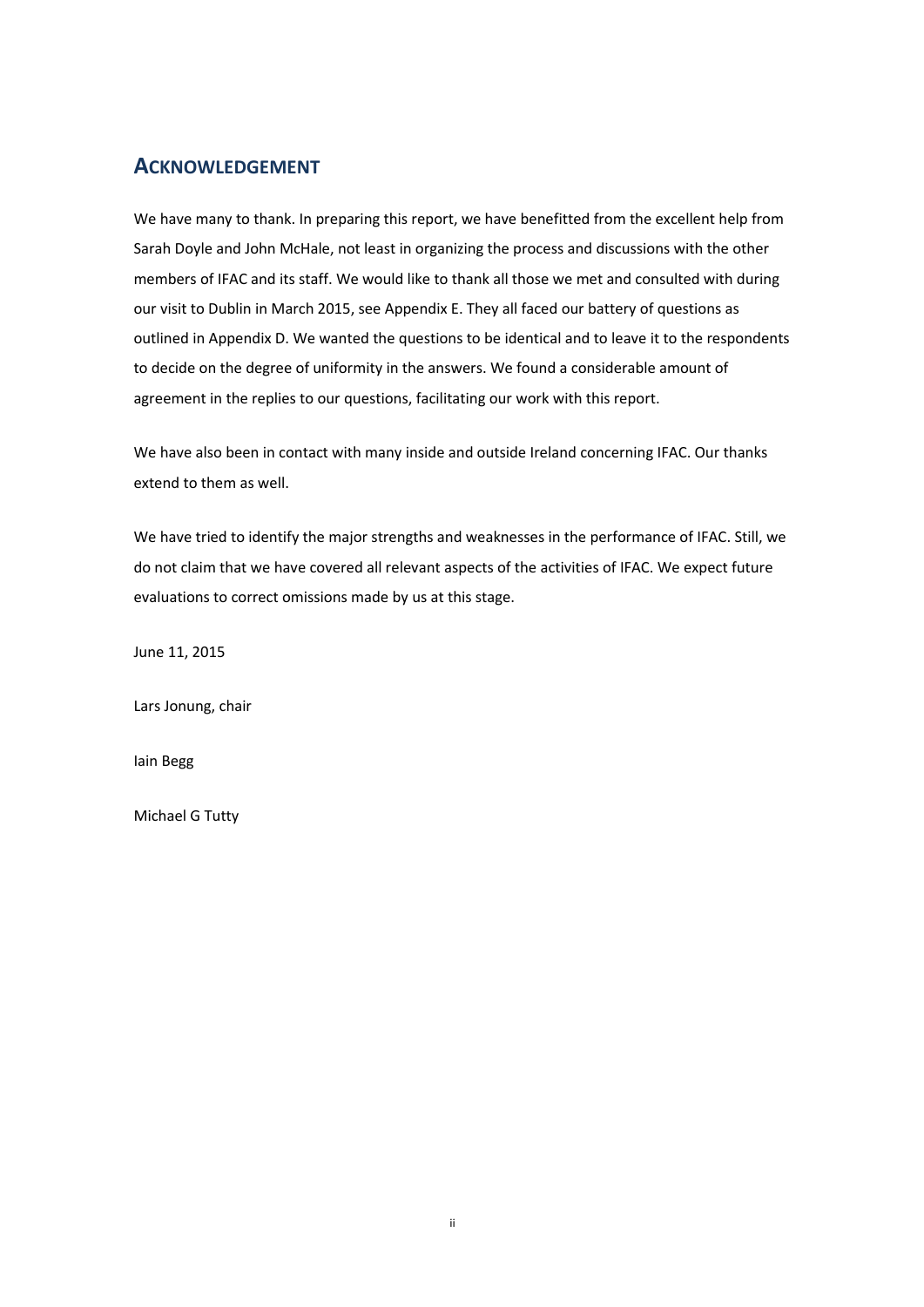## <span id="page-4-0"></span>**INTRODUCTION**

Ireland was hit by a deep economic crisis in 2008, bringing about a sharp rise in unemployment and a huge fall in national income. The crisis forced the Irish authorities to increase government expenditures while tax revenues fell sharply. The budget deficit and government debt rose dramatically, pushing Ireland into a fiscal emergency.

The crisis inspired a domestic debate about fiscal councils as a method to improve domestic fiscal governance. International organisations like OECD and IMF recommended at that time independent fiscal authorities. Following agreements between Ireland and the EU, an independent fiscal authority was established in 2011 – the Irish Fiscal Advisory Council (IFAC) - and formally constituted as part of the Fiscal Responsibility Act of 2012. IFAC was set up as part of the new EU framework for fiscal surveillance that appeared after the euro-crisis. IFAC is part of an international trend: Independent fiscal institutions, fiscal councils or "fiscal watchdogs" have emerged recently in a number of European countries, although similar bodies have existed for long in countries like the Netherlands and the United States.[1](#page-4-1)

Four years have elapsed since IFAC was founded. At the initiative of IFAC, an evaluation was commissioned and an evaluation team with three members was established with the tasks shown in the terms of reference as displayed in Appendix A. The biographies of the three members are shown in Appendix B.

In our work, we are inspired by the recommendations of a recent OECD (2015) report concerning evaluation of independent fiscal institutions. The approach suggested there serves as the structure of our questionnaire – see Appendix D – and thus also for our report.

Our account is organized in the following way. We focus on five major aspects of the activities of IFAC in this order:

- (1) the institutional setting and mandate of IFAC,
- (2) the human and financial resources of IFAC,
- (3) the output of IFAC,
- (4) the impact of IFAC and its communication strategy, and
- (5) IFAC and the EU system of fiscal governance.

There is some overlapping between these fields although we have tried to minimize it. Next, we summarize our conclusions and recommendations and end our report by looking ahead for IFAC.

<span id="page-4-1"></span> $1$  For a survey of fiscal councils see for example Debrun and Kinda (2014).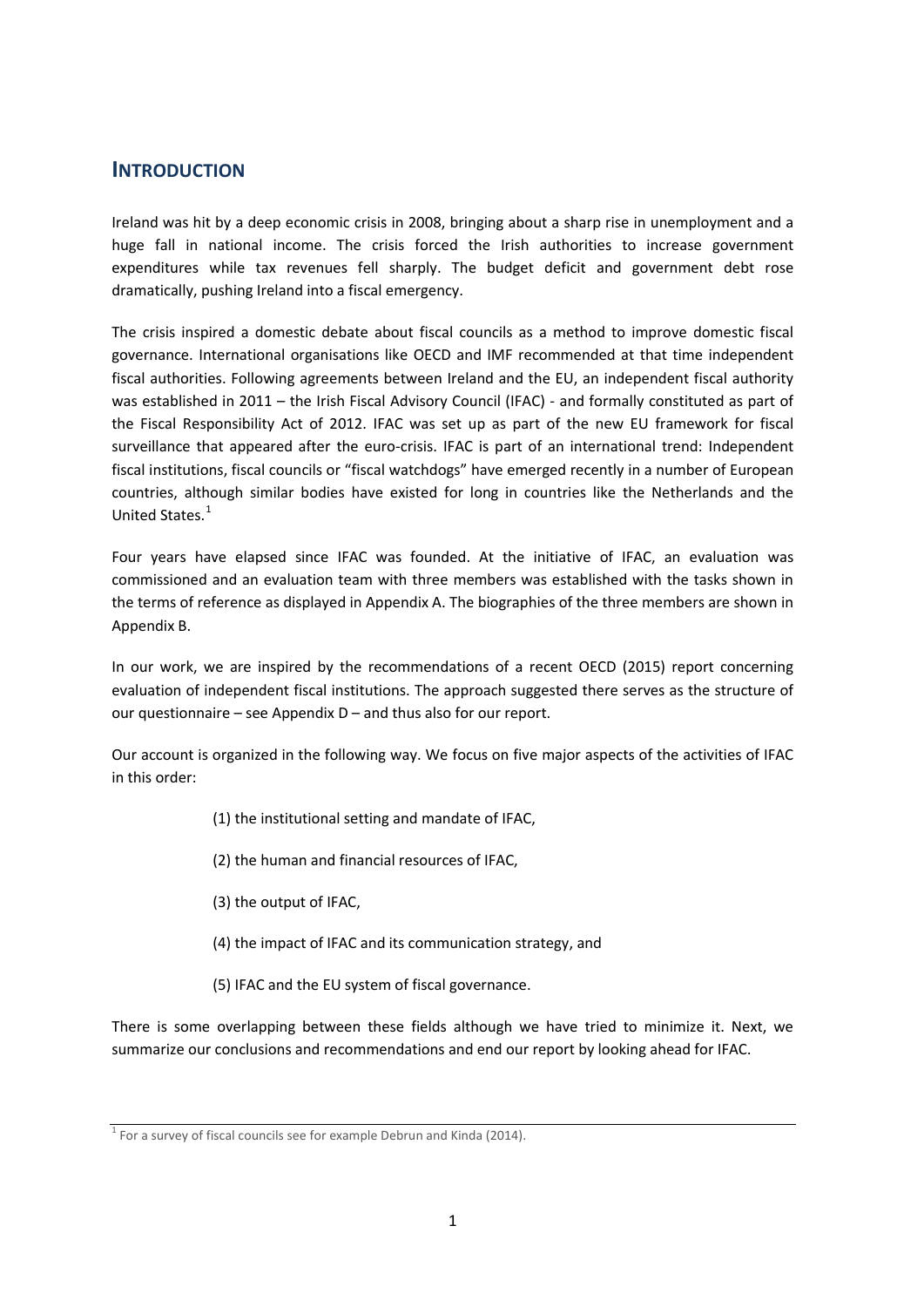## <span id="page-5-0"></span>**1. THE INSTITUTIONAL SETTING AND MANDATE OF IFAC**

The Irish Fiscal Advisory Council (IFAC) was constituted as a statutory body under the Fiscal Responsibility Act [2](#page-5-1)012, having operated on a non-statutory basis since 2011.<sup>2</sup> The five Members of the Council are appointed by the Minister for Finance and may only be removed for reasons set out in the Act and after a resolution providing for the removal and stating the grounds for it is passed by Dáil Éireann.<sup>[3](#page-5-2)</sup>

The funding for IFAC comes from the Central Fund so it does not have to be voted by Parliament each year.<sup>[4](#page-5-3)</sup> A sum of not more than  $\epsilon$ 800,000 per annum is set out in the legislation for IFAC, adjusted by the annual percentage change in the Harmonised Index of Consumer Prices.

IFAC submits its Fiscal Assessment Reports to the Minister for Finance and is required also to publish them. IFAC is required, when requested, to appear before an appropriate Committee of either House of the Oireachtas to account for the performance of its functions.<sup>[5](#page-5-4)</sup> In practice, IFAC appears before the Joint Oireachtas Committee on Finance, Public Expenditure and Reform to discuss each of its Fiscal Assessment Reports.

The mandate of IFAC is set out clearly in the 2012 Act, with an amendment through Section 3 of the Ministers and Secretaries (Amendment) Act 2013. This amendment concerns the additional task given to IFAC of endorsing the macroeconomic forecasts. The mandate stipulates what IFAC is to produce, as follows:

• To endorse, as it considers appropriate, the macroeconomic forecasts prepared by the Department of Finance on which the Budget and Stability Programme Update are based.

<span id="page-5-1"></span><sup>2</sup> The timeline of IFAC since its establishment is given in Appendix C.

<span id="page-5-2"></span><sup>3</sup> Dáil Éireann is the lower house of the Irish Parliament (House of Representatives), with Seanad Éireann being the upper house (Senate).

<span id="page-5-3"></span> $4$  The Central Fund is used to make payments which by statute are a permanent charge on the State revenues and are not subject to annual decision by Parliament, the largest being interest payments on the national debt. Payments to IFAC have been included in this category to back up its independence from political control.

<span id="page-5-4"></span><sup>5</sup> The Oireachtas is the collective name given to the President of Ireland and the two Houses of Parliament (Dáil Éireann and Seanad Éireann).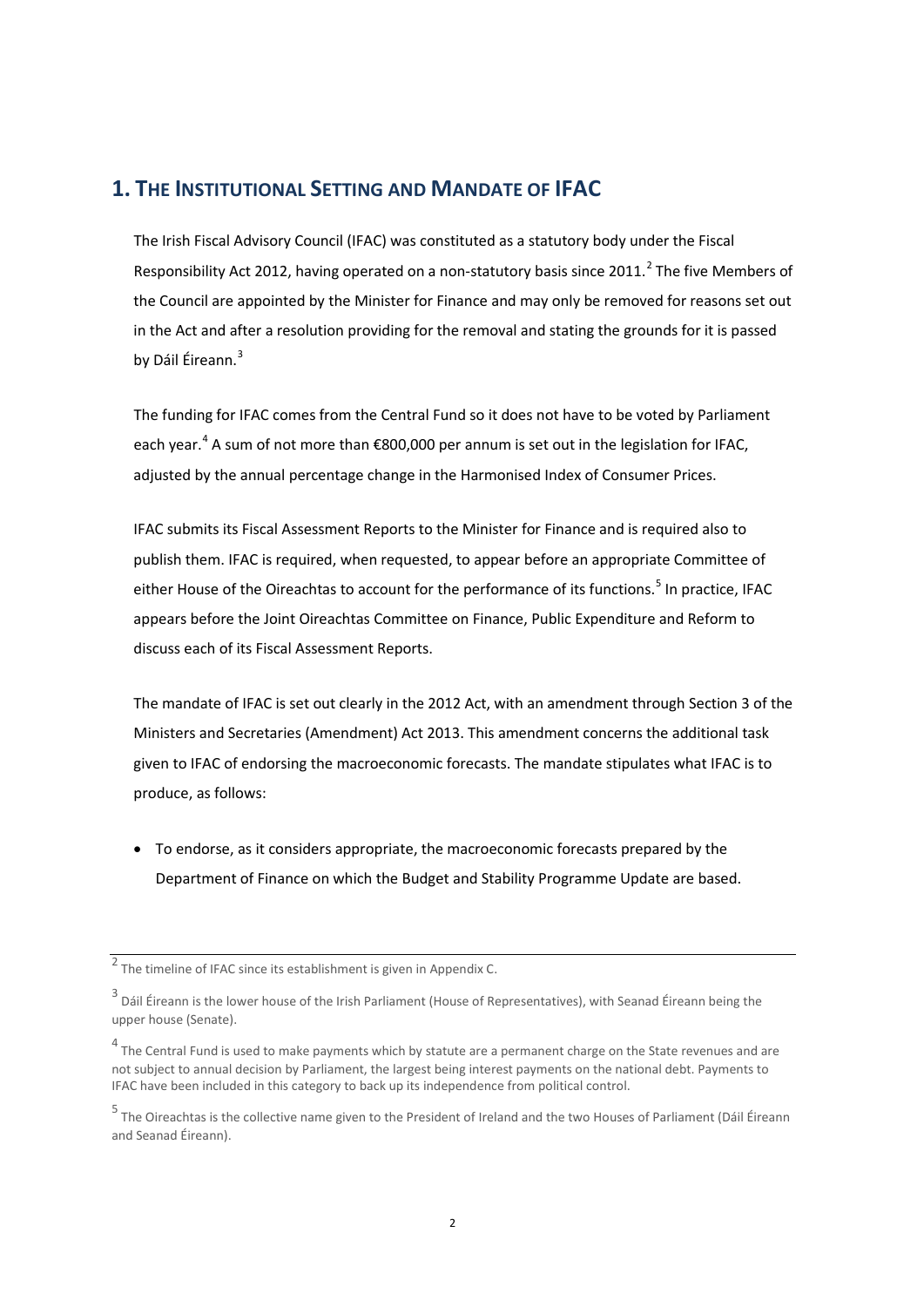- To assess the official forecasts produced by the Department of Finance. These are the macroeconomic and budgetary forecasts published by the Department twice a year - in the Stability Programme Update in the spring and in the Budget in the autumn.
- To assess in relation to each Budget and stability programme whether the fiscal stance of the Government is conducive to prudent economic and budgetary management, including by reference to the provisions of the EU Stability and Growth Pact (SGP). The SGP is a rule-based framework that aims to coordinate national fiscal policies in the Economic and Monetary Union (EMU).
- To monitor and assess compliance with the budgetary rule as set out in the Fiscal Responsibility Act. The budgetary rule requires that the Government's budget is in surplus or in balance on a structural basis, or is moving at a satisfactory pace towards that position.
- In relation to the budgetary rule, to assess whether any non-compliance is a result of 'exceptional circumstances'. This could mean a severe economic downturn and/or an unusual event outside the control of Government which may have a major impact on the budgetary position.

A major prerequisite for an independent fiscal institution like IFAC to serve its role properly is that it is regarded as an independent organisation – independent from outside pressure, primarily from the Government and the Ministry of Finance, the two authorities it is set up to monitor. In our discussions with various stakeholders, the strong impression conveyed was that IFAC is seen as being independent and that it is not subject to outside influence in reaching its conclusions and recommendations.

As stated above, the budget of IFAC is paid out of the Central Fund without being subject to any annual appropriation process. As stressed by many in our interviews, this arrangement has a great advantage. It minimizes the risk of any reprisal by a government critical of the assessments of IFAC. Thus, funding through the Central Fund should be viewed as an effective way of protecting the independence of IFAC and of enforcing its credibility. It also gives IFAC a long-term planning horizon for its work as it is not dependent on an annual budget cycle.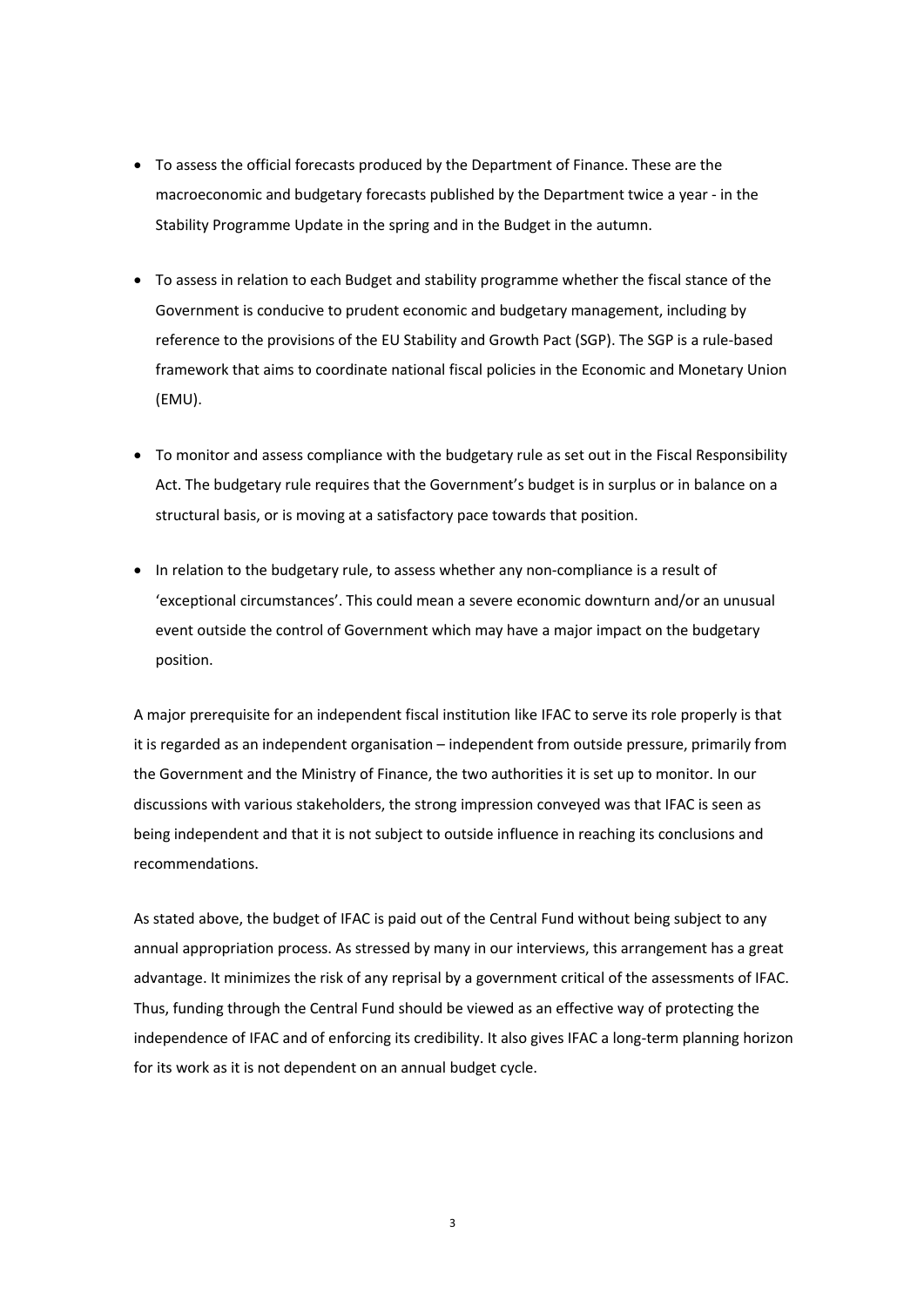The question has been raised of whether it is appropriate that the Council members are appointed by the Minister for Finance. It is not clear to us that any alternative, such as appointment by a Parliamentary Committee, would be better, so we do not recommend any change. The new arrangements for processing applications for appointment to the Council through the Public Appointments Service, with qualified candidates being submitted for Ministerial decision, should help to reinforce the soundness of the appointment process.

Our Terms of Reference do not extend to assessing the appropriateness of the mandate, other than to highlight any concerns that affect the ability of the Council to achieve its mandate or perform effectively as an independent fiscal institution. The need for IFAC to give greater consideration to long term fiscal and economic issues was stressed by many in our discussions. However, this seems to be already incorporated in the mandate and does not require any amendment to it.

A new role for IFAC that has been proposed to us is the costing of election manifestos and budget proposals, going beyond the costing of individual proposals which is already done by the Department of Finance and looking at the overall impact of a package of proposals. There seems to be a need for some institution in Ireland to be given this role, which is complex. IFAC could, in time, be a suitable body to do this, though the issue of resources would have to be addressed. Independent fiscal institutions involved in costing require a substantially larger budget than fiscal watchdogs like IFAC, which only carry out assessments.

Another new role that has been suggested to us is that IFAC should take over full responsibility for macroeconomic forecasting, as happens in the UK and the Netherlands, and not just endorse the Government's forecasts. This also would require significant additional resources for IFAC. We are of the opinion that IFAC's role should not be widened at this stage and should be considered only after a further period of operation, when IFAC has had time to grow into its post-Troika role.

In appointing the five members of the Council, the Minister shall

(a) have regard to the desirability of their having competence and experience in domestic or international macroeconomic or fiscal matters, and

(b) to the extent practical, ensure an appropriate balance between men and women in the membership of the Council.

4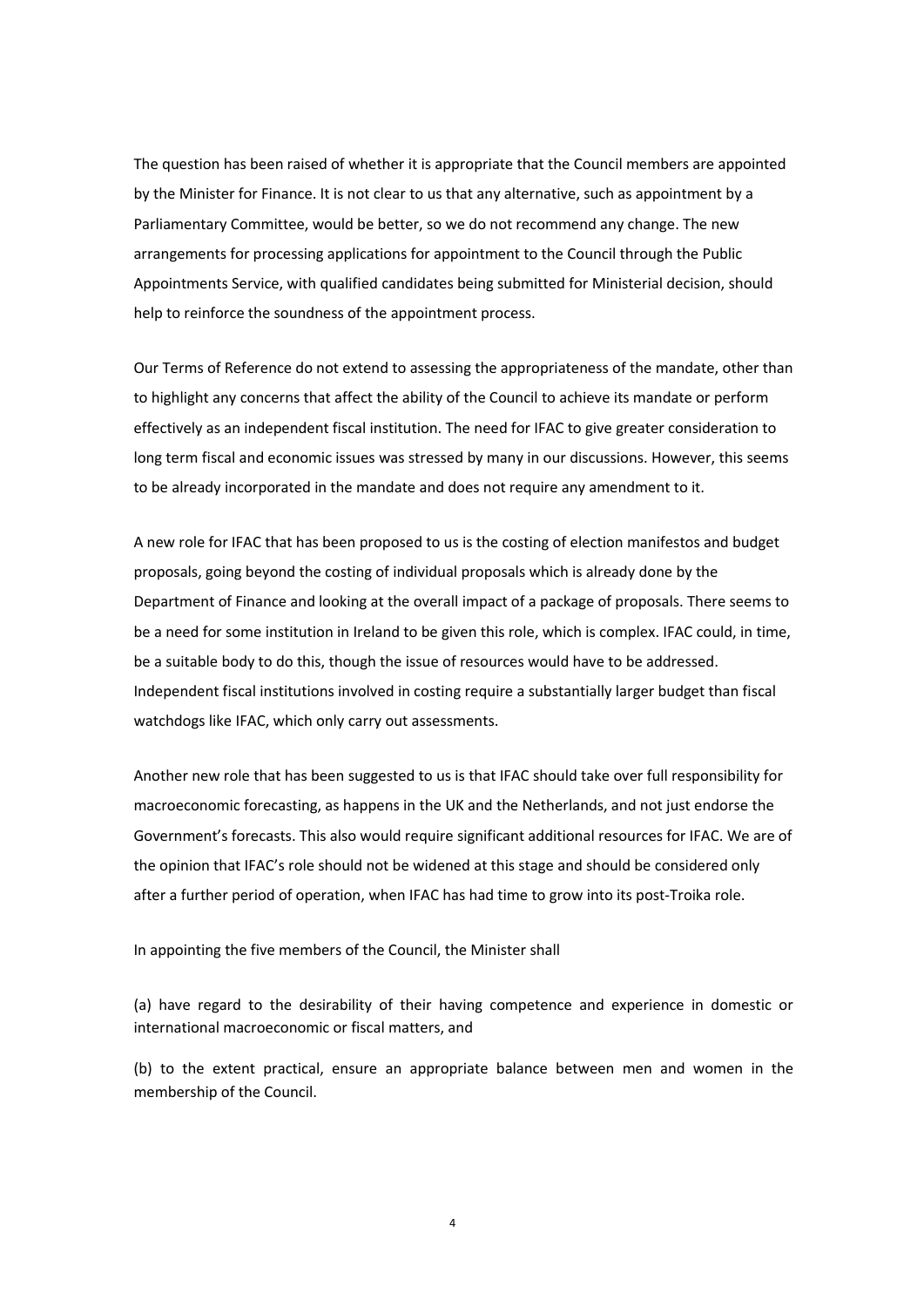When a vacancy arose on the Council earlier this year (2015), the criteria for the appointment were set out by the Public Appointments Service as follows:

- Competence and experience in domestic or international macroeconomic or fiscal matters demonstrated by having:
	- o minimum of 10 years forecasting experience in macroeconomics and/or public finances; or
	- o minimum of 10 years academic experience in macroeconomic and/or fiscal policy; or
	- o minimum of 10 years spread across both the areas above.

These criteria are much narrower than those set out in the legislation and would, if applied for all appointments, severely limit the range of eligible candidates. In January 2015, the Government published guidelines on appointments to State Boards which strengthen the role of Chairs of State Boards in the appointment process, including in the identification of requirements<sup>[6](#page-8-0)</sup>. The draft specification provided by the Department to the Public Appointments Service must reflect the outcome of consultations with the current Chair.

We understand that IFAC was consulted on the criteria for the recent appointment but that the published criteria went beyond what IFAC suggested in specifying a minimum of 10 years experience.

We recommend that the Chairman be given a clear role in setting the criteria for the appointment of new Council members, as set out in the new guidelines, with a view to getting a good range of relevant talents on the Council and ensuring that members can specialize in specific areas of the Council's work.

The Council has five members with overlapping terms of office. The founding members of the Council were recruited from an academic background and international bodies, with the first replacement member coming from a central bank. Three of the current Council members hold positions outside Ireland. In our discussions, we have learnt that all the members take an active part in the work of IFAC, through videoconferences when necessary.

<span id="page-8-0"></span><sup>&</sup>lt;sup>6</sup>[http://www.publicjobs.ie/publicjobs/publication/document/Guidelines\\_on\\_Appointments\\_to\\_State\\_Boards\\_Jan2015.](http://www.publicjobs.ie/publicjobs/publication/document/Guidelines_on_Appointments_to_State_Boards_Jan2015.pdf) [pdf](http://www.publicjobs.ie/publicjobs/publication/document/Guidelines_on_Appointments_to_State_Boards_Jan2015.pdf)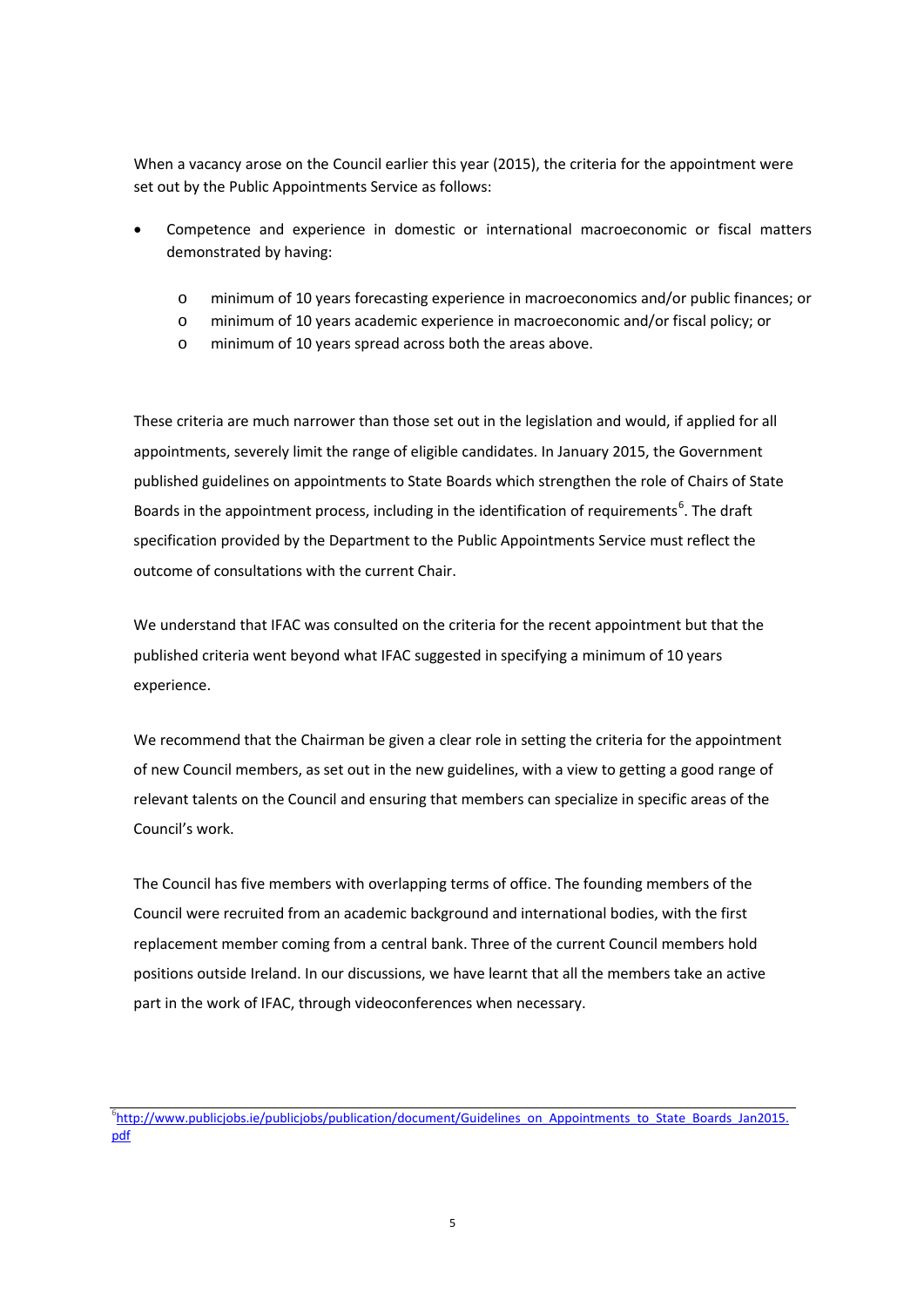One issue that was raised in our meetings concerned the size of the Council. We were told that five members may be too large a group for a fiscal council for a country as small as Ireland. The pool for recruitment of experts in macroeconomics and fiscal issues is simply not large enough. On this argumentation, the size should be shrunk to, say, three members, including the Chairman.

We are inclined to recommend a continuation of the present size of the Council for at least two reasons. First, the Council appears to function well at its current size. The work-load is easier to distribute and handle within a Council with five members than with a smaller number. Second, members of the Council can be recruited from outside Ireland and need not be Irish citizens. Thus, members can be recruited from a vast pool of talent and expertise. We encourage that type of recruitment as it brings in fresh perspectives into Irish policy analysis.

#### **S TRAT EGIC PLAN 2014-2016**

In March 2014, IFAC published a Strategic Plan 2014-2016, focusing on its role in independent macroeconomic/fiscal surveillance and authoritative fiscal policy advice. It set out a number of goals:

- Central Goal: Deliver on all elements of our mandate
- Supporting Goals:
	- o Ensure compliance with all requirements for a statutory body
	- o Promote awareness of fiscal policy issues
	- o Continuously improve analytical capacity

It set out more detailed sub-goals under each of these headings.

We have looked at these detailed goals and consider that IFAC is well on its way to meeting the goals set out in the Strategic Plan. The recommendations which we make in this evaluation are designed to bring IFAC closer to these goals.

#### **MAIN CONCLUSIONS AND RECOMMENDATIONS**

The mandate of IFAC is clear and stipulates exactly what IFAC is supposed to produce. No disputes concerning the interpretation of the mandate of IFAC have surfaced, as far as we know. IFAC has established itself as a credible independent institution on the basis of its mandate.

• We see no reasons to change the mandate of IFAC at this stage.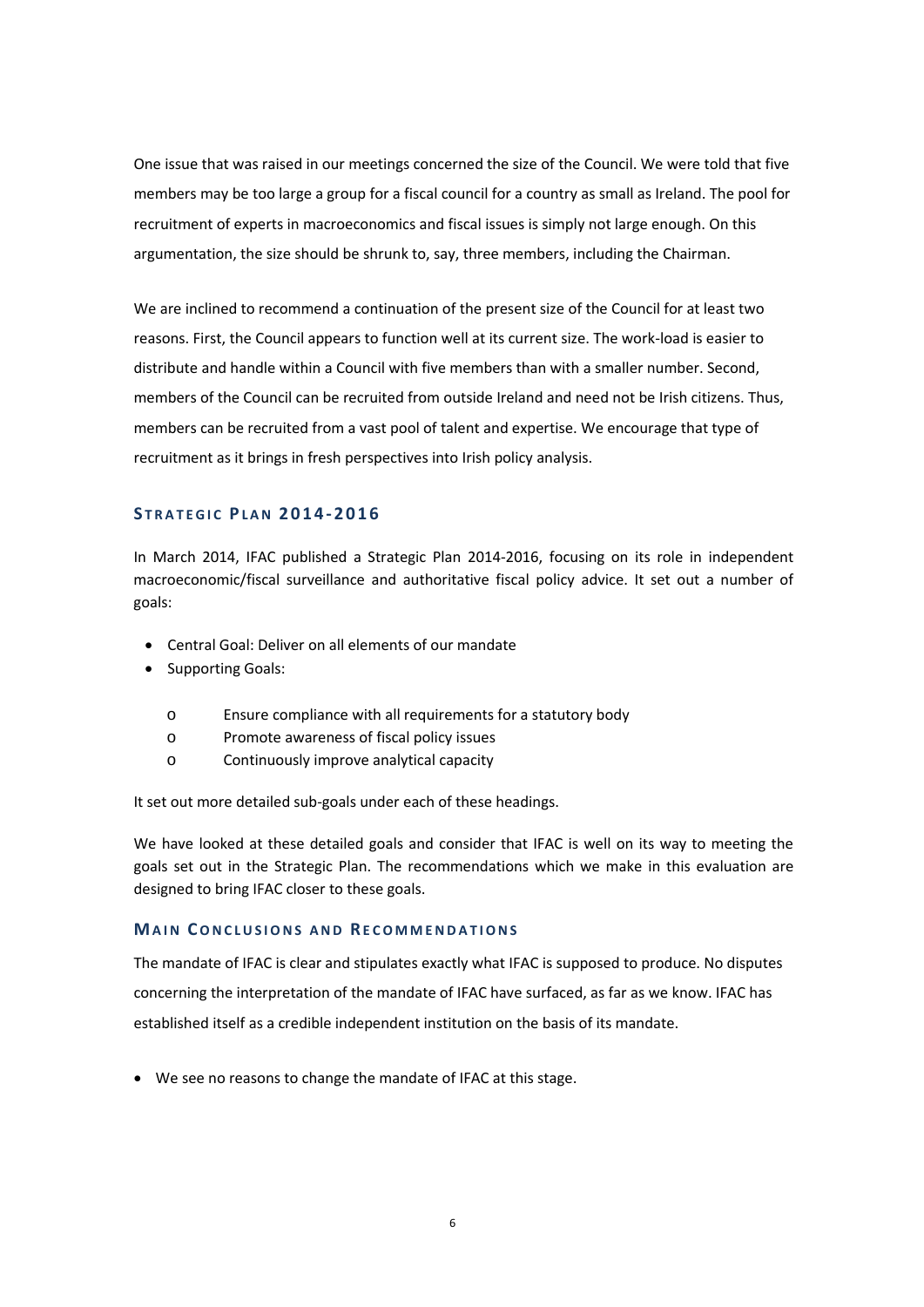- Although the evaluation team heard a number of arguments for a broadening of the mandate of IFAC, this should only be considered after a further period during which it is able to grow into its current role.
- IFAC should have a clear role, through its Chairman, in setting the criteria for the selection of new members of the Council.
- The present number of five members of the Council (as specified in the Act) should be maintained.
- The continued recruitment of Council members from outside Ireland, Irish nationals or nonnationals, should be encouraged to ensure a diverse range of skills and experience on the Council.
- The recruitment of members should reflect the balance of analytic needs and be open to differing specifications of skills as individual members are replaced. Here the Minister should be flexible on job specifications in making appointments.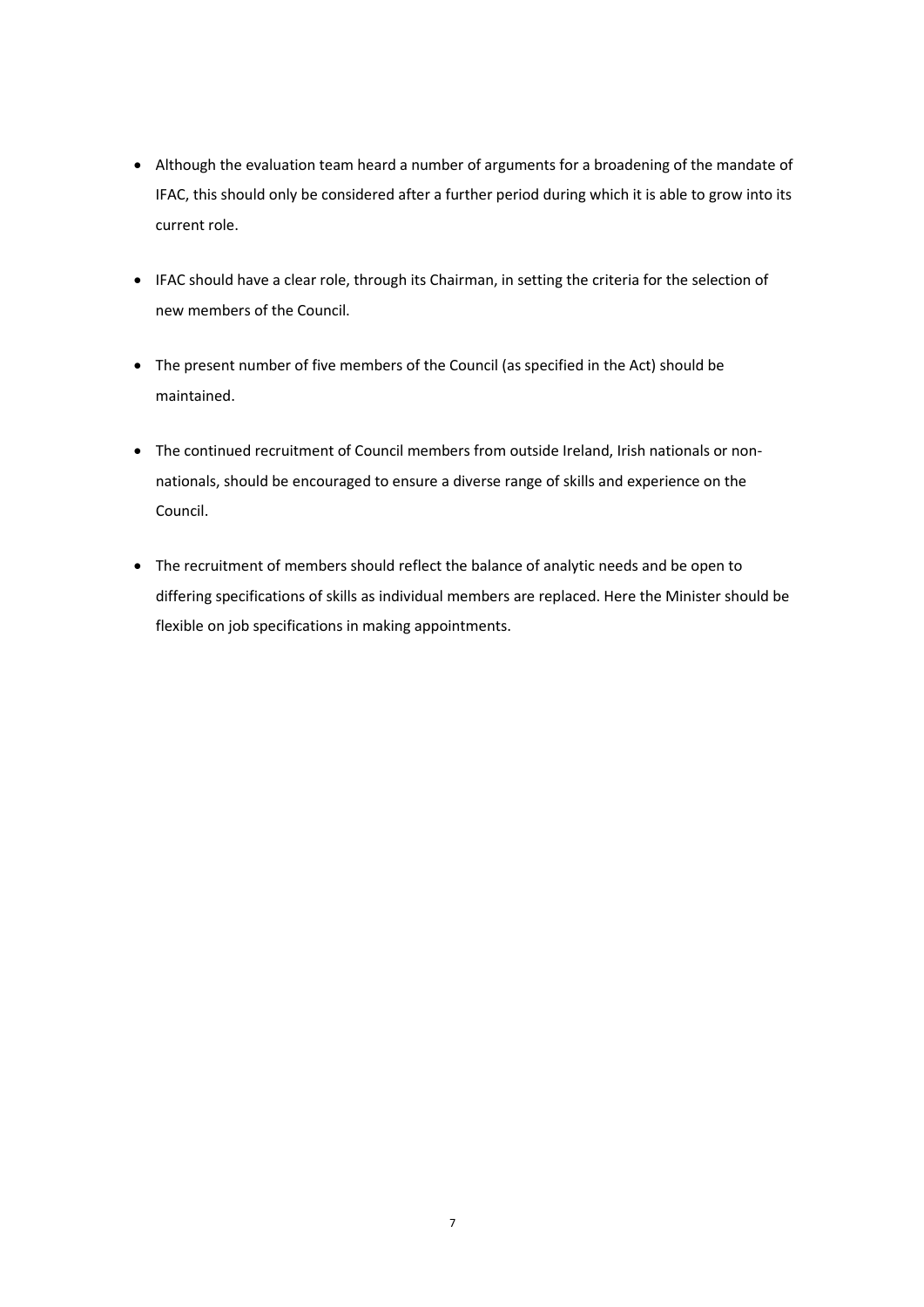## <span id="page-11-0"></span>**2. THE RESOURCES OF IFAC**

The performance of an independent fiscal institution like IFAC is dependent on the resources available. This section focuses on the financial and human resources offered to IFAC and gives an answer to the question: are these resources sufficient for IFAC to fulfill its mandate?

IFAC proposes an annual budget – so far always under the maximum - to the Department of Finance in late summer/early autumn. This budget proposal has always been accepted by the Department of Finance without any objections or bargaining. We take this as a sign of a proper cooperation between IFAC and the Department of Finance.

In an international comparison, the budget of IFAC stands out as a small one. IFAC receives roughly the same financial resources as the fiscal council of Sweden*.* The Swedish Council is placed at the bottom end of the financial resources league table. Councils restricted to assessment of the government's fiscal stance – as are Ireland and Sweden – typically have smaller budgets. Countries where the fiscal watchdogs have additional tasks like costing and forecasting have bigger budgets to cover these activities.<sup>[7](#page-11-1)</sup>

Despite the low budget ceiling, we are of the opinion that the financial resources have so far been sufficient for IFAC to carry out its mandate. In our discussions, members of IFAC pointed out that the limit of €800,000 in real terms had never been reached and they deem the allocated budget to be sufficient to fulfil the remit. Thus, in 2013 the expenditure of €480,941 fell well short of the ceiling of €800,000. The corresponding numbers for 2014 are €820,080 and €604,756, respectively, and for 2015, €823,360 with €731,749 budgeted to be spent. The trend suggests, however, that the unspent margin is shrinking as IFAC intensifies its activities.

Since early 2014, IFAC has had a full-time staff of five, consisting of one administrator and four economists. This is a young group, reflecting the recent establishment of IFAC, with an average age of 30 years. Three members of staff are on secondment from other institutions. This is also a small group in an international context.

<span id="page-11-1"></span>**<sup>7</sup>** See Debrun and Kinda (2014)**.**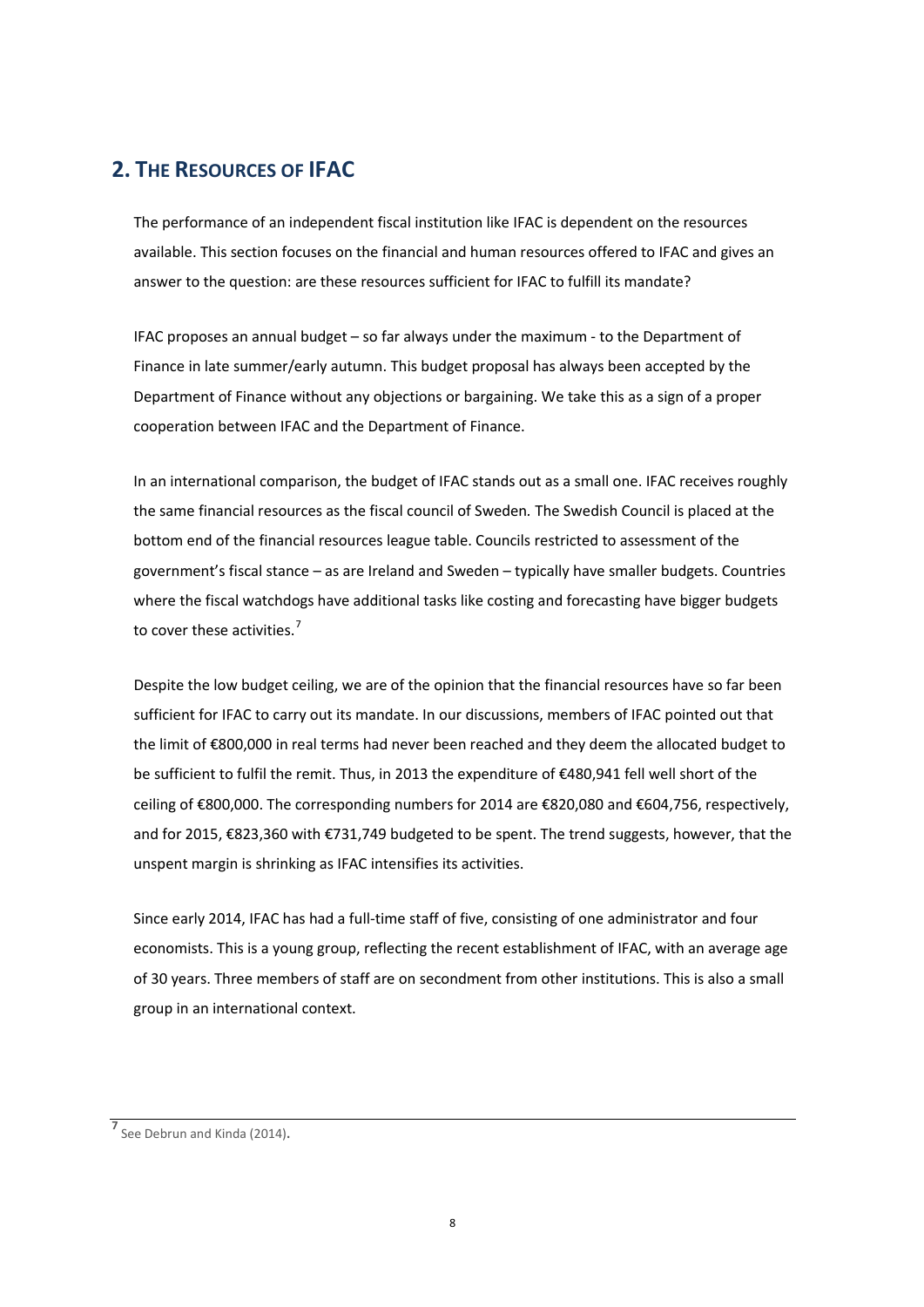In our opinion, the staff has carried out, together with the Council, an impressive job as seen from the reports and other assessments by IFAC. Our impression is that the Council and the staff work well as a team and that IFAC is presently an exciting work-place.

It is inevitable that young, enthusiastic but also ambitious staff will be professionally mobile and this management challenge will have to be confronted by the Council. To maintain the enthusiasm and commitment, while keeping to the existing budget ceiling, careful succession planning will be needed for the staff. The secondment approach offers a good compromise between developing expertise in-house and bringing it in from the outside and should be retained. We do not see any issue of conflict of loyalty between IFAC and the institution that grants secondment status.

Steps should be taken to make work at IFAC still more attractive, for example by further encouraging staff to work on academic publications, as happens in institutions similar to IFAC, and further boosting participation in professional conferences by staff members. Any ensuing costs should be able to be met within the existing IFAC budget. IFAC should publish as much relevant research as possible to keep up its profile in between FARs. Here the first line of publication for staff members should be in the working paper series of IFAC. Next, the transformation of this output into a manuscript to be submitted to a reputable journal should be high on the agenda.

One important issue for independent fiscal institutions like IFAC concerns access to information from the Government in a very broad sense, not only information released by the Department of Finance. Independent fiscal institutions (IFI) in several countries have statutory rights to access information from governments although the practice varies considerably across countries. Presently the OECD recommends such access to all members. The relevant sections on access to information are: [8](#page-12-0)

*6.1. There is often asymmetry of information between the government and the IFI – no matter how well an IFI is resourced. This creates a special duty to guarantee in legislation – and if necessary to reaffirm through protocols or memoranda of understanding – that the IFI has full access to all relevant information in a timely manner, including methodology and assumptions underlying the budget and other fiscal proposals. Information should be provided at no cost or, if appropriate, sufficient resources should be provided in the IFI budget to cover analysis obtained through government actuarial services.* 

<span id="page-12-0"></span> $8$  See OECD (2014a, p.3).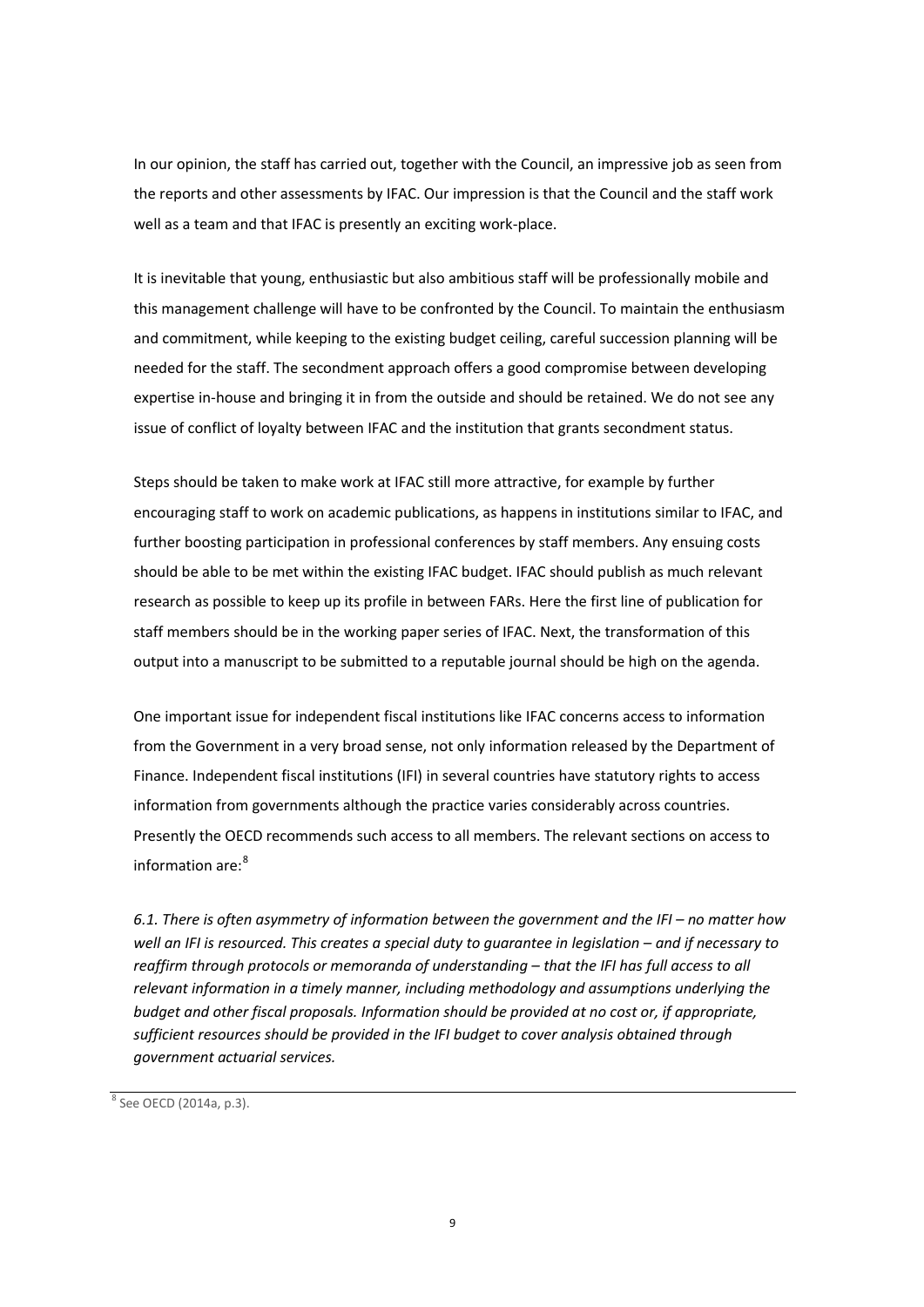*6.2. Any restrictions on access to government information should also be clearly defined in legislation. Appropriate safeguards may be put in place as regards protection of privacy (for example, taxpayer confidentiality) and of sensitive information in the areas of national defence and security.* 

In our meetings, we found that IFAC so far has generally had proper and sufficient access and that the Department of Finance in particular has been ready to cooperate on any information that IFAC requested. Nonetheless, we are of the opinion that the Council should get stronger rights, preferably statutory rights to obtain information covering relevant public sector authorities in line with the recommendations by the OECD. IFAC should also enter into Memoranda of Understanding with these other public sector authorities.

#### **MAIN CONCLUSIONS AND RECOMMENDATIONS**

Our main conclusion is that IFAC has so far been sufficiently endowed with financial and human resources despite it being one of the smallest of all independent fiscal institutions in an international comparison. The Council works well as a team and has good relations with its staff. We have the following principal recommendations.

- The staff of IFAC is young, capable and dedicated. Those on secondment are quite likely to turnover fairly rapidly, as well as being at a stage in their careers where they will be looking to move to more senior jobs, which could lead to problems of retention of the 'institutional memory' and consistency of approach and communication. Succession planning will, therefore, be essential.
- Steps should be taken to make work at IFAC still more attractive, for example by further encouraging staff to work on academic publications (as happens in DG ECFIN of the European Commission and many central banks) and further boosting participation in professional conferences. IFAC should be able to meet any ensuing costs within its current budget.
- IFAC should have stronger right, preferably statutory right, to obtain information covering relevant public sector authorities as recommended for independent fiscal institutions by the OECD.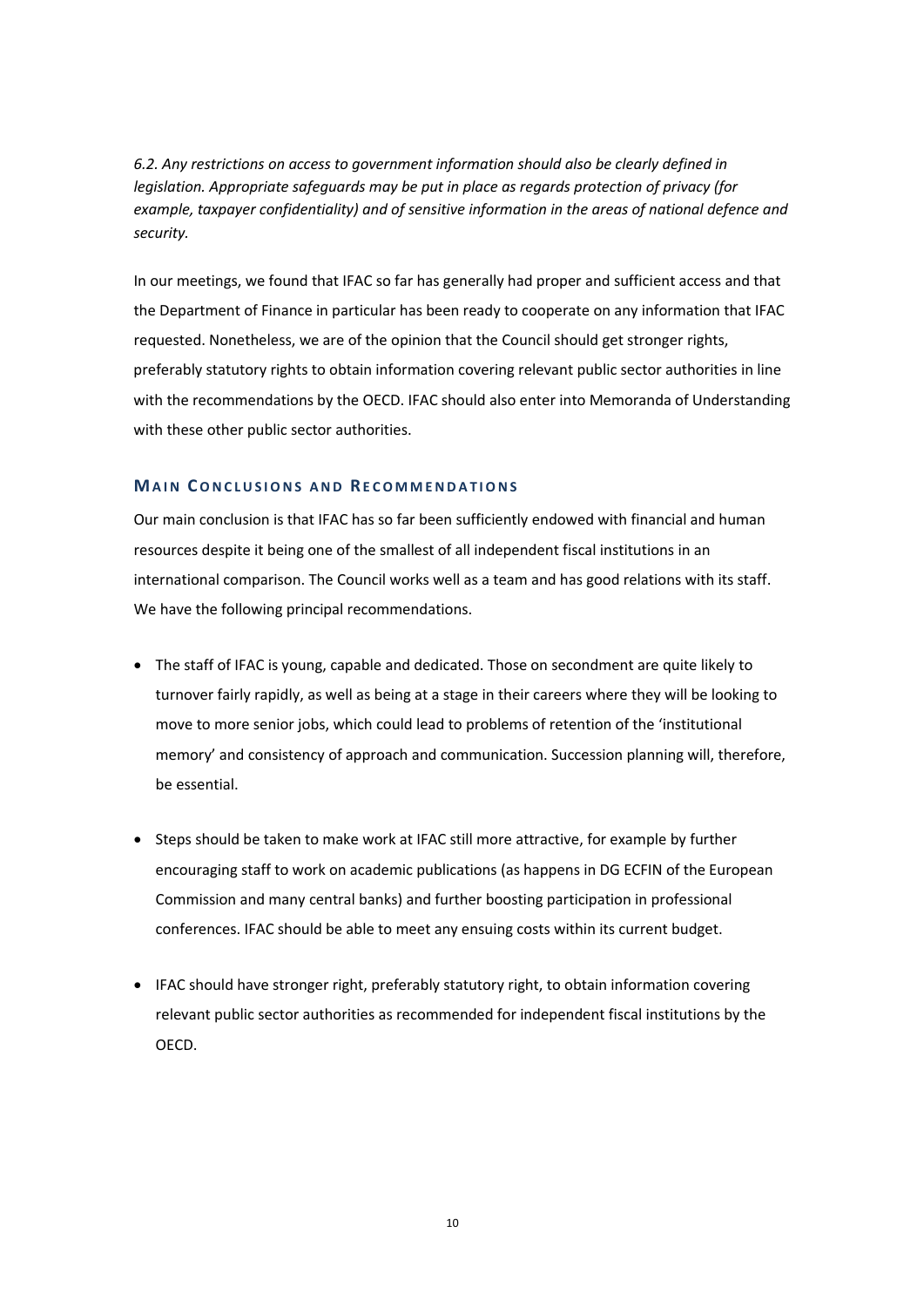## <span id="page-14-0"></span>**3. THE OUTPUT OF IFAC**

IFAC has by now produced several reports, as listed in Appendix C. The flagship publication is the biannual Fiscal Assessment Report (FAR). In general, we consider the output of IFAC to be of high quality and to be based on well-founded analysis. The FARs are comprehensive, although prone to be seen by some stakeholders as rather 'heavy-going'. While some criticism was voiced about particular judgements in the FARs, the approaches used in generating the content are valid.

Some readers said that they found it hard to ascertain what the most significant findings were in the reports and that no real attempt was made within them to distinguish between points that were of immediate concern and other, less pressing matters. This is consistent with the mandate that IFAC has to inform Ministers, but there is a risk that it detracts from the wider debate in Ireland on fiscal policy. An impression given is that the FARs do not receive the attention they deserve in public debate, although while the Troika was in town, that is perhaps not surprising. IFAC may, nevertheless, be missing an opportunity to have a broader influence that some would like to see it exercise.

There has, inevitably, been some learning-by-doing in the production of the FARs, but over time the reports seem to have become more readable and better at conveying the key messages. They have, however, fluctuated in length, layout and use of explanatory boxes and annexes. Thus, the reports more than doubled in length from the first to the fifth, but the November 2014 FAR had shrunk substantially, possibly as a reaction to criticism about their digestibility.<sup>[9](#page-14-1)</sup>

#### **S TRUCTURE AND S TYLE OF FAR REPORTS**

All but one of the reports had four chapters, although the order and content of the chapters has evolved. All of them cover macroeconomic forecasts (presented as 'an assessment' in earlier reports), budgetary forecasts and the fiscal stance, and since the third report there has been a chapter on fiscal rules. The first three reports also had short introductory chapters. In the last two reports, the fiscal stance chapter has come first, having previously been last in the running order.

Changes are also visible in how the main points of the report are presented. All the reports start with summaries which highlight the principal findings, but these have, over time, become

<span id="page-14-1"></span> $\frac{9}{9}$  The June 2015 FAR was published too late for us to take it into account in our evaluation.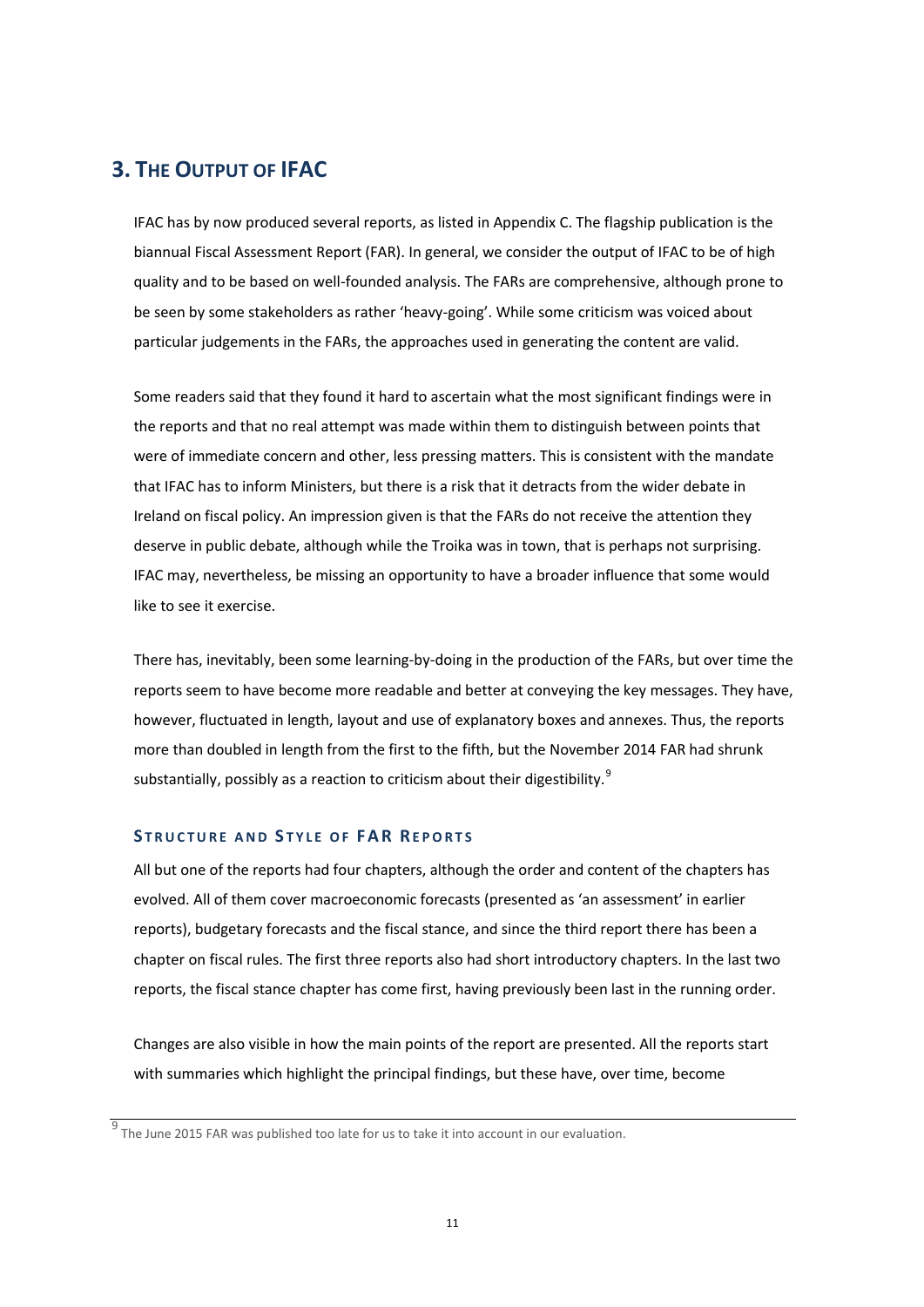somewhat shorter. Four to five pages has become two to three, while a summary table of data has been dropped (although the April 2014 report had two charts in the summary). Later reports have included a punchy, one-line headline in bold text for different sections of the summary. From the third report onwards, the individual chapters have also had summaries, initially at the end of the chapter, but subsequently at the beginning; in the last two, these summaries have been re-labelled as 'key messages'.

The timing of publications has also fluctuated a little, perhaps due to the change in the timing of the budget to October in 2013, consistent with new European demands associated with the EU semester process, raising questions about what would be the optimal sequence for producing these outputs in relation to the policy cycles.

The FARs have made extensive, though fluctuating, use of text boxes and annexes to present material on different issues. The most prolific use of these was in November 2013, with nine boxes and ten annexes – helping to explain why that FAR was the longest to date. Some text boxes are quite lengthy, stretching in some cases over four pages of the report, and many contain quite technical material that will be accessible only to few readers. The annexes tend to be presentations of details of, for example, forecasts, but in some instances are similar in content to boxes. For example, the November 2013 report has a box on 'the dynamics of balance sheet recessions', but discusses 'fiscal transparency' in an annex. It is not clear why two similar topics are treated differently. One interlocutor noted that among the boxes in the most recent report were two covering, respectively, car sales and Irish income data which, while interesting in themselves, might be regarded as tangential to a fiscal assessment.

Table 1 presents a summary of these presentational fluctuations.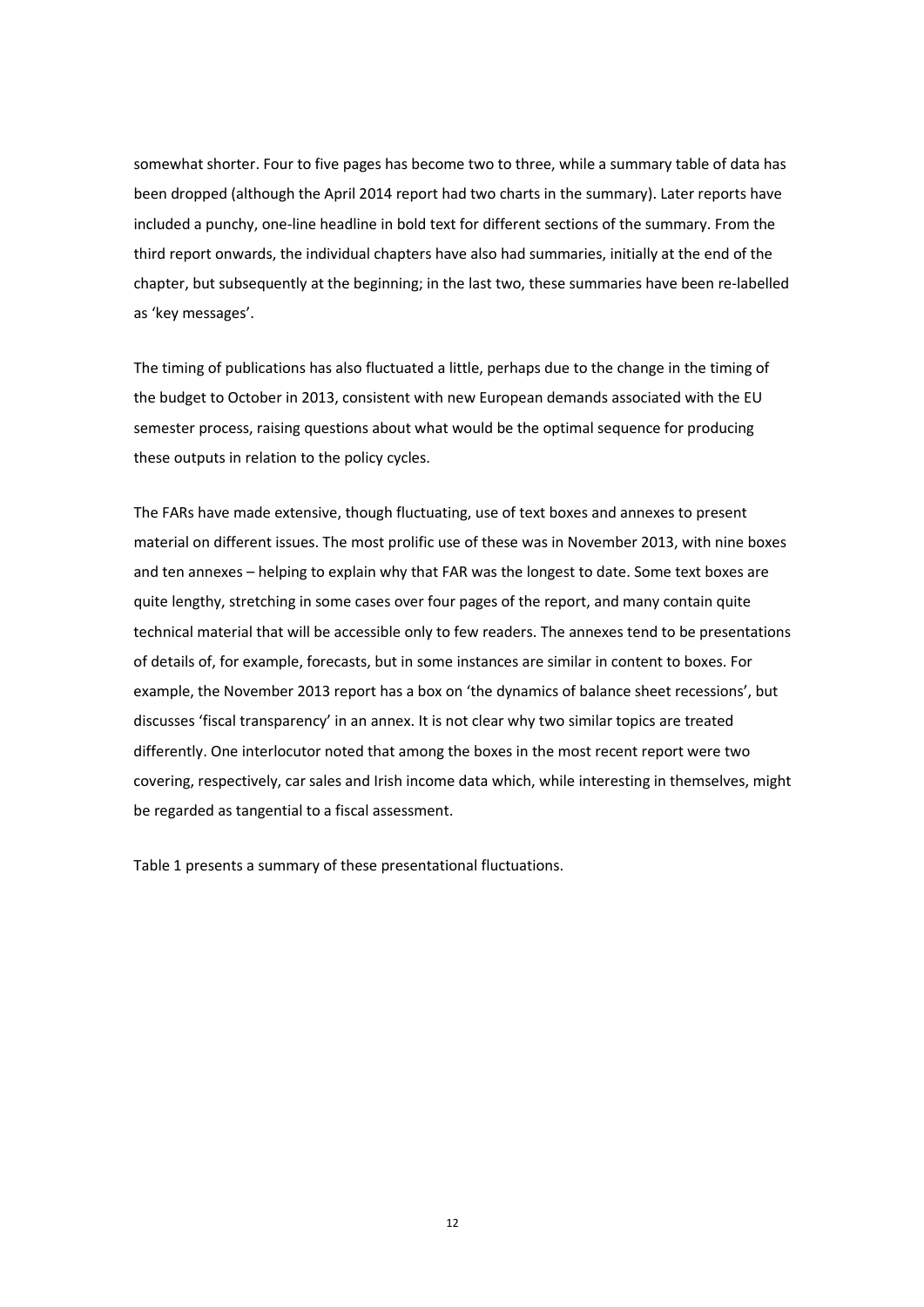| <b>Date</b> | No. of pages<br>total/main<br>text | of<br>No.<br>chapters | No.<br>of<br>boxes/<br>annexes | <b>Of</b><br>No.<br><b>Paragraphs</b><br>in<br>summary | <b>Comment</b>                                                                                                                                       |
|-------------|------------------------------------|-----------------------|--------------------------------|--------------------------------------------------------|------------------------------------------------------------------------------------------------------------------------------------------------------|
| Oct. 2011   | 57/43                              | 4                     | 3/0                            | 21                                                     |                                                                                                                                                      |
| Apr. 2012   | 64/56                              | $\overline{4}$        | 3/0                            | 13                                                     | Longer paragraphs than<br>previous<br><b>FAR</b><br>in<br>summary.                                                                                   |
| Sep. 2012   | 95/85                              | 5                     | 4/2                            | 19                                                     | Summaries introduced<br>at end of chapters.                                                                                                          |
| Apr. 2013   | 113/105                            | $\overline{4}$        | 7/5                            | 8                                                      | Summaries moved to<br>start of chapters.                                                                                                             |
| Nov. 2013   | 136/128                            | $\overline{4}$        | 9/10                           | 11                                                     | One-line bold messages<br>emphasized<br>in<br>summary.                                                                                               |
| Jun. 2014   | 127/119                            | $\overline{4}$        | 3/4                            | 11                                                     | Contains five 'analytical<br>notes' for first time,<br>chapter<br>plus<br>one<br>Chapter<br>appendix.<br>have<br>summaries<br>become 'key messages'. |
| Nov. 2014   | 85/77                              | $\overline{4}$        | 4/3                            | 8                                                      | further analytical<br>No.<br>notes. Annexes<br>now<br>'appendices'.                                                                                  |

#### **TABLE 1: FEATURES OF SUCCESSIVE FISCAL ASSESSMENT REPORTS**

#### **CONTENT OF FAR REPORTS**

The reports are mainly about the relatively short-term perspective for budgetary policy and do not pay much attention to potential developments beyond a three year horizon or what might be called the micro-foundations of budgetary policy, such as the reliability of certain tax sources. Irish policy-makers, we were told by a number of sources, do not have a great track-record in anticipating long-term challenges to fiscal sustainability. Some interlocutors also felt that the FARs were too academic in tone and not sufficiently attuned to the political context, thereby risking irrelevance.

In response to recent reports, IFAC has faced the criticism that it has taken too little account of the political economy dimension of its outputs. In particular, given the volatility and unpredictability of the Irish economy, the reports risk being predicated on too pessimistic an interpretation of economic trends. For some interlocutors, the reports are being seen as at odds with the mainstream. As a result, there is a risk that there will be a misjudgement of the appropriate fiscal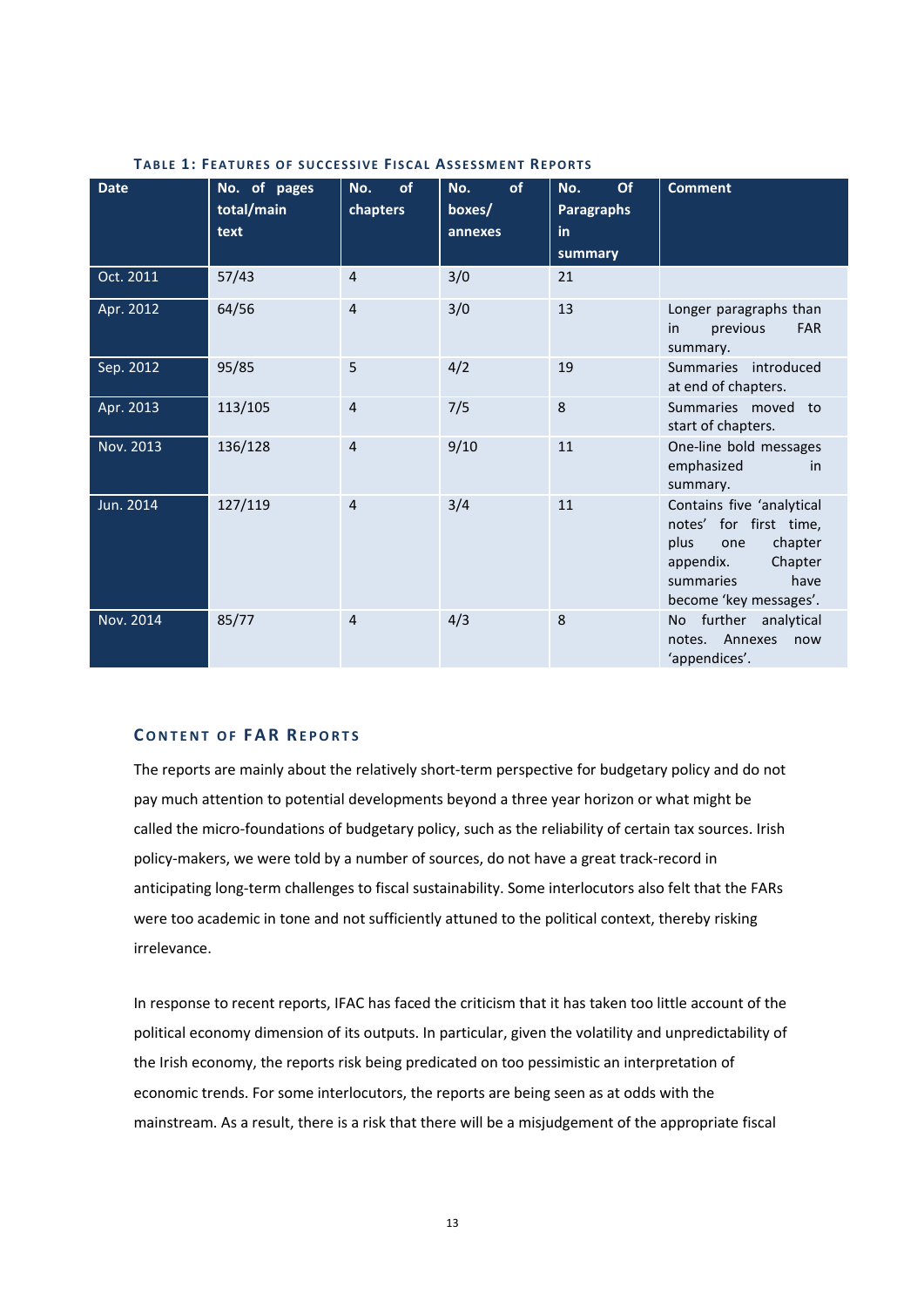stance and of the buoyancy of the public finances. Some of those consulted argued that sticking to the call for a €2 billion adjustment in the 2015 Budget report may have been a mistake to the extent that it is perceived as missing the pace of the recovery in the economy. Given the expectation at the time of new data which affected the narrative becoming available, a more nuanced call than setting a precise figure might have been advisable.

However, the other side of the coin is that the credibility of any Fiscal Council depends on being prepared to articulate analytically well-founded positions, even if they are unpopular, and there were certainly (at the time) reasons to question the assumptions underlying the government position. To a degree, any Council also has to be consistent in its messages, while being prepared to modify its advice when new data signal a change in circumstances.

There are clearly tensions here around how to be an effective watchdog while being sufficiently sensitive to possible turning-points in the economic cycle or longer-term economic developments, although it can be argued that, faced with the considerable uncertainty about developments in the Irish economy, it is appropriate for IFAC to err on the cautious side, not least because part of the rationale for such a Council is to serve as counter to 'group-think'. A particular danger for IFAC – as for any other Fiscal Council – is to be swept up in a mood of optimism that masks threats to fiscal sustainability. While the shift towards more explicit messages is an improvement, it is hard for even well-informed readers to identify what it is that IFAC finds to be the most critical conclusions, implying that the reports should do more to highlight the latter. At a political level, there may even be the possible paradox that the reports are so detailed that it is easier for the Government to be dismissive of, or to ignore, findings that are insufficiently visible.

#### **OTHER OUTPUTS**

In addition to the FARs, IFAC has produced:

- One pre-budget report (September 2014), seen by some interviewees as possibly a mistake, by others as an important step in fostering the credibility of IFAC as an independent institution.
- One working paper (March 2015) and two further papers published before the series was established, both listed separately on the web-site.
- Seven analytical notes reported as separate, although five were included in the June 2014 FAR.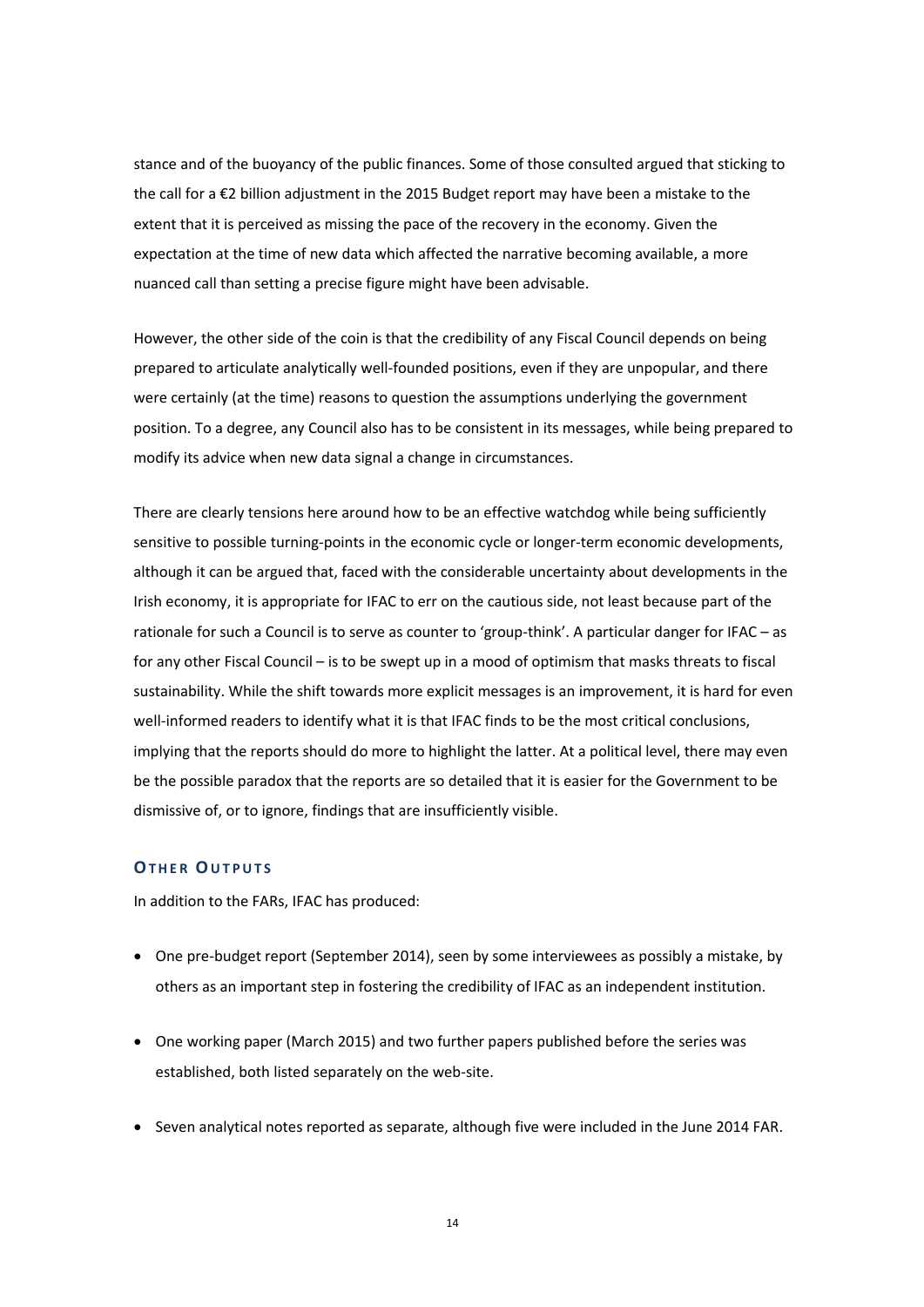- Press releases for each of the FARs and for the Pre-Budget 2015 Statement.
- Three further press releases.
- Numerous presentations in Ireland around reports and the work of the Council.
- One annual report, covering 2013.
- A Strategic Plan 2014-2016.

IFAC members have also attended seven meetings of the Joint Oireachtas Committee for Finance, Public Expenditure and Reform, shortly after the publication of each FAR, and one meeting of the Joint Oireachtas Committee on European Affairs. Judging by the transcripts, the Council members present at these hearings deal fully and effectively with the questions put to them, and with tact when questions stray beyond the Council's mandate. The chairman and other members (one in particular) have also taken an active part in the recently established informal network of EU independent financial institutions and in the work by OECD on independent fiscal institutions, while Council staff have participated in the working groups of the EU-IFI network.

## **APPROACHES TO T ECHNICAL WORK [10](#page-18-0)**

The various tasks that IFAC has to undertake require a range of technical inputs along with judgements on the trajectories of economic variables likely to affect the public finances. As noted elsewhere in this report, the Irish economy is unusually difficult to predict because of the impact of the large multinational corporations which account for a sizeable share of economic activity. This accentuates data revisions which can often amount to several percentage points of GDP. Estimation of the output gap, essential for calculating the structural budget position (and thus the appropriateness of the fiscal stance), is especially challenging.

The staff of IFAC employs a range of tools and methodologies to inform the work of the Council, some of which unavoidably rely on assumed values for key parameters and make use of relatively simple modelling approaches. In this section, the different components of the work are briefly assessed and suggestions for future development are proposed. It is worth stressing at the outset

<span id="page-18-0"></span><sup>10</sup> We are grateful to the IFAC staff for taking the time to explain the different elements of their approach.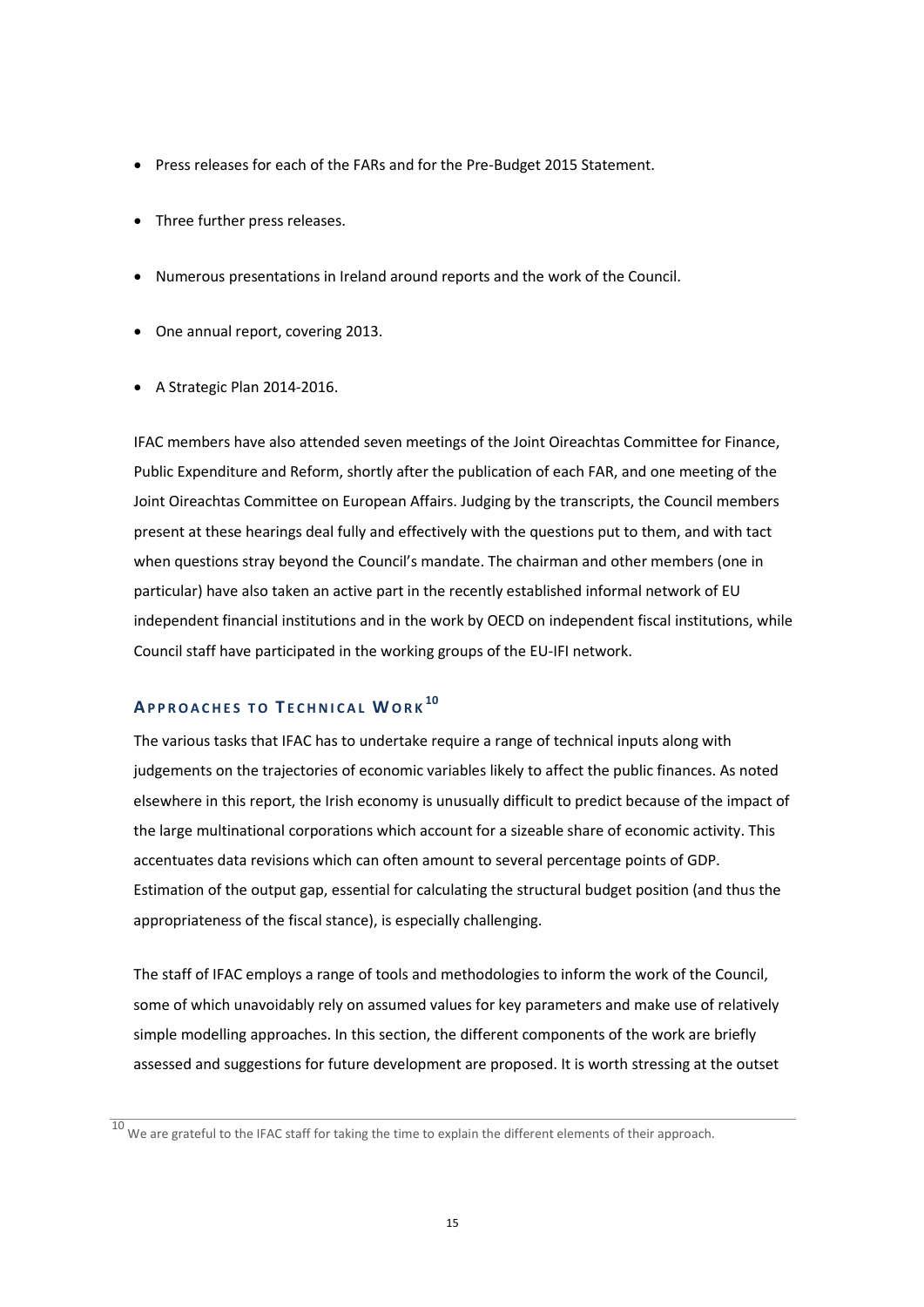that pragmatic, common-sense methods are employed in other Fiscal Councils (for example, Sweden) with limited resources and that greater complexity does not necessarily generate greater clarity or understanding.

*Monitoring economic prospects*. In examining the macroeconomic position, including the process of endorsement of the government's forecasts, IFAC draws information from a suite of models to inform their benchmark projections for key expenditure-side variables in the short-term. This approach was built up initially following consultations with domestic and external forecasters after the endorsement function was added to the Council's mandate in July 2013. Some of the models used are similar to those used by other agencies, some are refinements of these and some have been developed by the IFAC staff independently. For the forecasts for trade, these draw on projections for trading partner growth from other sources, including the European Commission, the IMF and the OECD.

Standard models used to forecast expenditure components, such as exports, have shown larger than usual errors over the recent period for Ireland, so that a fair amount of pragmatism has had to be shown in identifying what models work best in relation to which variables. The staff member most directly involved has previous experience in short-term forecasting and it is clear that this facilitates understanding. The assessment of recent forecast performance is a key part of the Council's approach. IFAC staff members consult with other bodies on what models and approaches are being used, including Department of Finance, Central Bank of Ireland, ESRI and international bodies.

The justification for the 'suite of models' approach is that taking account of a spectrum of opinions and forecasts reduces the risk of rogue results, as explained in some of the relevant academic literature.<sup>[11](#page-19-0)</sup> In addition, the IFAC staff has been able to identify which models perform best in specific areas. Over time, the staff will develop a still better expertise in this field. There is, manifestly, a risk that this involves undue reliance on judgements, but it is important to stress that judgement has always been a key part of the art of forecasting. Regular dialogue with other practitioners of the art is, equally, valuable in testing the bases of judgements, and it is reassuring that the IFAC staff regularly engages in such dialogue in advance of each forecasting round.

<span id="page-19-0"></span> $\overline{11}$  See the influential paper by Bates and Granger (1969).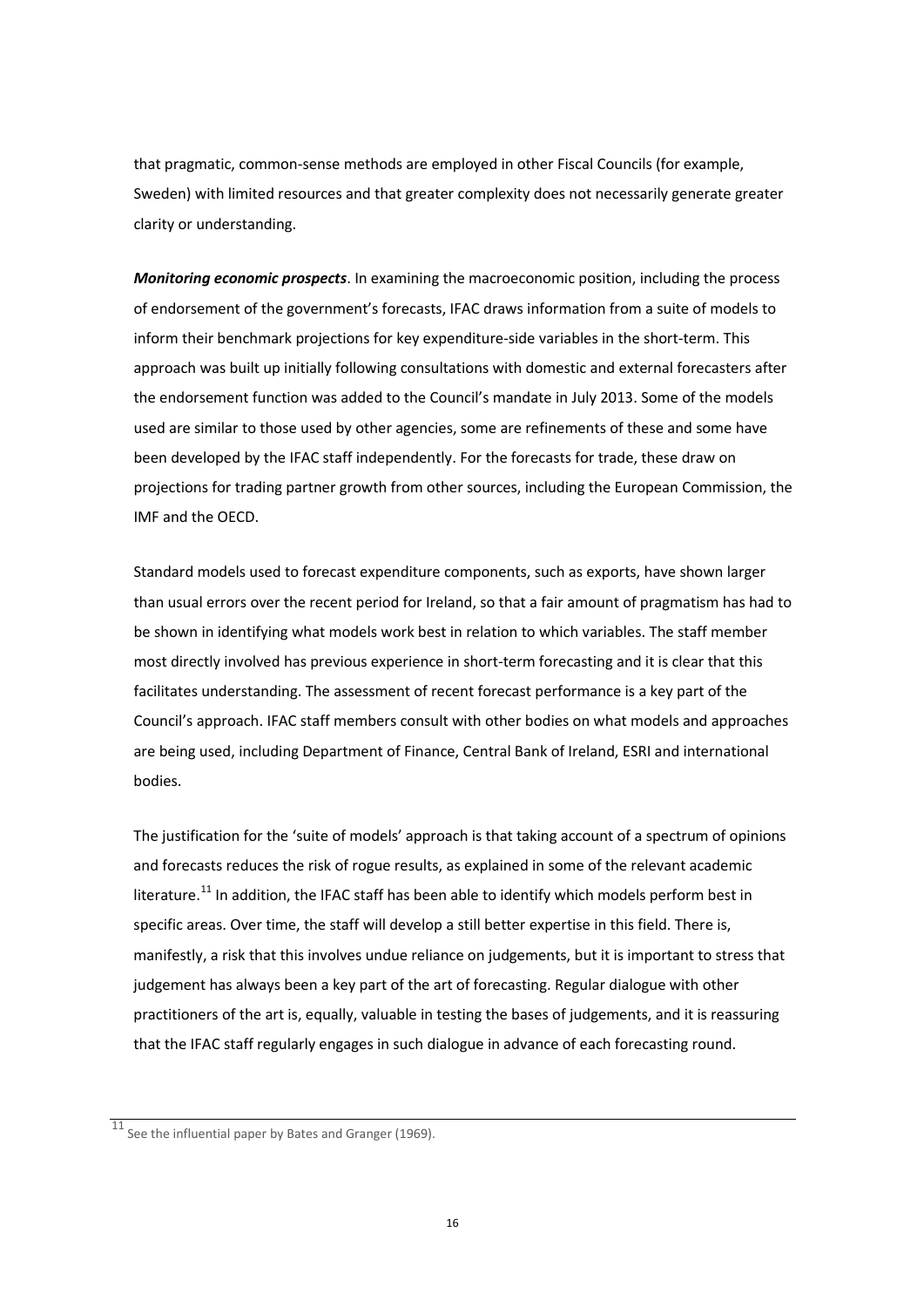Data revisions affecting GDP in Ireland are among the most substantial in the EU and reliable estimates appear to take longer to become available than elsewhere, aggravating the problems of generating accurate short-term forecasts.<sup>[12](#page-20-0)</sup> While the IFAC analysis makes appropriate use of 'fan charts' – representing the probabilities of different outcomes – around the central estimate, it is evident that the uncertainties compound the difficulties of monitoring both real economy and fiscal developments.

The methodology for generating the output gap is derived from that of the European Commission, but is considered by both IFAC and the government forecasters to be unsatisfactory. As an illustration, the Commission approach shows Ireland already to be at risk of over-heating, while other estimates suggest considerable slack in the economy. Relatively short-time series accentuate the problems, though it can also be argued that the extent of the changes in the Irish economy during both the Celtic tiger and crisis periods militates against basing estimates on more distant historic data.

For the endorsement of medium-term forecasts associated with the Irish Stability Programme, IFAC initially focused on checking that the application of the EC harmonised methodology by the Department of Finance was correct, although it should be stressed that this does not amount to an endorsement of the methodology as such. In doing so, IFAC uses the harmonised model to generate independent projections and to test the sensitivity of the government forecasts to changes in key parameters. This approach is now being complemented by additional work aimed at deepening understanding of the underlying trends in the supply-side of the economy, such as productivity growth, as well as some work to provide alternatives to the harmonised methodology (described in the June 2015 FAR). Enhancement of IFAC's analytic capacity along these lines is manifestly desirable.

Looking to the medium to longer term determinants of Irish economic prospects, there have been praiseworthy efforts to analyse potential sources of instability or imbalances, such as the housing or credit markets, some of which have been published as Analytical Notes. IFAC has also conducted additional analysis on various alternative measures of potential output (Box B, June 2015 Fiscal

<span id="page-20-0"></span> $12$  See Figure 2.10 in the Fiscal Assessment Report of June 2015[. http://www.fiscalcouncil.ie/wp](http://www.fiscalcouncil.ie/wp-content/uploads/2015/03/FAR_030615_Final_Website.pdf)[content/uploads/2015/03/FAR\\_030615\\_Final\\_Website.pdf](http://www.fiscalcouncil.ie/wp-content/uploads/2015/03/FAR_030615_Final_Website.pdf)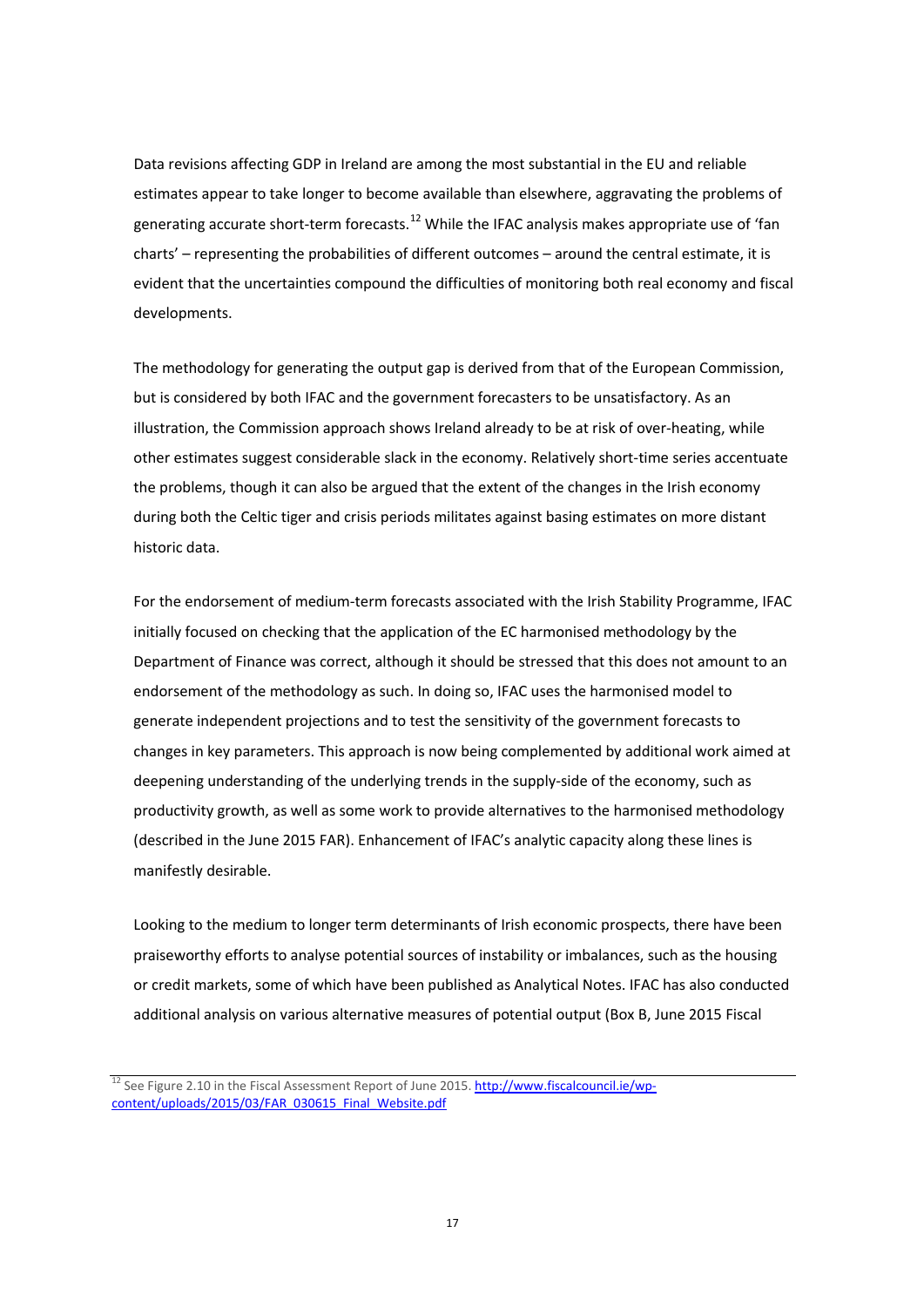Assessment Report), sensitivity testing of the Commission approach (Analytical Note 2, June 2014 Fiscal Assessment Report) and unpublished work on testing the stability of various filtering methods. It does not endorse the Commission approach as the most adequate approach for describing Ireland's cyclical position and potential output in the medium term, but does not as yet have its own measure of potential output. Further research on this thorny issue should be encouraged.

IFAC is participating in the CBI/ESRI macro 'COSMO' modelling project, albeit more as a user than as a developer. This makes sense and it will continue to be helpful for IFAC staff to have regular exchanges with CBI/ESRI both on the use of the model and in shaping how it develops. We endorse this kind of cooperation.

Compliance with fiscal rules is monitored using a large spreadsheet set up to check a range of variables and to anticipate prospective changes, an example being the evolution of the expenditure benchmark. This seems to be a valid means of conducting the exercise to date, but given that Ireland is only now expected to exit the excessive deficit procedure and thus become more directly subject to fiscal rules, may need some refinement, especially around the reconciliation of differing interpretations of rules. There is regular dialogue on this with Commission experts, and it should be maintained.

*Fiscal feedbacks*. IFAC has a relatively simple fiscal feedbacks model in which some of the key parameters are assumed, potentially creating scope for inaccuracy in estimates. For example, a low reduced form deficit multiplier of 0.5 is used. Although the IFAC staff argues that it is justified by background evidence<sup>[13](#page-21-0)</sup> and is consistent with assumptions used by the Department of Finance/European Commission, it will be important to check both the value of the parameter and its stability regularly. IFAC should put resources into improving the fiscal feedbacks model in the future. In addition, IFAC representatives should be encouraged to compare notes with peers in other Fiscal Councils and in research institutes on the precise formulation of the fiscal feedbacks model, with a view to introducing refinements that reflect best practice.

<span id="page-21-0"></span><sup>13</sup> See section 4.3 in the April 2013 FAR for a discussion of the Irish fiscal multiplier debate. <http://www.fiscalcouncil.ie/publications/fiscal-assessment-report-april-2013/>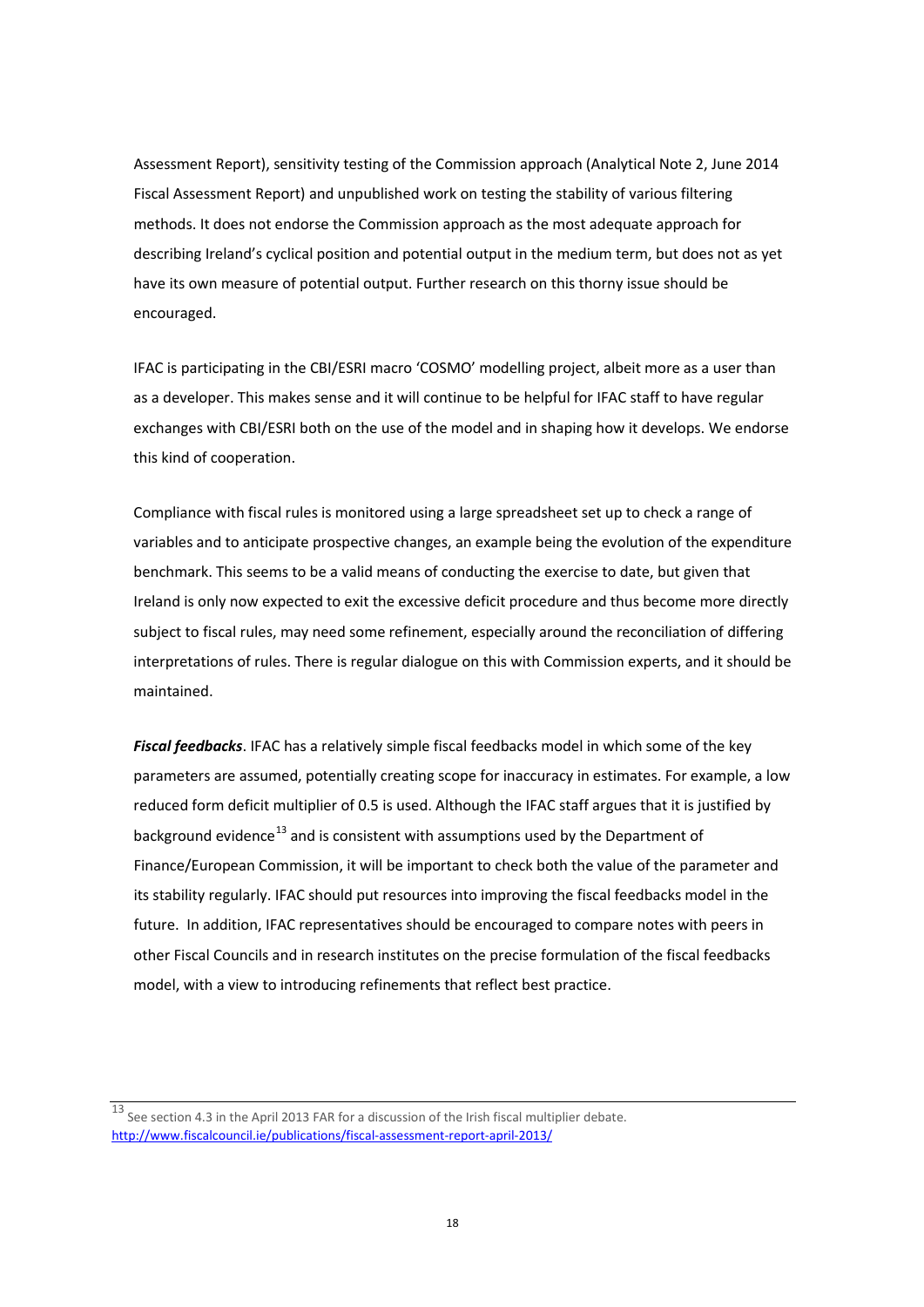*Fiscal rules*. The assessment of fiscal rules is done using a spreadsheet-based checklist and does not appear to be subject to any complications resulting from the increased range of fiscal rules to which Ireland has to conform.

*Longer term development of techniques*. The methods applied have evolved as the Council itself has gained experience and there is clearly a repository of relevant skills and experience in the staff. However, while there is no reason to doubt the quality of the analytic work, it is too early to judge it comprehensively. One of the challenges will be to deepen the analytic work with a view to strengthening medium and longer term fiscal forecasting. There is already dialogue with the developers of the 'COSMO' model under development by the ERSI and with the developers of a DSGE model for Ireland at the Central Bank and there is an obvious interest in maintaining this connection, including spelling out the ways in which IFAC can both contribute to model development and benefit from it.

To sum up, so far the analytical approach of the IFAC staff has been developing in the right way. It is a challenge for IFAC in a small open economy like Ireland and with limited resources to build and maintain a distinctive and comprehensive analytical base, but we are confident that IFAC is on the right track. The staff members want to do more analytical work of publishable quality, but are constrained by the demands of day-to-day work. If this sort of analytical work is extended, as we suggest, a moderate increase in the financial resources may be desirable in the future.

#### **ASSESSMENT OF OUTPUTS**

The Fiscal Assessment Report is the flagship output of IFAC and its main communication channel with its various audiences. It has developed gradually since the start of IFAC. We suggest a number of changes concerning its set-up, aimed at strengthening the impact of IFAC's analysis and reaching out to different stakeholders.

In this regard, we draw attention to one of the communications principles proposed by the OECD for effective fiscal councils: the importance of "fostering informed constituencies that may then exercise timely pressure on the government."<sup>[14](#page-22-0)</sup> In a draft manual for evaluating fiscal councils<sup>15</sup>, the OECD also emphasizes the importance of distinguishing outputs from outcomes (with the latter

<span id="page-22-0"></span> $14$  OECD (2014b, p. 98).

<span id="page-22-1"></span><sup>15</sup> OECD (2015, p. 13).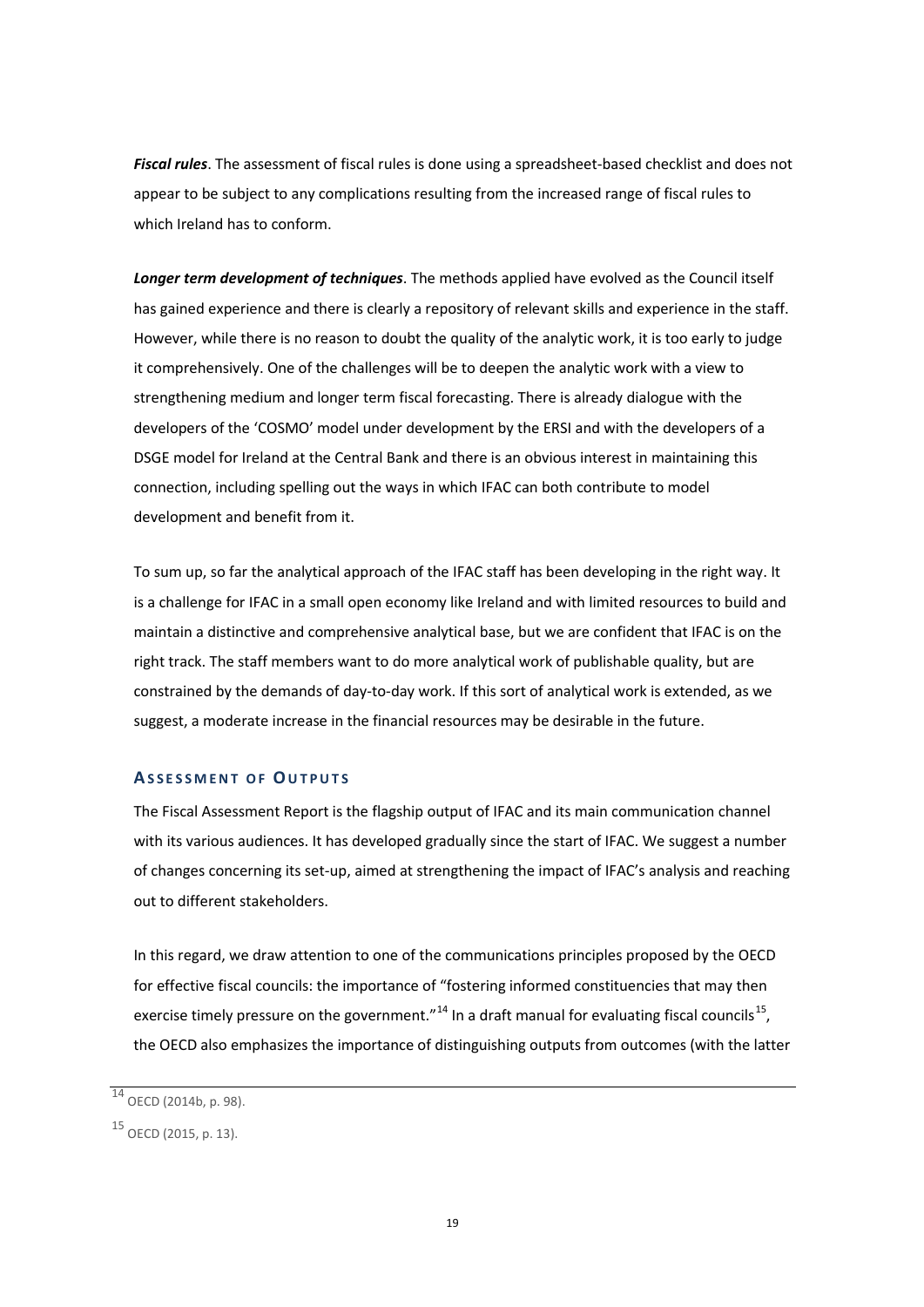referring to the imperative of "stakeholders' perceived confidence" in the work of the fiscal council).

It is an open question whether IFAC reaches out sufficiently to all audiences. The main FAR and forecast endorsement publications manifestly fulfil their primary objective of informing the Minister. But outputs could also be extended to be accessible to others. In our judgment, IFAC could do more to promote the outcome dimension, both through outreach and by widening the scope of analysis in some respects. In short, we want IFAC to educate the Irish public, voters and media on fiscal issues by contributing more to the public debate. Such a task is actually explicitly put into the remit of the Swedish Fiscal Council.<sup>[16](#page-23-0)</sup> At this point we do not recommend any change in the mandate of IFAC. Still, we recommend IFAC to stress the outreach to the public. It is a way of fostering the credibility of IFAC and thus strengthening its role as a fiscal "watchdog."

For example, more might be done to reflect the fact that Ireland is a small, extremely open economy, greatly influenced by international factors. Given the very high export to GDP ratio of the Irish economy, the specific contribution of key multinationals and the role of foreign direct investments in the Irish economy, the coverage of key markets could perhaps be strengthened. To reflect these considerations, the FAR should include an account of major macroeconomic developments affecting the country's most important trading partners: the US, UK and Continental Europe.

This would improve the general understanding of the driving forces behind the Irish economy  $- a$ perspective that Irish politicians and the Irish public should constantly be reminded of. Otherwise, there is a danger that Irish policy-makers feel tempted to overestimate the scope for domestic policy actions, leading to short-sighted expansionary measures that could eventually threaten fiscal sustainability.

We are of the opinion that every issue of the FAR should include a section or annex summarizing the advice of previous Assessment Reports. This section could also include a brief 'post-mortem' by IFAC on its advice in the past, thereby providing an opportunity to explain, where this is the case,

<span id="page-23-0"></span><sup>16</sup> According to paragraph 9 in the remit of the Swedish Council: **"**The Council is also to work to stimulate more public debate on economic policy."

[http://www.finanspolitiskaradet.se/english/swedishfiscalpolicycouncil/abouttheswedishfpc/ordinance.4.4c1b31c91325](http://www.finanspolitiskaradet.se/english/swedishfiscalpolicycouncil/abouttheswedishfpc/ordinance.4.4c1b31c91325af4dad3800020198.html) [af4dad3800020198.html](http://www.finanspolitiskaradet.se/english/swedishfiscalpolicycouncil/abouttheswedishfpc/ordinance.4.4c1b31c91325af4dad3800020198.html)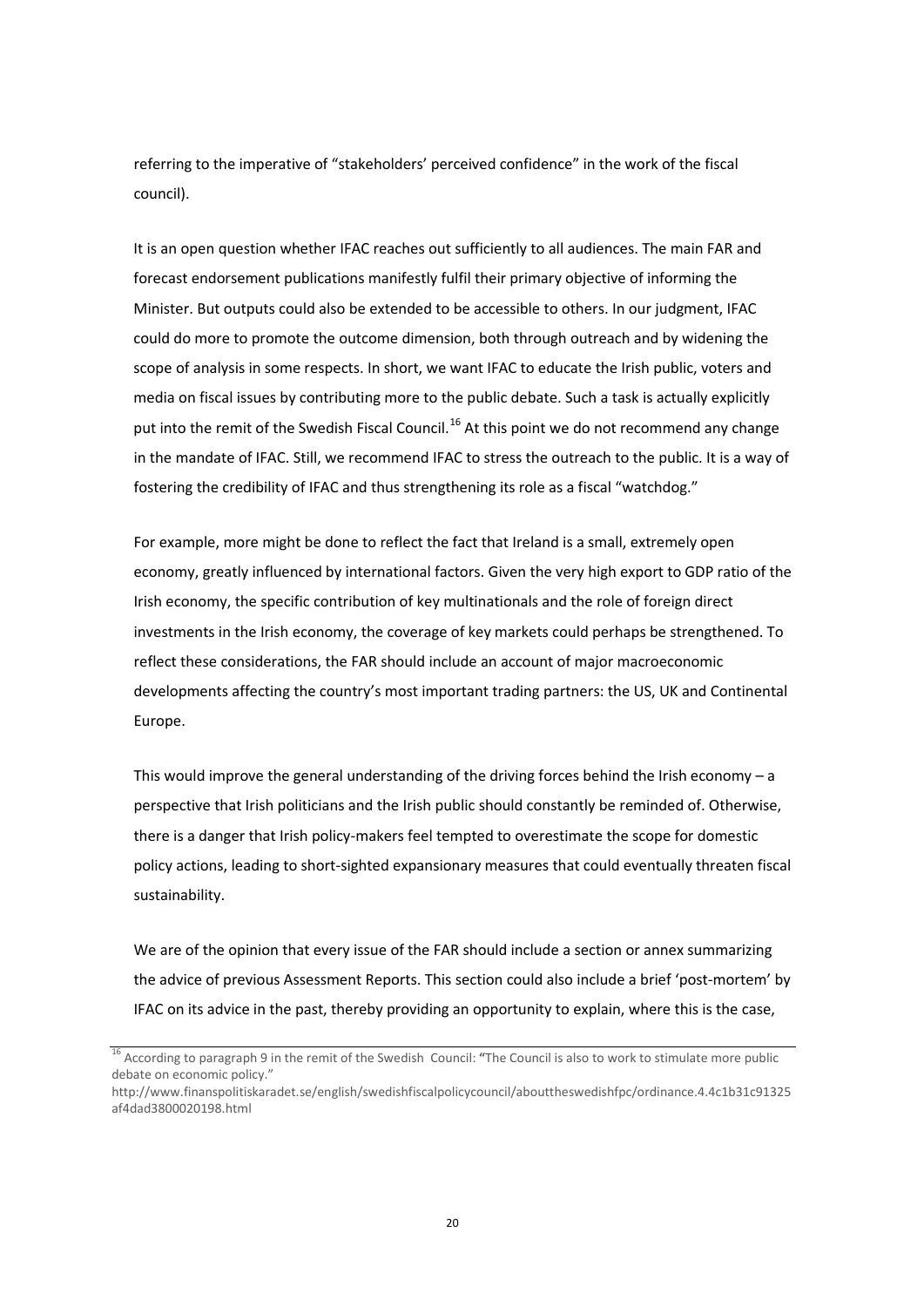why previous advice was inappropriate. This is a way of maintaining knowledge about the views of IFAC, but also for IFAC to demonstrate the evolution of its fiscal advice. By the same token, IFAC should also be ready to reassert its advice in hindsight where subsequent developments reveal that the government should have taken more heed. We believe that such a section would increase the credibility of IFAC in the eyes of the Irish media and the Irish public.

As part of its policy of reaching out to the interested public, IFAC should, subject to confidentiality agreements, make all data used in the tables and charts in the Fiscal Assessment Reports easily downloadable in excel format. These data as well as all tables and charts should be available at the home page of IFAC under a special heading, perhaps with the title "Data, tables and charts". The home page of IFAC is presently a most proper one. Still, IFAC should follow closely how other independent fiscal institutions develop their home pages in order to be able to import the best practice.

The timing of reports is always vulnerable to data releases from the Central Statistical Office, especially if the latter contain surprises that can undermine the narrative in IFAC reports. The same may be true of Eurostat (or other) releases of partner country data. Although there is no easy way out of this dilemma if other factors are paramount in the timetable, a solution may be to present interim updates of facets of the FAR that are sensitive to data revisions.

#### **S TRENGTHENING A NALYTICAL C APACITY AND RESEARCH**

The impact of a fiscal policy council like IFAC ultimately builds upon its credibility and reputation in producing well-founded and well-researched output. Thus, the analytical capacity of IFAC is of utmost importance for its future. At a technical level, we have not identified any cause for concern about the methodologies and approaches followed. There was a procedural difficulty around the first endorsement exercise because IFAC produced its work on the basis of a forecast that was amended shortly afterwards, but that has been resolved.

A major challenge for IFAC is to maintain and improve the analytical capacity of its staff. A danger is that the staff works as an isolated entity with a narrow focus on its traditional tasks. In order to stay up-to-date with current research on fiscal and methodological issues, IFAC should aim at deepening its interaction with the academic community, for example by considering setting up an academic advisory panel. Such a panel should serve as a testing ground for ideas and projects of potential interest for IFAC. It should also give IFAC feed-back on its FARs and endorsements.

21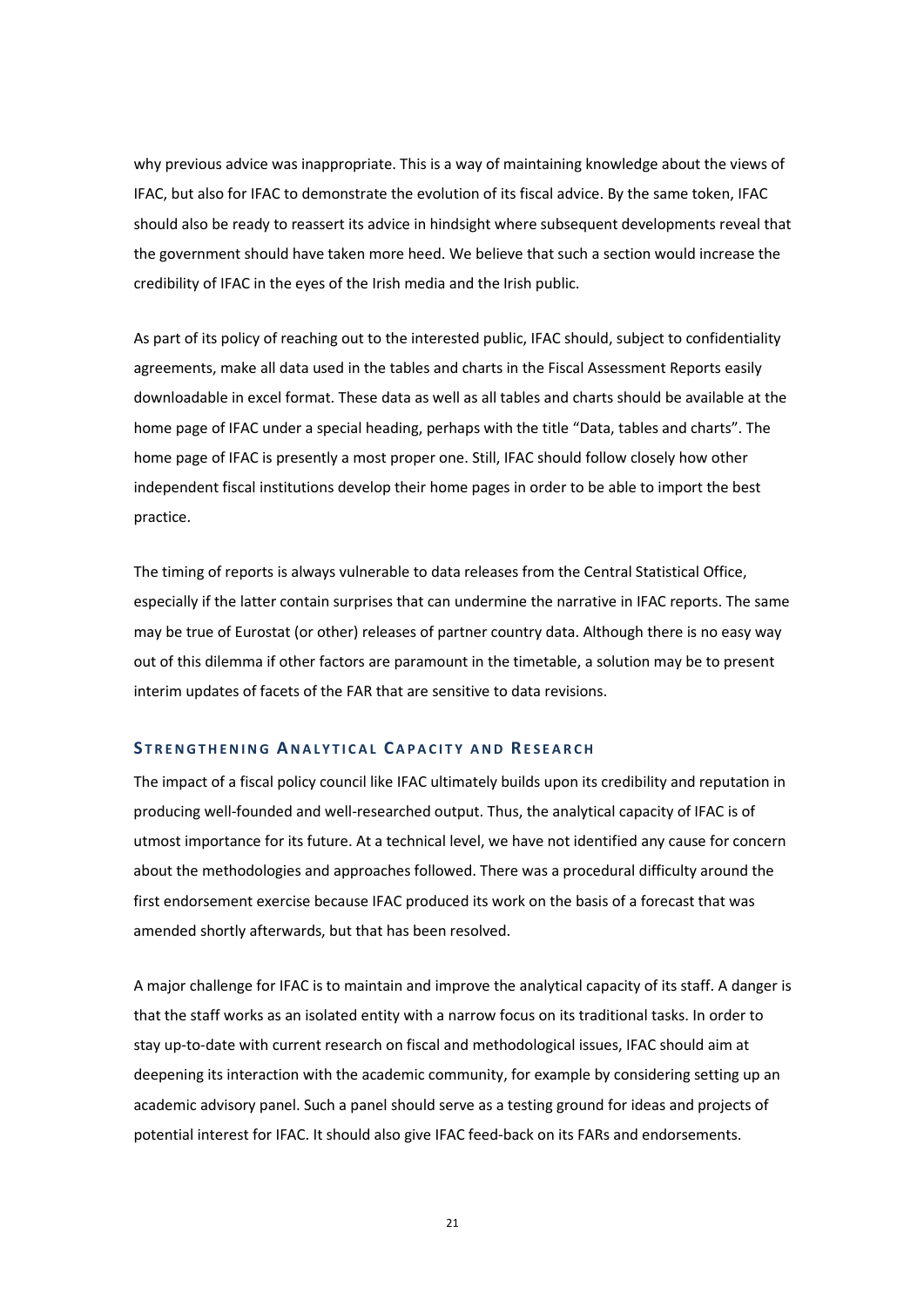How far should an institution like IFAC go concerning the development and use of quantitative models for forecasting, simulations and other forms of econometric work to fulfill its mandate? First of all, we want to stress that the assessments and recommendations of IFAC should be based on strong analytical work, a thorough understanding of Irish economic and political characteristics and good judgement. Econometric work may underpin the analysis, but should never replace it. Econometric estimates and simulations may thus complement, but not substitute, the analysis of IFAC.

Keeping this caveat in mind, we have arrived at the following opinion: as the task of IFAC is to assess and monitor the fiscal stance of the Irish public sector, we do not see a need presently for IFAC to build and maintain a full-fledged large macro-model of the Irish economy, although it should not be ruled out indefinitely. At the present stage of the Council's development such a major undertaking would require substantial resources that could be better spent on other activities. In addition, one single in-house macro-model would tie the hands of IFAC in a nonconstructive way. There is a risk that it would force IFAC to rely on its model even when this would not be relevant.[17](#page-25-0)

Other fiscal councils with the mandate to assess the fiscal stance like the Swedish one have not opted for large and ambitious econometric models, suggesting that this it not the optimal route to take for IFAC either. Instead, assessments of fiscal sustainability can be based on fairly straightforward models or accounting frameworks covering a limited number of variables. For an overall econometric model, IFAC should persevere with its involvement in with the COSMO model being developed by the ESRI/Central Bank of Ireland.

We believe that IFAC should follow a two-pronged strategy concerning other econometric models. First, IFAC should continue to use a range of models and quantitative approaches with a focus on government deficits and debt sustainability to give guidance for the fiscal monitoring and the endorsement of Government forecasts. Such models should be used as a check on the conclusions of the FARs. Work is already well underway in this field but should be further encouraged.

<span id="page-25-0"></span> $\frac{17}{17}$  There is also the risk with any econometric model that it will not accurately capture the dynamics leading to fiscal and financial crisis for the simple reasons that econometric models typically presume equilibrium processes. This is the experience from large econometric models during the 2008 crisis as well as from earlier crises.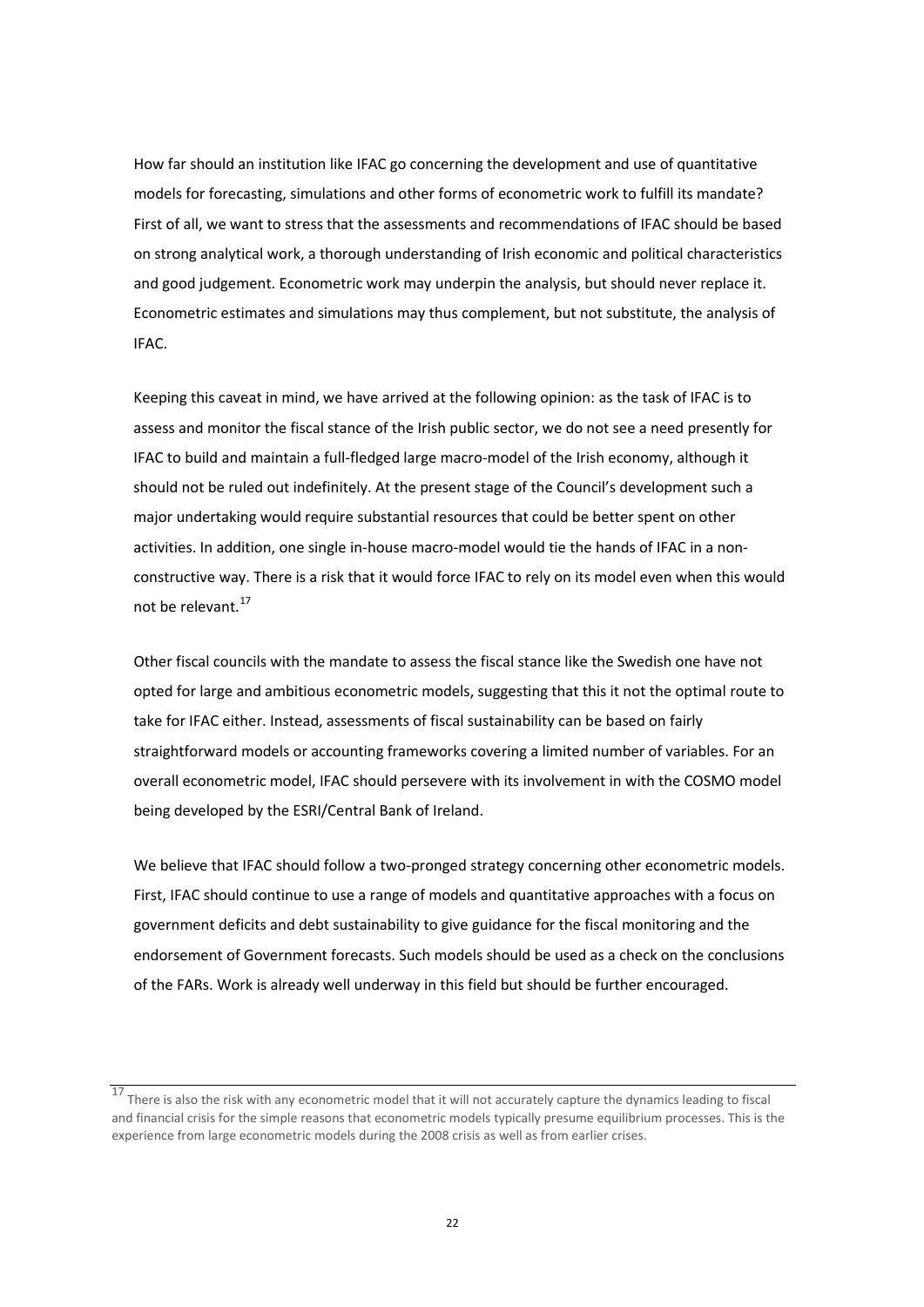Second, we believe that IFAC should commission occasional studies in fields of interest for assessing fiscal sustainability more often, for example from university departments or organizations with advanced modelling capacity in econometric studies. These studies should be designed in cooperation with IFAC. The choice of methodology should be selected in the light of the tasks being analyzed. In this way, IFAC will turn to outside experts with unique competence to prepare reports that can be published as working papers or research papers by IFAC. Authors of such studies should be invited to give a seminar for IFAC staff and interact with IFAC staff. Background papers of general interest may also be presented at the annual conference we propose in the next section.<sup>[18](#page-26-0)</sup>

IFAC has so far focused principally on the short-run and medium-term perspective when assessing Irish fiscal issues. This has been a reasonable strategy given the acute economic crisis of recent years. As the Irish economy continues to recover, more analysis of longer-term fiscal issues is likely to be needed. A number of long-run aspects related to fiscal policy should thus be on the table of IFAC, such as the design of the Irish pension system, demographic developments, migration to and from Ireland, climate change and the growth performance of Ireland.

As all factors impacting on the long-run performance of the Irish economy will affect Irish government finances, IFAC should have a special focus on the determinants of Ireland's economic growth. Attention should also be paid to likely influences on future revenues, including the potential volatility of revenues from certain sectors of activity such as financial services. Our view is that IFAC should not limit itself too narrowly to analyzing the direct determinants of public expenditure and revenue, but should also undertake occasional studies of issues that indirectly affect the two sides of the public accounts, focusing on areas where research from other sources reveals substantial uncertainties.

#### **MAIN CONCLUSIONS AND RECOMMENDATIONS**

The overall output of IFAC has gradually improved. We regard it today as of high quality. Still, the challenge for IFAC is to maintain and improve its analytical capacity. The credibility and impact of IFAC's publications and recommendations hinge upon its analysis. Here we have some recommendations to enhance IFAC's performance. IFAC should consider:

<span id="page-26-0"></span> $^{18}$  The Swedish fiscal council has successfully adopted such a strategy. For example, the Council assigned a German research institute to prepare a generational accounting simulation covering Sweden. Similarly, the Council has purchased econometric studies examining the distribution of income in Sweden from the National Institute of Economic Research in Stockholm.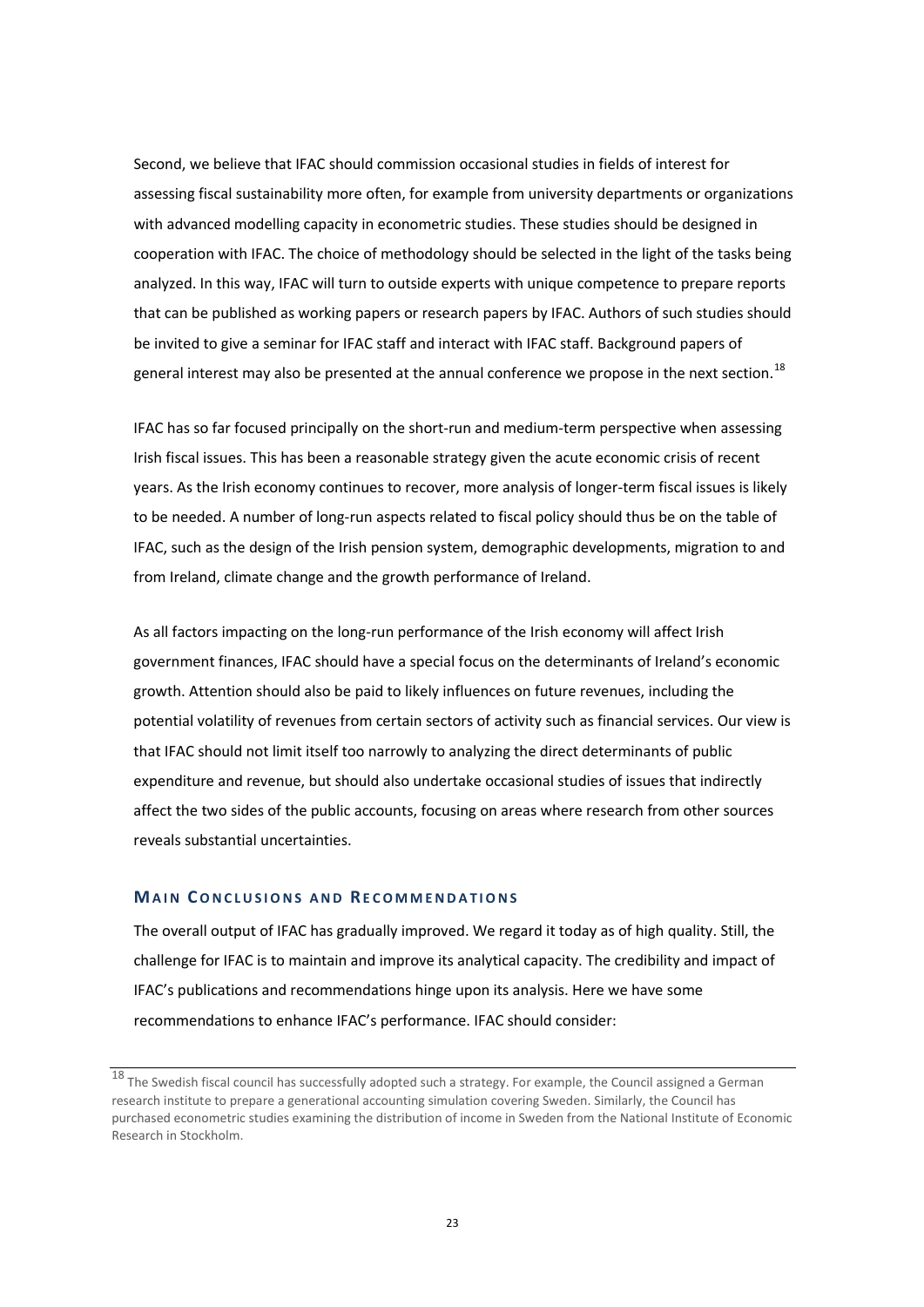- putting more stress on long-term fiscal issues, such as long term debt sustainability.
- complementing its recommendations on the deficit with some more discussion of likely developments in the wider economic context and any resulting uncertainties.
- deepening its interaction with the academic community, for example by setting up an academic advisory panel.
- developing and using models with a focus on government deficits and debt sustainability, and purchasing econometric studies of interest from university departments or organisations with advanced modelling capacity
- commissioning background studies.
- canvassing external views on the structure and presentation of its reports and offering a simplified and shorter summary.
- including a post mortem section in the Fiscal Assessment Report.
- making all data used in tables and charts in the Fiscal Assessment Report downloadable in excel format.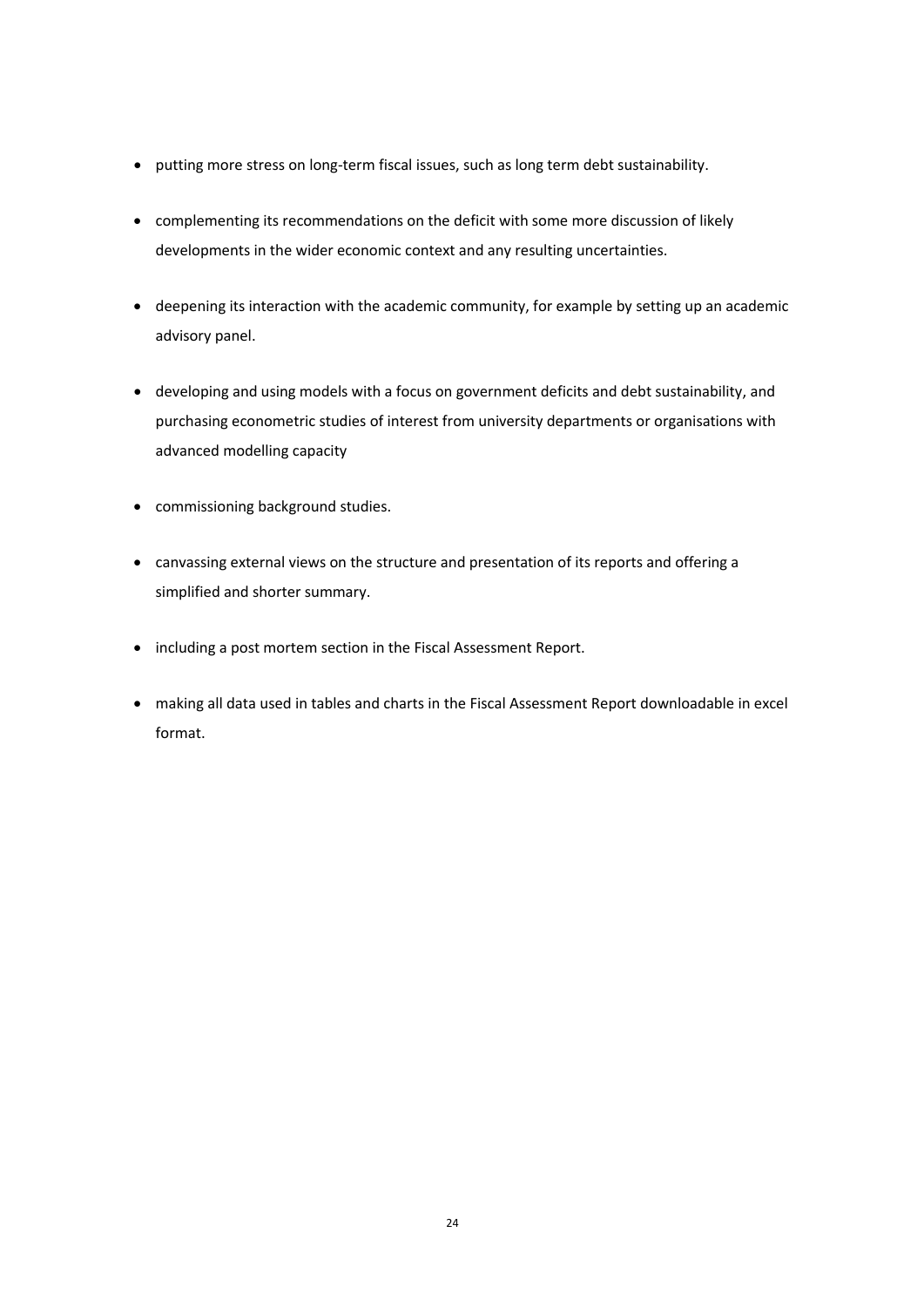## <span id="page-28-0"></span>**4. THE IMPACT OF IFAC AND ITS COMMUNICATION STRATEGY**

IFAC has only been in existence since 2011. Our general impression from those we consulted is that it is too early to judge the impact of IFAC. This is partly due to its relative youth as an institution of fiscal governance, the short period of its existence but also to the fact that Ireland was in an EU programme during much of the period, which constrained the Government's room for manoeuvre in any event.

#### **IFAC AND THE POLITICAL S YSTEM**

In terms of the political system, the Joint Oireachtas Committee on Finance, Public Expenditure and Reform has called IFAC before it after each of the FAR reports to discuss the reports. The records of these meetings show that the main representatives of the political parties on the Committee are certainly aware of the work of IFAC and the advice it gives to Government. There was also a series of statements in the Dáil in October 2014 by the Minister for Finance and the main opposition spokespersons on the IFAC Pre-Budget 2015 Statement.

There have been three substantive cases where the Government has not adopted the recommendations of IFAC:

- First, under the Troika, IFAC thought greater adjustments of €1 billion should have been made in the 2012 Budget because of significant uncertainty, and in order to provide a margin of safety. The Government disagreed and this margin was eventually provided by the deal with the ECB on the Anglo promissory notes. $19$
- Second, IFAC suggested that a precautionary credit line should have been availed of when Ireland exited the Troika programme. The Government disagreed and never took a precautionary credit line.
- The third, and most contentious, issue was IFAC's recommendation for a €2 billion adjustment in the 2015 budget. Despite underlying conditions improving following the June forecast, IFAC

<span id="page-28-1"></span><sup>&</sup>lt;sup>19</sup> €30 billion of promissory notes were issued by the Government in 2010 as part of the rescue of Anglo Irish Bank and used as collateral for borrowing from the Central Bank. Repayments by the Government of €3 billion a year were significantly reduced in 2013 when the promissory notes were converted into long term Government bonds, held by the Central Bank and to be sold by the Central Bank over time.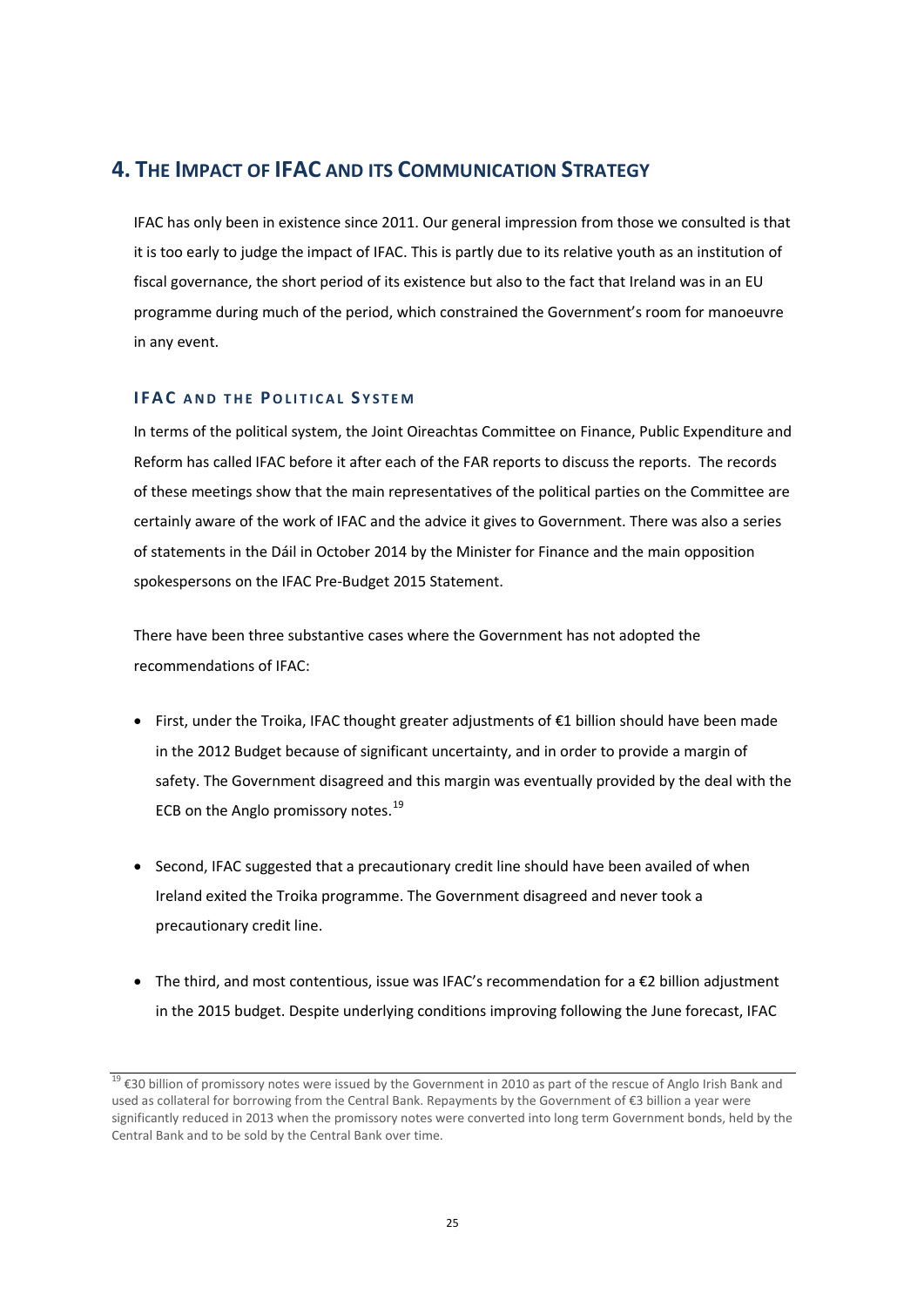continued to adhere to its €2 billion adjustment target. The Government did not follow this advice.

There have been many public references, both in the media and by politicians, to IFAC's advice being "ignored". Since IFAC is an advisory body, the Government does not have to accept its advice. However, it would certainly damage IFAC's image and standing if its advice were summarily and persistently dismissed. In our discussions, much stress was put on the need for the Minister to justify in more detail the reasons for not following the Council's advice. The Minister now responds to the FAR reports in a direct communication to IFAC, which is published. This is a crucial document which needs to give as detailed a response as possible, but as noted above, it may also be incumbent on IFAC to highlight its most significant points more effectively, so that the government is obliged to respond to them.

It is difficult at this stage to gauge whether IFAC has made a difference to budgetary policy and, if so, in what way. The Minister for Finance has indicated that he has been influenced by the Council's advice in setting a tighter budget deficit target for 2015 than he might otherwise have done. $20$ 

It has certainly added to the transparency of the budget process through its detailed FARs and its Analytical Notes. These have become more comprehensive over time, though they are accessible largely to "insiders" rather than to the general public. They have raised the level of public debate on fiscal matters, through the Parliamentary Committee debates on the FARs and the media coverage. Now that Ireland is no longer in an EU programme, there will be more scope for IFAC to influence Government actions. The key goal for IFAC is to act as a constraint over the long run on the pursuit of poor fiscal policy.

<span id="page-29-0"></span>20 See here the statement by the Minister for Finance in Dail Éireann, 21 October 2014: "The IFAC's advice was an important consideration in our decision to go beyond our requirements under the Stability and Growth Pact."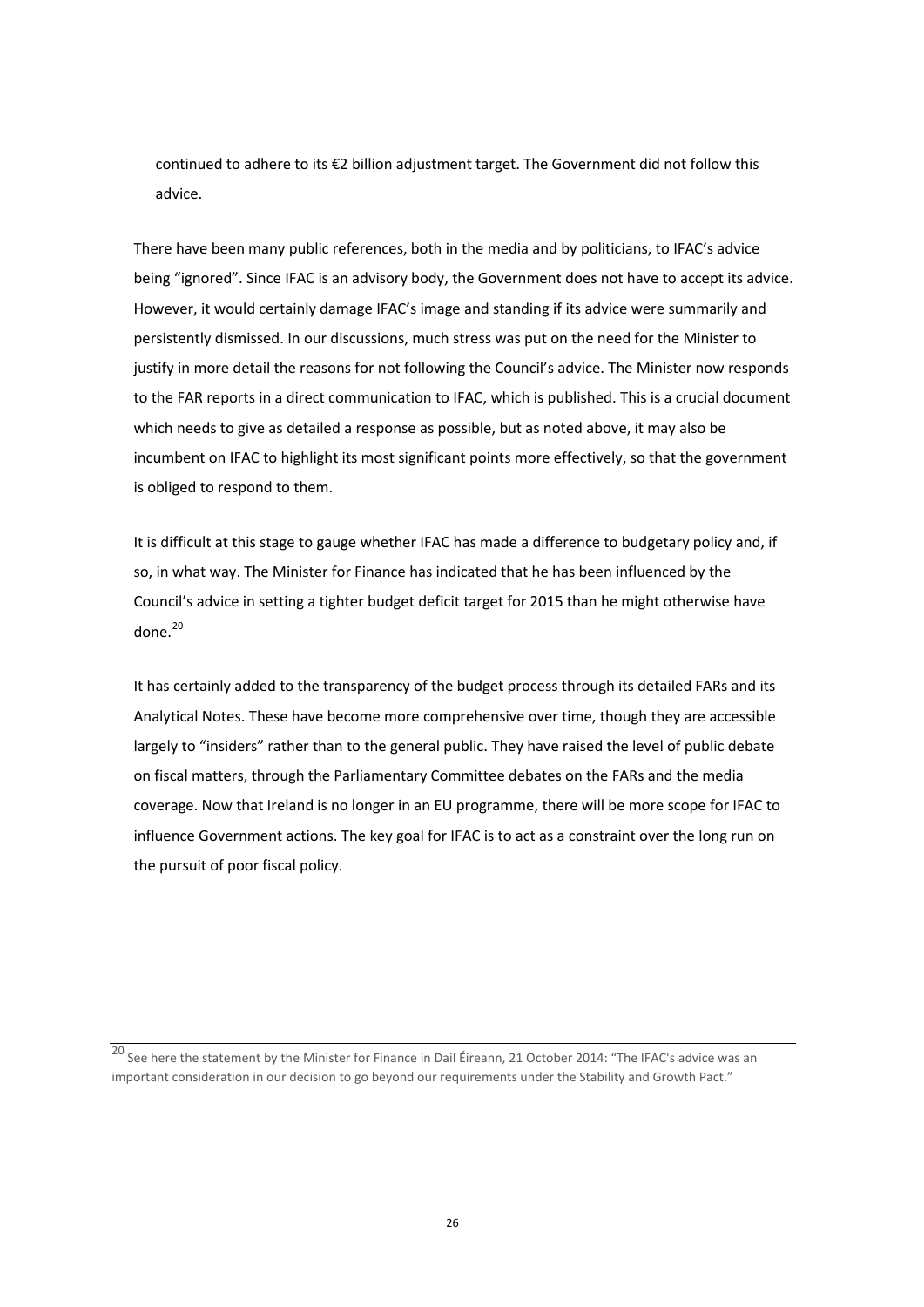#### **IFAC AND THE MEDIA**

The most important line of outreach for IFAC to the Irish public and voters goes through the media. The media generally give good coverage to IFAC publications when they are released, with interviews on radio and television and reports and op-eds in the print media.

The topics covered by IFAC are not easy to report in a simple manner. IFAC have made great efforts to assist the media with the advance circulation of documents with a publication deadline and briefings in advance of publication. Consideration should be given to how the reports might be presented in simpler language, including the use of infographics, to enable the media to get the reports to a wider audience.

Since dealing with the media is a specialised business, IFAC might consider whether it would be useful to get such expertise on board to help improve media coverage of its publications and activities. This could be done by appointing a part-time member of staff (or sub-contractor) to deal with external communications.

#### **IFAC AND THE PUBLIC**

It is most important for IFAC to be visible in Irish public debate, to stand out as an institution that contributes to the quality of Irish fiscal policy-debate and thus ultimately improves fiscal policymaking. As stressed in an OECD (2014b, p. 98) report: *Fiscal councils' influence in fiscal policy making is persuasive – rather than coercive by means of legal sanctions or other punitive measures. Their influence is largely exercised through contributions to the public debate – thus fostering informed constituencies that may then exercise timely pressure on the government to behave transparently and responsibly in fiscal matters. This underlines both the importance of fiscal councils' maintaining a transparent publishing model and the importance of their relationship with the legislature and the media as concrete avenues of influence.* 

There are several steps that we recommend as part of the communication strategy of IFAC.

IFAC should organise an annual conference on Irish fiscal policy, perhaps in cooperation with an outside institution like the ESRI, the IIEA or a university department. Such an annual event has several benefits: It will strengthen the credibility of IFAC, it will foster the interaction between IFAC staff and the research community and policy-makers, and it will make IFAC and its assessments more visible.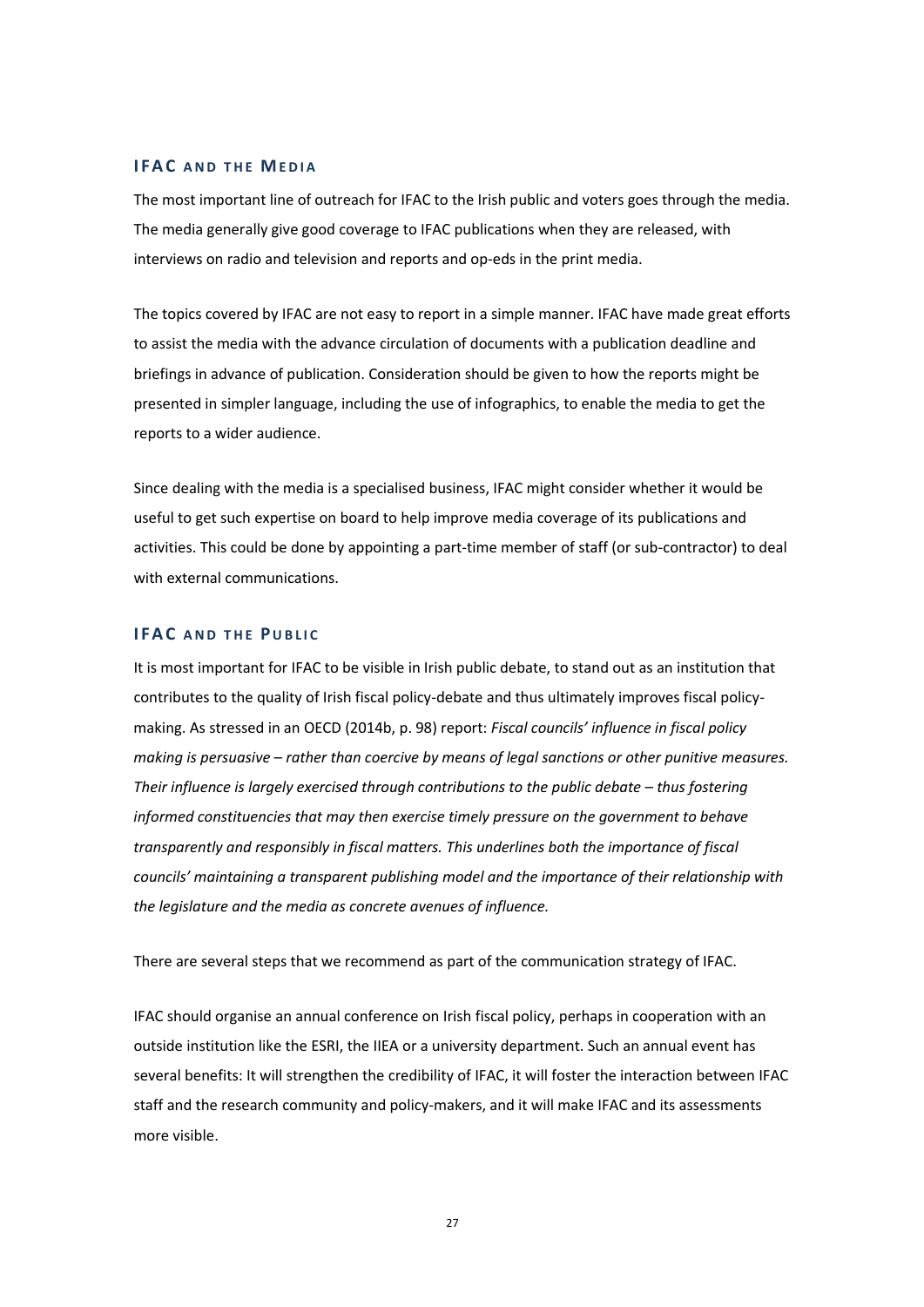The annual conference should be aimed at policy-makers, politicians from government and opposition, high-level civil servants, researchers, media, representatives from the banking and financial sector and international organizations. It should be open for interested laymen as well. The programme should cover a half-day to a full day. One session should deal with the assessments of IFAC with invited comments from government and opposition, independent researchers etc. The work of IFAC staff and papers produced for IFAC by outsiders should be covered by other sessions.

It might be useful to produce a 4/5 page summary of FAR reports in simple language for the general public to read. It might also be useful to produce short explanatory notes on emerging issues aimed at interested lay people, for members of the Oireachtas and similar interested parties, covering emerging fiscal themes such as long-run debt sustainability and the consequences of ageing for the Irish pension system.

From our discussions, it seems that the financial market analysts and business are generally satisfied with the way that IFAC is operating and regard its output as of a high standard. Still, it is important for IFAC to address in particular financial market participants and the business sector.

One promising way for IFAC to contribute to and stimulate public debate on Irish economic policy is to broaden its web-site to include a section aimed at lay readers with no or little knowledge of Irish economic policies. This section should include fact-sheets on important fiscal issues, up-to-date charts on key Irish economic data and links to international websites of similar character. It is important to recognize that producing such material is a specialist skill and that it may, therefore, be necessary to either to recruit a part-time assistant for this purpose or to sub-contract such work. It is not something that existing staff are necessarily well-placed to do, especially with their already heavy workload.

Although IFAC already uses Twitter, it should also consider being more visible in social media. For example, the Swedish Fiscal Policy Council has recently set up a home page on YouTube as part of its outreach strategy. Such an innovative step may be tried by IFAC as well. $^{21}$  $^{21}$  $^{21}$ 

<span id="page-31-0"></span><sup>21</sup> See the home page of the Swedish Fiscal Policy Council.

http://www.finanspolitiskaradet.se/2.5dd459a31158f2d75c380003166.html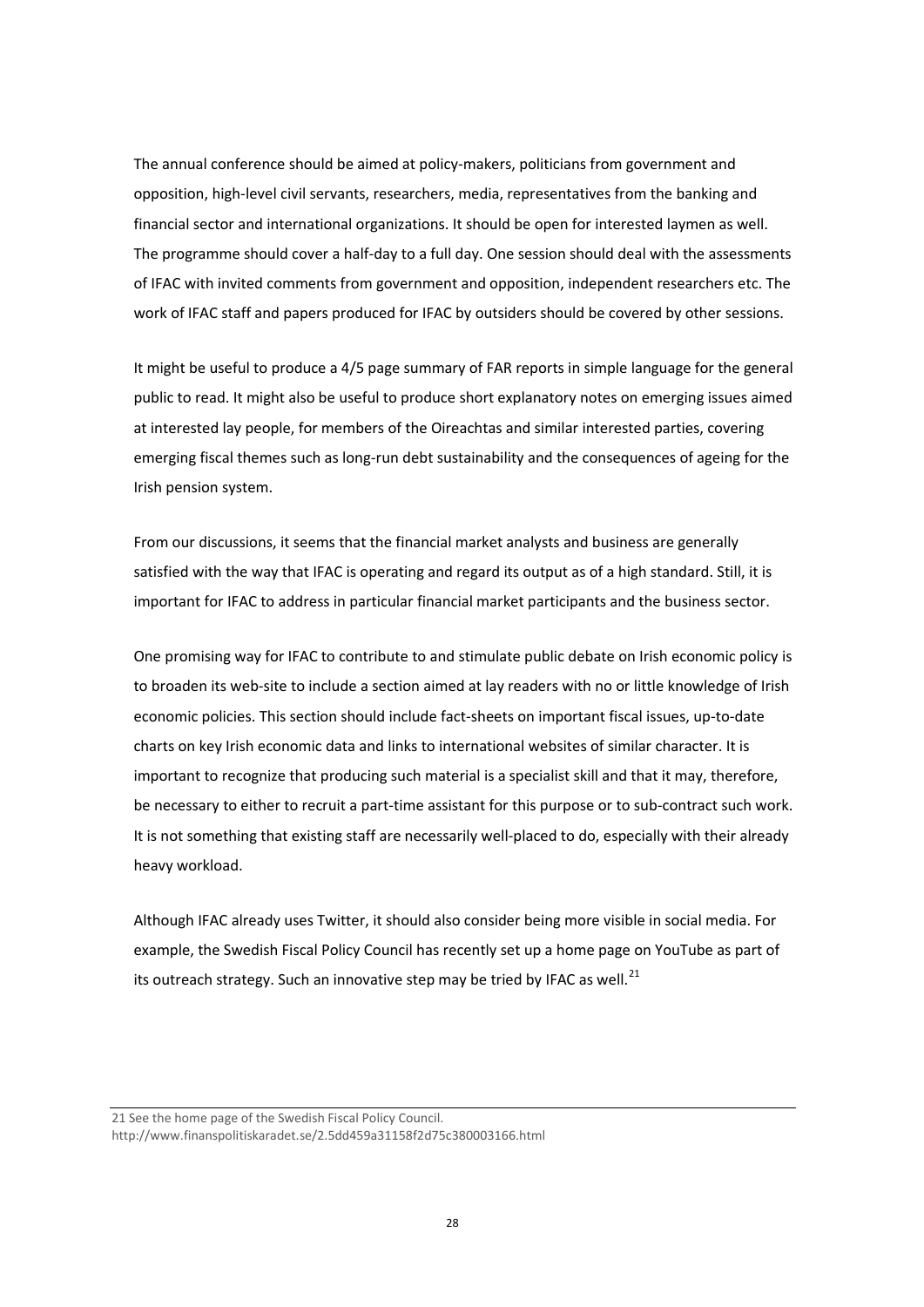#### **MAJOR CONCLUSIONS AND RECOMMENDATIONS**

IFAC is by now accepted and respected across the political spectrum. Still its communication strategy can be improved in a number of ways. IFAC should consider:

- producing a 4/5 page summary of its FARs in simple language for the general public.
- employing infographics to a greater extent as a way of presenting its reports.
- organising an annual conference on its outputs.
- producing shorter explanatory notes aimed at members of the Oireachtas and similar interested parties, including journalists, covering emerging themes.
- producing shorter more 'vox pop' version of reports which convey the key messages but offer links to the more detailed material.
- appointing a part-time member of staff (or sub-contractor) to deal with external communications.
- broadening its website to include a section aimed at lay readers including fact-sheets on important fiscal issues, up-to-date charts on key Irish economic data and links to international websites of similar character.
- being active in social media.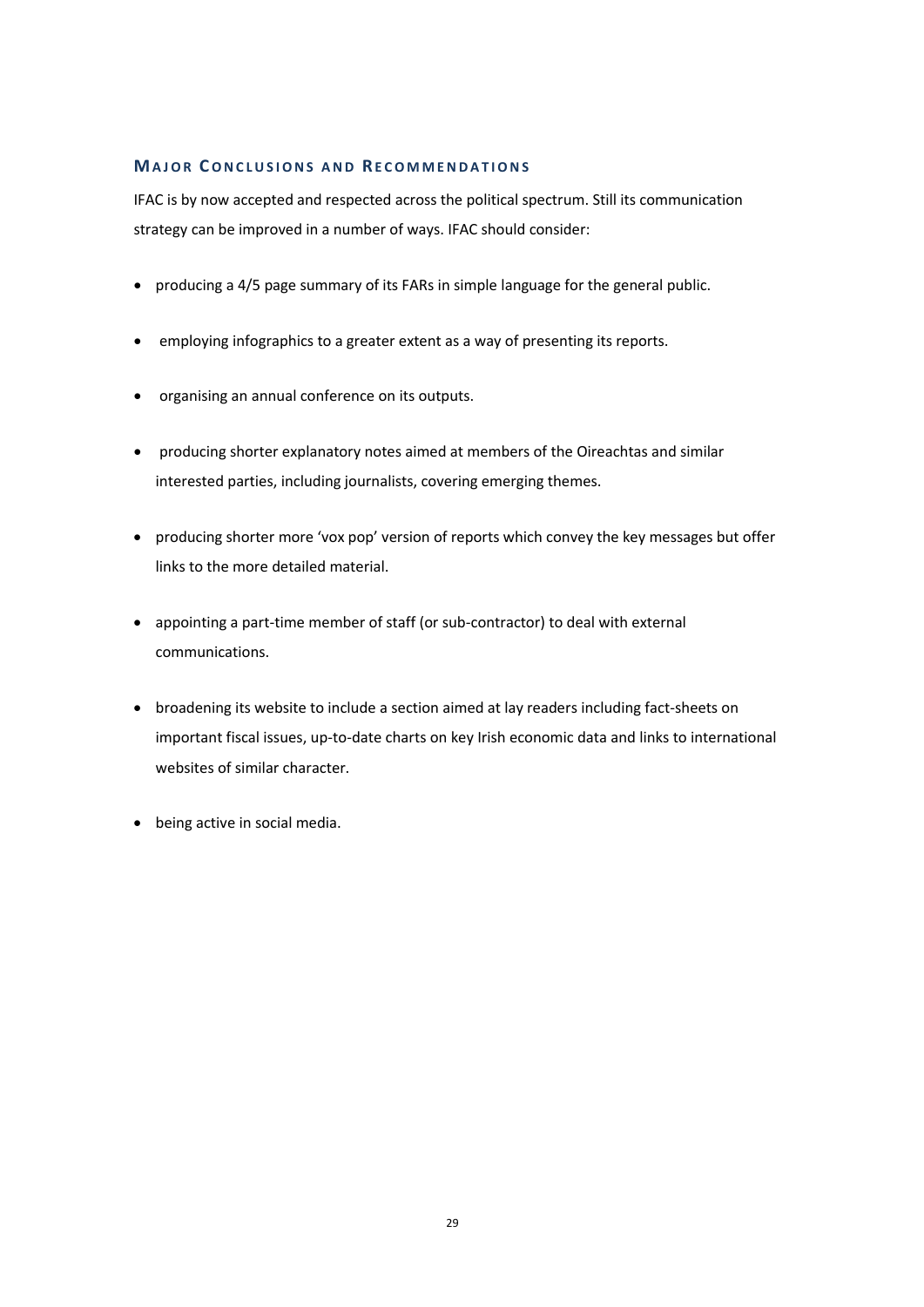### <span id="page-33-0"></span>**5. IFAC AND THE EU FISCAL GOVERNANCE FRAMEWORK**

As a member of the euro area, Ireland is part of the EU system of fiscal governance. The foundation of this system is the Stability and Growth Pact (SGP) of 1997. The basic idea behind the SGP is that in a monetary union - where monetary policy is centralized to a common central bank while fiscal policy is left to the governments of the members of the union - fiscal rules are required to prevent national fiscal policies from being a threat to the common monetary policy.

Two parts - one preventive and one corrective arm – constituted the original Pact. They were designed to prevent and arrest the rise of large budget deficits and thus unsustainable debt, although, initially, the debt criterion was not explicitly operationalized. However, the original SGP proved lacking. It was relaxed in 2005 after big member states had breached the rules. Again a few years later, the SGP proved to be unable to prevent the fiscal and financial imbalances that pushed the euro area – not least Ireland – into deep depression.

The euro crisis revealed fundamental weaknesses in the design of the SGP and fiscal policy coordination among the member of the Eurozone. In response far-reaching changes were put in place. The SGP was reformed in 2011 (as part of the "six-pack"), with a debt target included for the first time, and complemented in 2013 (the "two-pack") by additional regulations governing budgetary policy, one of which is the obligation to submit draft budgets in the autumn of each year to the European Commission for scrutiny. More stringent targets were introduced in the national budgetary frameworks (the Fiscal Compact). The "six-pack" measures also included a new Macroeconomic Imbalance Procedure designed to prevent and, if necessary, correct imbalances other than in the public finances, such as the property bubbles that affected Ireland and Spain. As Ireland is in the euro, all these changes were fully incorporated into Irish law and apply to the country.

As a result of these changes, the EU fiscal governance system has been transformed from a fairly simple fiscal framework into a very complex one – with many rules and sub-rules as well as escape clauses. The aim has been to make the system all-encompassing, covering a wider set of threats to the fiscal stance, including financial ones, while at the same time being more flexible, allowing for exceptional circumstances to influence the overall assessment of the fiscal stance. The higher degree of complexity also results from the fact that member states generally insist on codifying all

30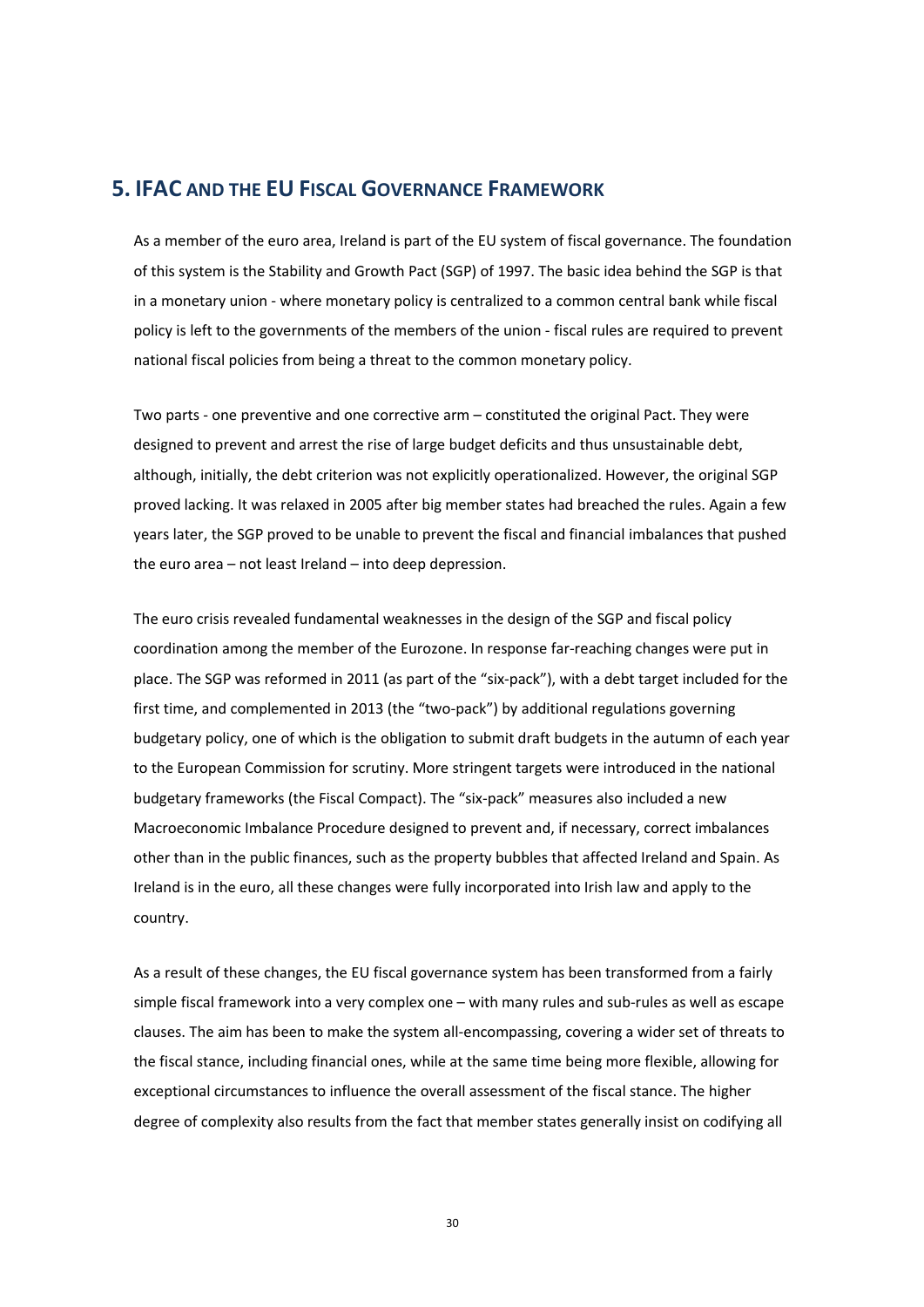elements of SGP implementation as opposed to granting discretion to the Commission. As a result of this process, room for judgement and bargaining between the Commission/the Council and the national authorities has emerged. The complexity and degree of detail of the fiscal surveillance system also runs the risk of fostering inconsistencies and suboptimal outcomes.<sup>[22](#page-34-0)</sup>

IFAC was established as part of the new EU fiscal surveillance system in response to EU initiatives, notably the "six-pack" and the "two-pack" and the fiscal compact. IFAC is also assigned tasks given by the EU fiscal governance system. Still, IFAC is a national, domestic institution, receiving its financial resources from the Irish government with no obligations towards the EU.

The co-existence of the EU system of fiscal surveillance and a domestic watchdog like IFAC is a new and challenging arrangement. It raises a number of questions, concerning both the past and the future.

Before turning to the issues involved, we want to stress that this new arrangement is still beddingin. In addition, the agreement between Ireland and the Troika determined the fiscal path of Ireland until Ireland exited the programme, leaving little room for evaluating the workings of the new system in "normal" times. Still, a number of conclusions can be drawn.

First, looking at the past, how has IFAC carried out its national role within the international framework set out by the EU? Commission sources indicate that the performance of IFAC is a strong one, clearly above the EU-average of independent fiscal institutions. IFAC is seen as a constructive partner in an ongoing dialogue concerning the Irish fiscal stance. In a short period of time, IFAC has earned a strong reputation and has managed to get good visibility. IFAC covers the relevant activities of the Irish public sector well. In short, the performance by the staff of IFAC and by the members of the Council is highly regarded.<sup>[23](#page-34-1)</sup>

We understand that there are regular and mutually fruitful contacts between the staff of IFAC and Commission representatives in Brussels and in Dublin. It is clearly valuable to have a national fiscal institution that is able to complement the role of the EU Commission while improving domestic fiscal debate and performance. In a small country there is always a risk of "group-thinking" on

<span id="page-34-0"></span> $22$  For a survey of the EU fiscal governance system, see Eyraud and Wu (2015).

<span id="page-34-1"></span><sup>&</sup>lt;sup>23</sup> These conclusions stem from meetings with Commission staff in Brussels on January 21st and April 28<sup>th</sup> 2015.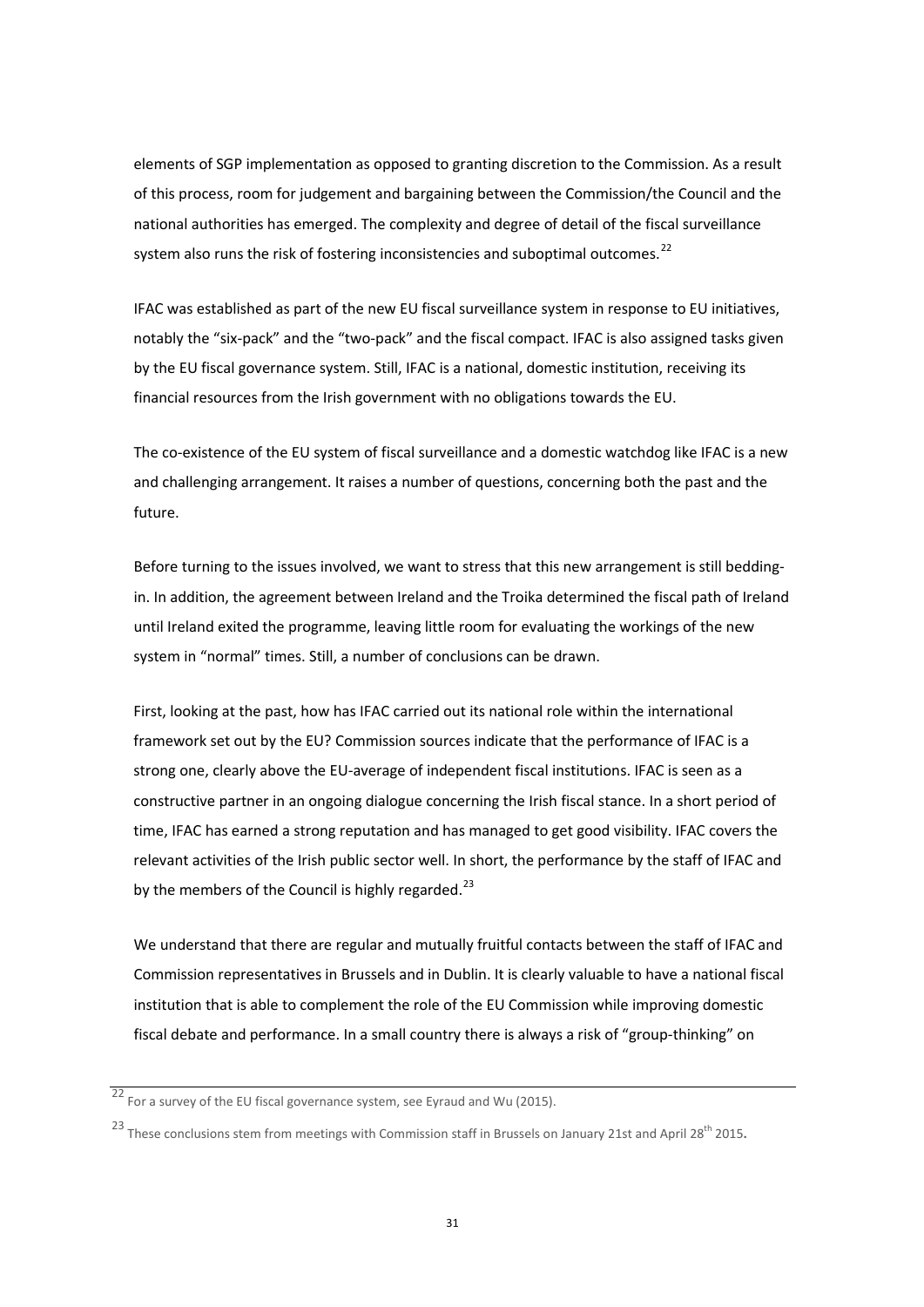policy matters, so that an additional input is conducive to a broader domestic debate on fiscal issues.

Second – and this is a comment concerning the future role of IFAC in the EU fiscal governance framework - the complexity of this framework assigns potentially important tasks to IFAC once Ireland has emerged fully from the financial crisis. The EU fiscal framework tries to allow for country-specific factors, while starting from the common methodology behind measuring and interpreting *inter alia* output gaps and elasticities. There will be an opportunity for dialogue concerning the proper way of describing key characteristics of the Irish economy. Here, IFAC has the option to serve as a constructive voice in the dialogue, given its analytical capacity and focus on fiscal sustainability. However, an implication for IFAC is that it will have to engage more extensively in analyzing some of these key concepts and measures from an Irish perspective.

#### **MAIN CONCLUSIONS AND RECOMMENDATIONS**

The Irish system of fiscal surveillance is well incorporated within the EU framework. IFAC is viewed as a successful domestic institution by the EU representatives that we have talked to. In a European perspective, it is valuable to have domestic ownership of fiscal surveillance. Here IFAC has an important role to play. IFAC should consider:

- within reason, serving as a bridge between Brussels and Dublin, fostering the exchange of views and information between the European Commission, the European Council and the Government of Ireland and other Irish actors;
- developing its analytical capacity on issues pertaining to the EU framework of fiscal surveillance such as the output gap, taking account of the specific nature of the Irish economy; and
- continuing to take an active part in the newly established network of European independent fiscal institutions as well as in other international networks for fiscal councils.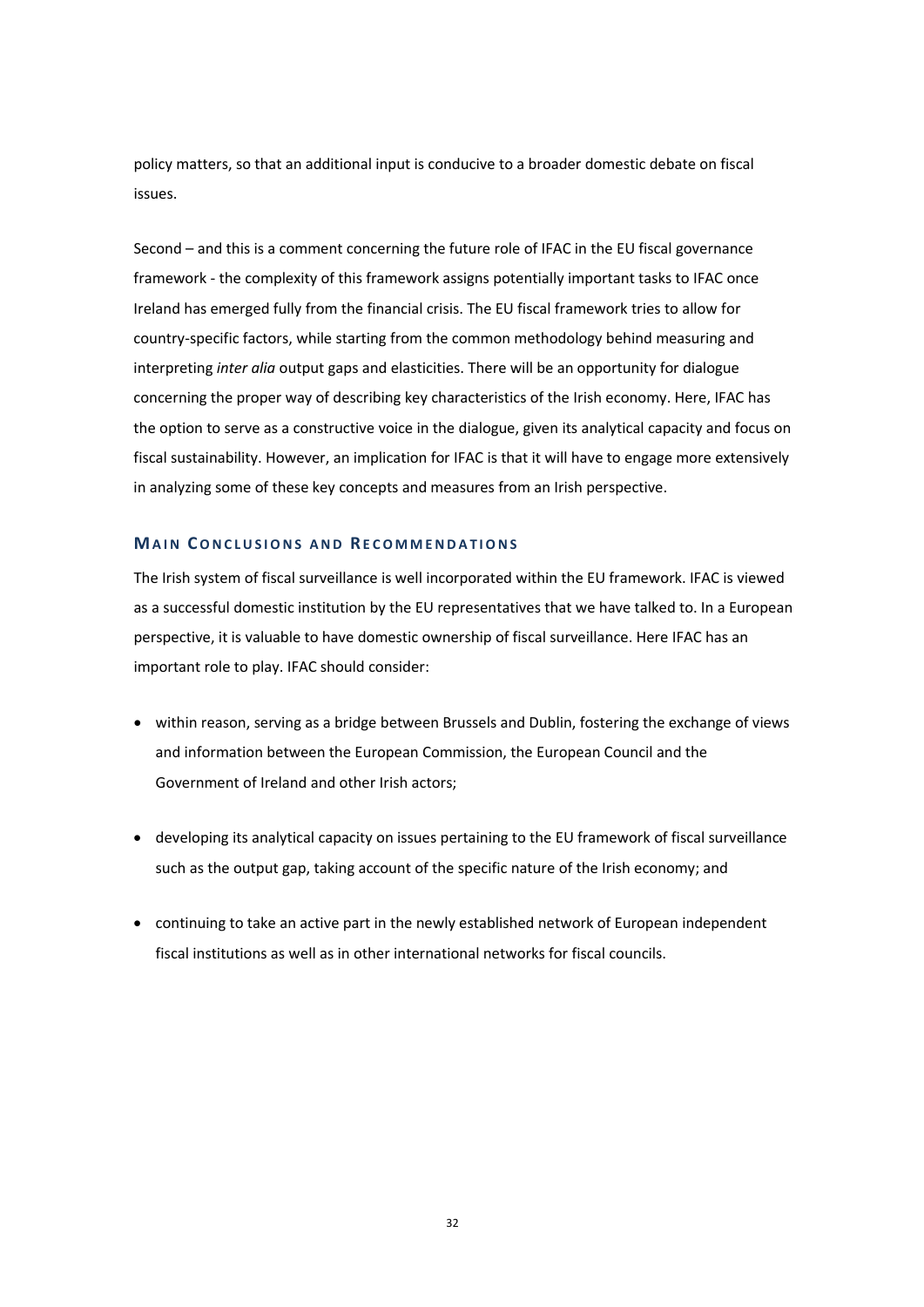## <span id="page-36-0"></span>**6. CONCLUSIONS AND RECOMMENDATIONS**

Our overall assessment of IFAC is a positive one. IFAC has fulfilled all the tasks that are expected from an independent fiscal institution: it has been independent, credible and non-partisan; it has created a good brand-name; its outputs are well-regarded; and it has been visible in public debate, increasing transparency and public knowledge about fiscal matters. IFAC is well integrated in the EU framework for fiscal surveillance. These achievements augur well for the future, but there is also scope for enhancing the output and impact of the Council.

The main conclusions and recommendations of this evaluation are summarized below.

#### **T HE MANDATE**

The mandate of IFAC is clear and stipulates exactly what IFAC is supposed to produce. No disputes concerning the interpretation of the mandate of IFAC have surfaced as far as we know. IFAC has emerged as a credible independent institution on the basis of its mandate.

- We see no reasons to change the mandate of IFAC at this stage.
- Although the evaluation team heard a number of arguments for a broadening of the mandate of IFAC, this should only be considered after a further period during which the Council is able to grow into its current role.
- IFAC should have a clear say, through its Chairman, in setting the criteria for the selection of new members of the Council.
- The present number of five members of the Council (as specified in the Act) should be maintained.
- The recruitment of Council members from outside Ireland, Irish nationals or non-nationals, should continue to be encouraged to ensure a diverse range of skills on the Council.
- The recruitment of members should reflect the balance of analytic needs and be open to differing specifications of skills as retiring members are replaced.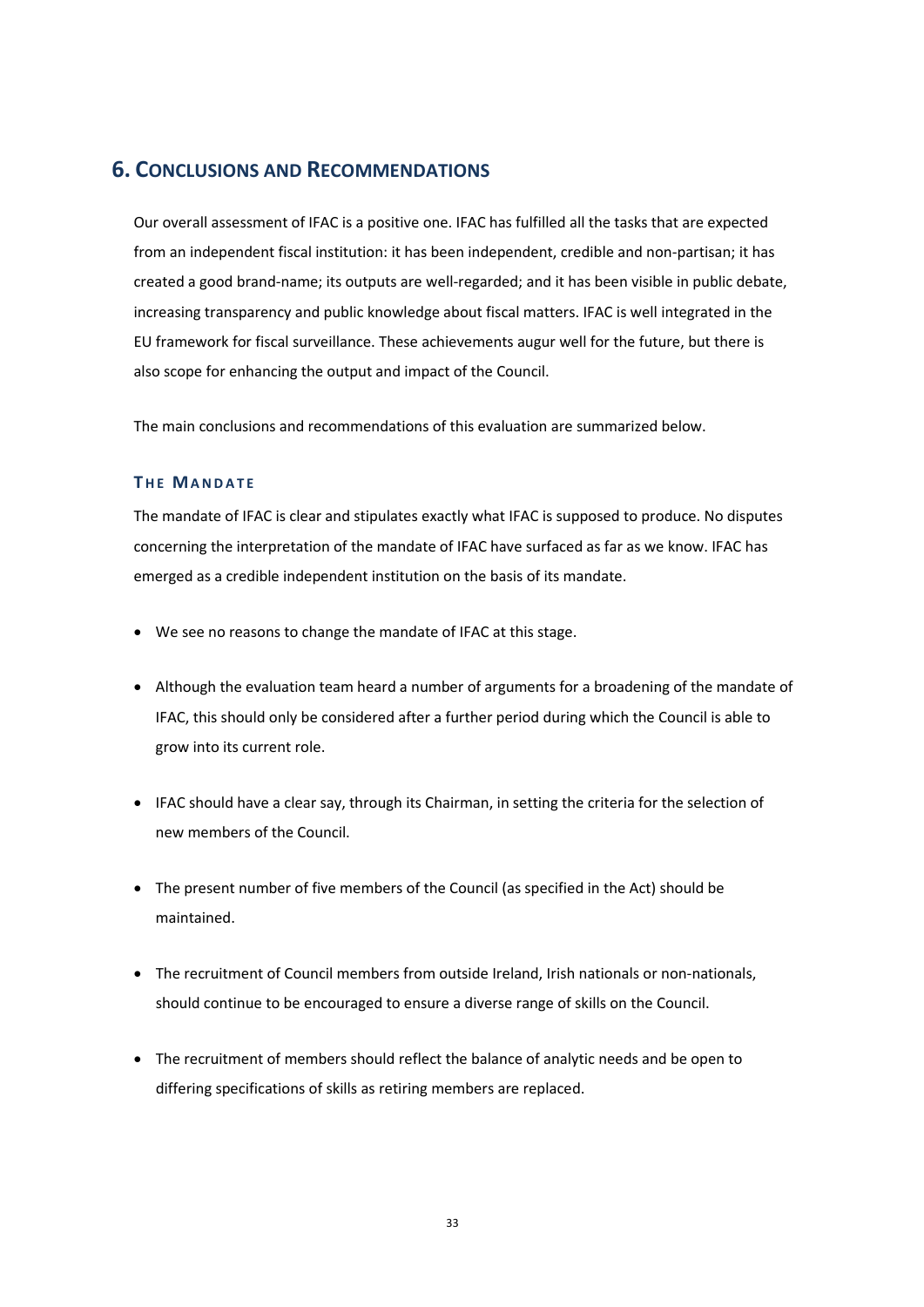#### **T HE F INANCIAL AND HUMAN RESOURCES**

IFAC has been sufficiently endowed with financial and human resources, although in an international budgetary comparison IFAC is one of the smallest of all independent fiscal institutions. The Council works well as a team and has good relations with the staff of IFAC.

- The staff of IFAC is young, capable and dedicated. As some of them are on secondment and thus likely to turnover fairly rapidly, as well as being at a stage in their careers where they will be looking to move to more senior jobs, this could lead to problems of retention of the 'institutional memory' and consistency of approach and messages.
- Steps should be taken to make work at IFAC still more attractive, for example by encouraging staff to work on academic publications (as happens in DG ECFIN of the European Commission and many central banks) and boosting participation in professional conferences. IFAC should be able to meet any ensuing costs within its current budget.
- IFAC should have stronger right, preferably statutory right to obtain information covering relevant public sector authorities as recommended for independent fiscal institutions by the OECD.

#### **T HE OUTPUT OF IFAC:**

The overall output of IFAC has steadily improved. We regard it today as of high quality. Still, the challenge for IFAC is to maintain and improve its analytical capacity. The credibility and impact of IFAC's publications and recommendations hinge upon its analysis. Here we have some recommendations to foster IFAC's performance. IFAC should consider:

- putting more stress on long-term fiscal issues, such as long-term debt sustainability.
- complementing its recommendations on the deficit with some more discussion of likely developments in the wider economic context and any resulting uncertainties;
- deepening its interaction with the academic community, for example by setting up an academic advisory panel;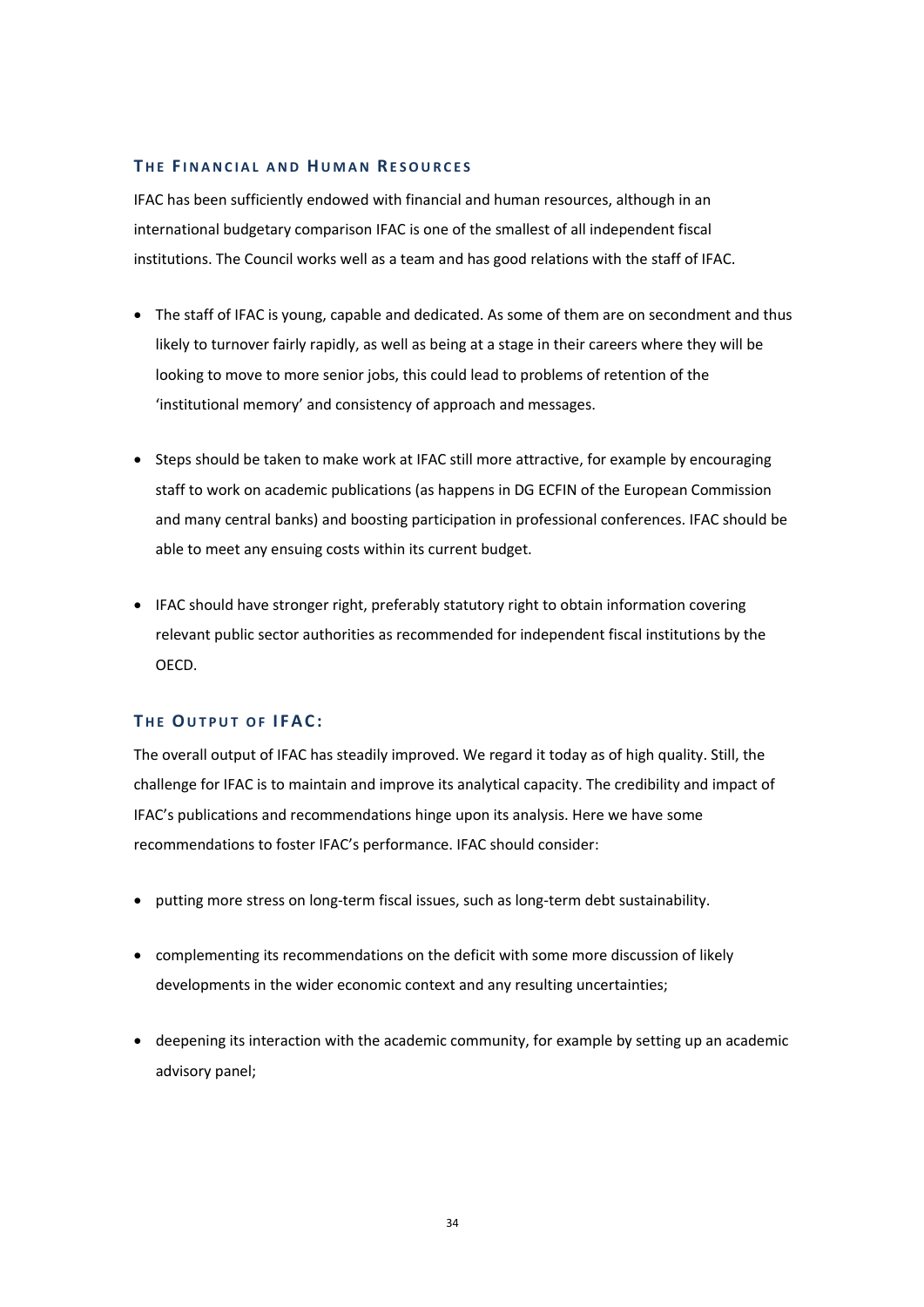- developing and using models with a focus on government deficits and debt sustainability and purchasing econometric studies of interest from university departments or organisations with advanced modelling capacity;
- commissioning background studies;
- canvassing external views on the structure and presentation of its reports and offering a simplified and shorter summary;
- including a post mortem section in the Fiscal Assessment Report; and
- making all data used in tables and charts in the Fiscal Assessment Report downloadable in excel format.

#### **T HE I MPACT OF IFAC AND ITS COMMUNICATION S TRATEGY**

IFAC is accepted and respected across the political spectrum. Still its communication strategy can be improved in a number of ways. Specifically: IFAC should consider

- producing a 4/5 page summary of FAR reports in simple language for the general public;
- employing infographics to a greater extent as a way of presenting its reports;
- organising an annual conference on its outputs and on Irish fiscal policy;
- producing shorter explanatory notes aimed at members of the Oireachtas and similar interested parties, including journalists, covering emerging themes;
- developing shorter, more popular versions of reports which convey the key messages but offer links to the more detailed material;
- appointing a part-time member of staff (or sub-contractor) to deal with external communications;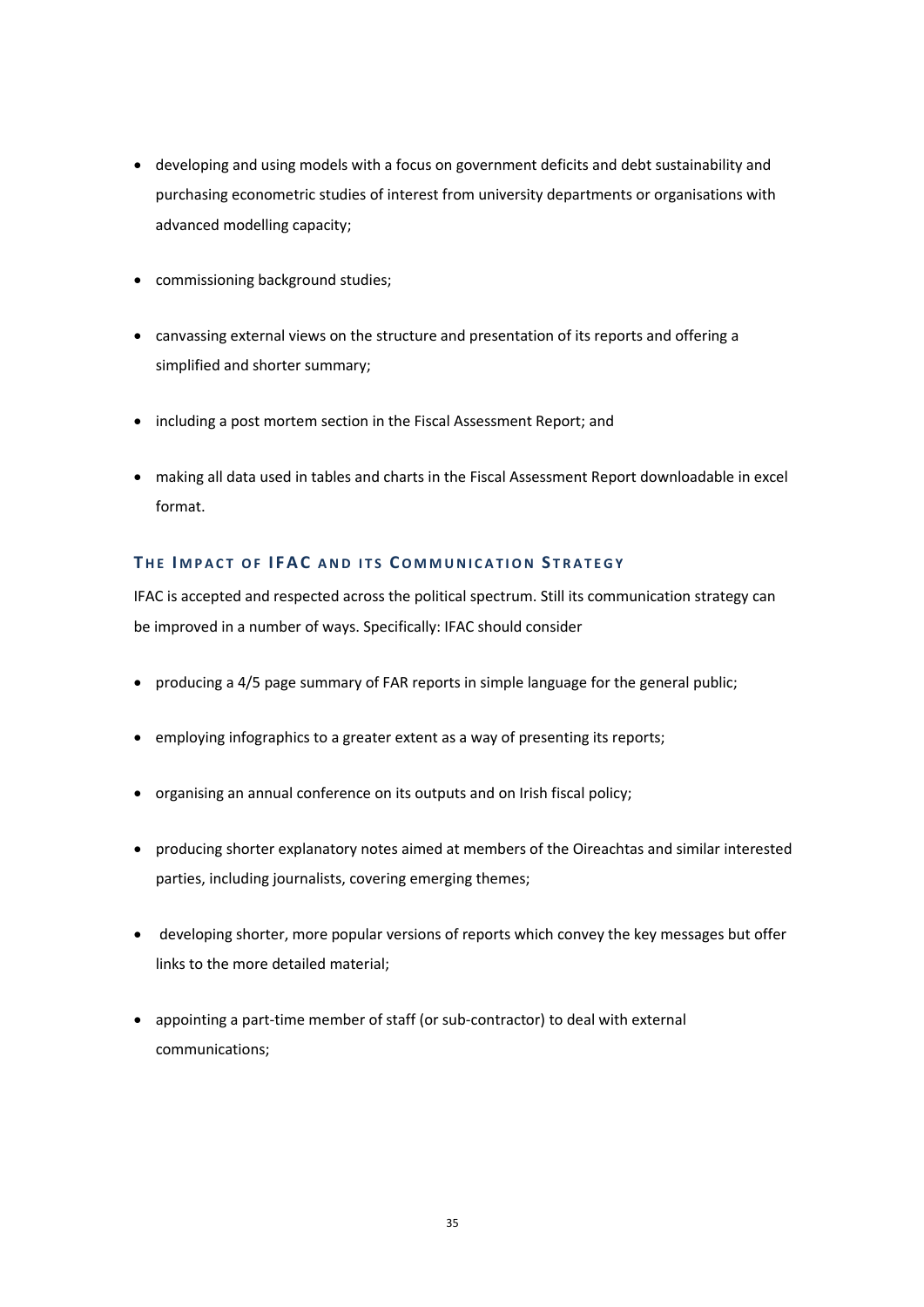- broadening its website to include a section aimed at lay readers including fact-sheets on important fiscal issues, up-to-date charts on key Irish economic data and links to international websites of similar character; and
- being active in social media.

#### **T HE E U F RAMEWORK AND THE I RISH F ISCAL F RAMEWORK**

The Irish system of fiscal surveillance is well incorporated within the EU framework. IFAC is viewed as a successful domestic institution by the EU representatives that we have talked to. In a European perspective, it is valuable to have domestic ownership of fiscal surveillance. Here IFAC has an important role to play:

- within reason, serving as a bridge between Brussels and Dublin, fostering the exchange of views and information between the European Commission, the European Council and the Government of Ireland and other Irish actors;
- developing its analytical capacity on issues pertaining to the EU framework of fiscal surveillance such as the output gap, taking account of the specific nature of the Irish economy; and
- continuing to take an active part in the newly established network of European independent fiscal institutions as well as in other international networks for fiscal councils.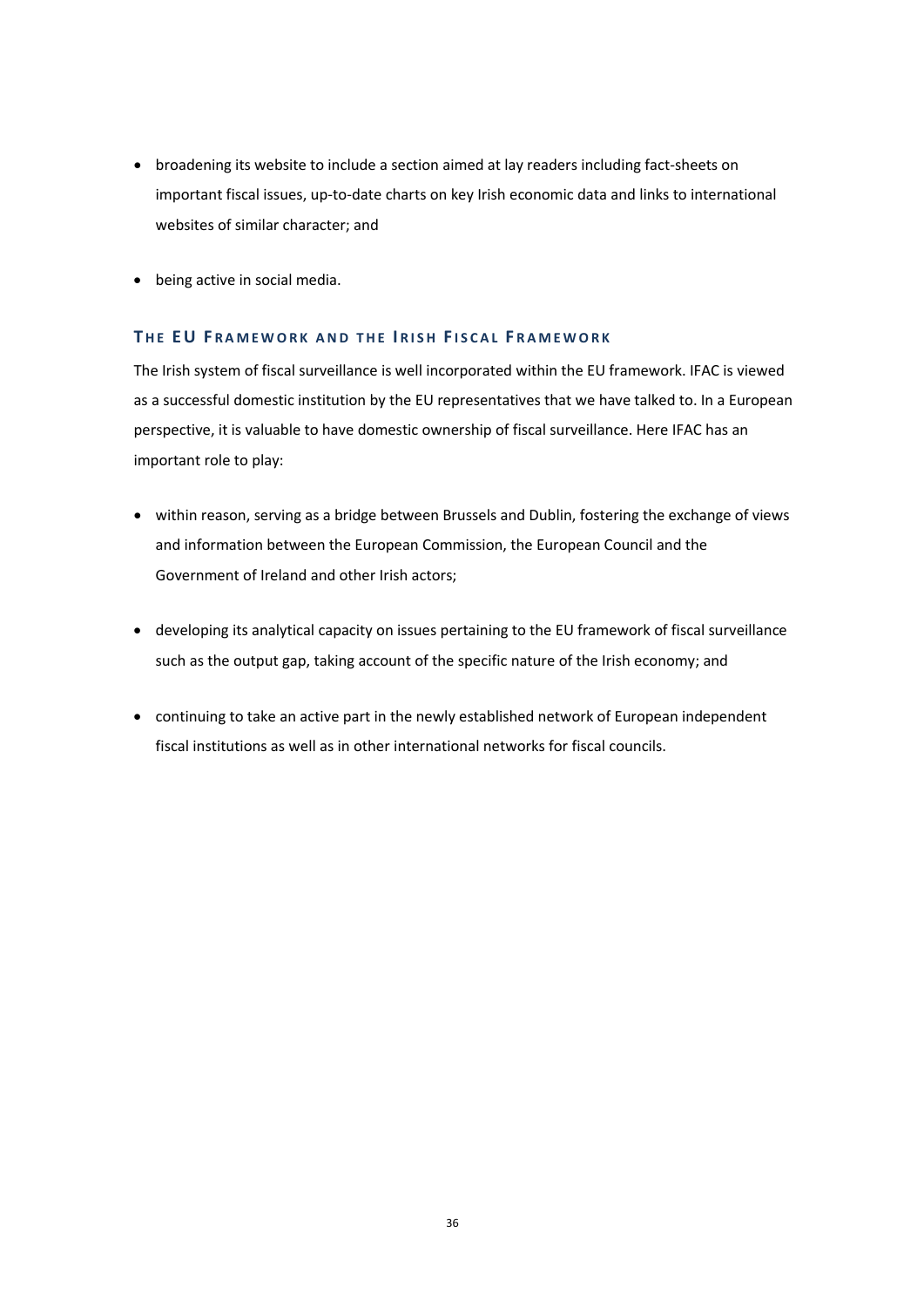## <span id="page-40-0"></span>**7. LOOKING AHEAD**

So far IFAC has served Irish fiscal policy well, supporting the process of fiscal consolidation, carried out under the Troika agreement and under the Excessive Deficit Procedure (EDP). Ireland is now moving into a new economic policy landscape with more degrees of freedom to design its fiscal policies, more independently than during the years immediately following the crisis.

It is important to have the proper domestic institutions in place to foster a prudent fiscal performance. It is here that IFAC has a constructive role to play in shaping the future of Irish economic performance, helping to keep Ireland on a sustainable fiscal path and thus ultimately on a successful growth path as well.

The first years of IFAC, since its establishment in 2011, have been a period of learning. IFAC has gradually evolved into a full-fledged fiscal policy council, producing bi-annual assessment reports and endorsing the macroeconomic forecasts of the government as the core of its activity.

Now it is time to prepare IFAC for its future role. To reach this goal, our hope is that the conclusions and recommendations set out above will be helpful. If implemented we believe that they would strengthen IFAC as an institutional actor, minimizing the risk of the Council losing relevance and visibility in public debate. Several of them would serve to make IFAC an exciting and attractive place to work. We leave open the possibility of assigning larger financial resources to IFAC in the future as the demands on its activities increase. Finally, we recommend a new evaluation of IFAC in five years, by 2020. By then, IFAC will have become a fully-fledged part of the Irish economic landscape.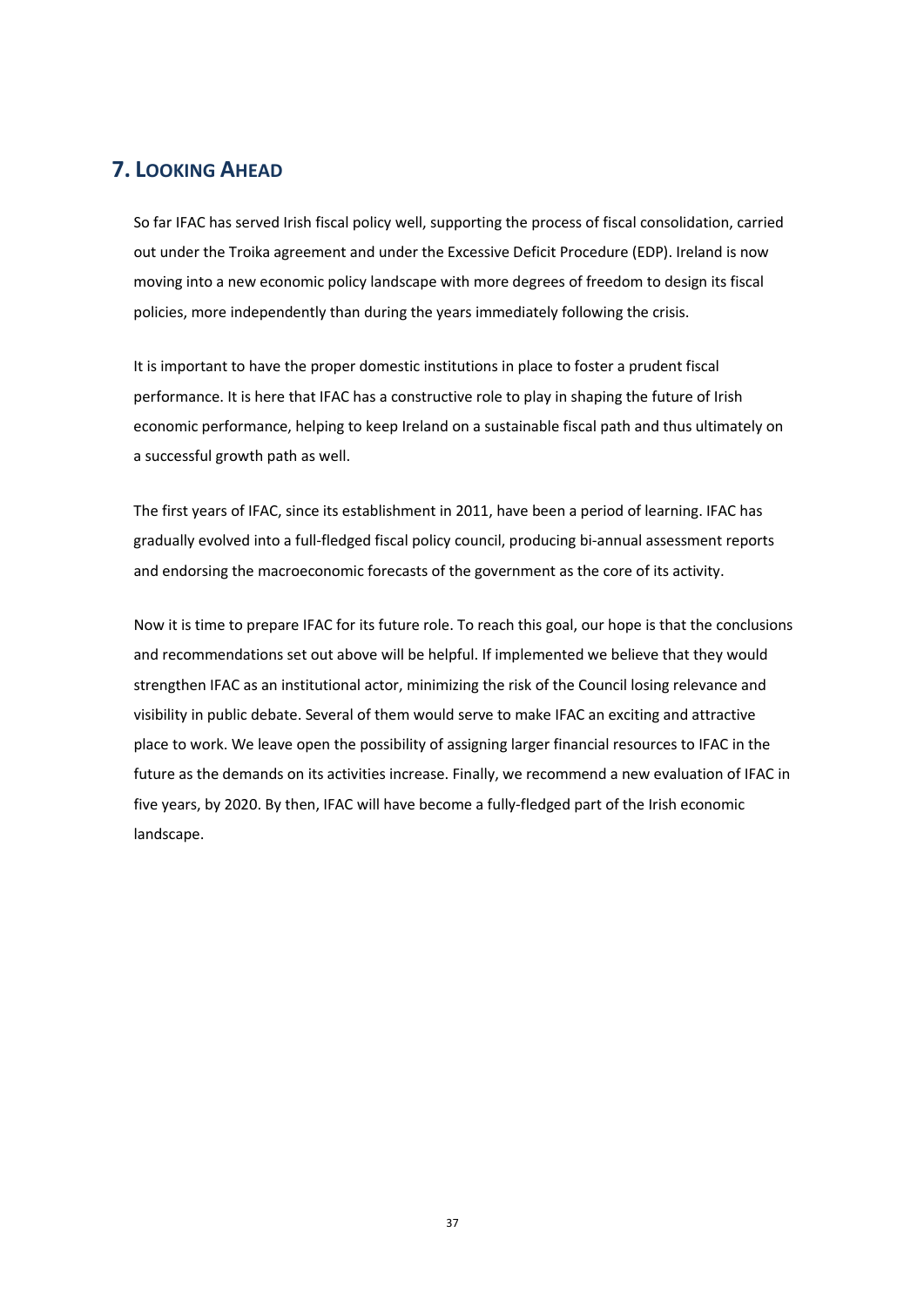## <span id="page-41-0"></span>**REFERENCES**

Bates, John and Clive Granger, (1969), "The combination of forecasts", *Operational Research Quarterly,* vol. 20, 451-68.

Debrun, Xavier and Tidiane Kinda, (2014), "Strengthening post-crisis fiscal credibility: Fiscal councils on the rise – A new dataset", IMF working paper 14/58, IMF. Available at: <http://www.imf.org/external/pubs/ft/wp/2014/wp1458.pdf>

Eyraud, Luc and Tao Wu, (2015), "Playing by the Rules: Reforming fiscal governance in Europe", IMF working paper 15/67, IMF. Available at: <https://www.imf.org/external/pubs/cat/longres.aspx?sk=42804.0>

OECD (2014a), "Recommendation of the Council on Principles for Independent Fiscal Institutions". OECD, Paris, February. Available at: [www.oecd.org/gov/budgeting/recommendation-on-principles](http://www.oecd.org/gov/budgeting/recommendation-on-principles-for-independent-fiscal-institutions.htm)[for-independent-fiscal-institutions.htm](http://www.oecd.org/gov/budgeting/recommendation-on-principles-for-independent-fiscal-institutions.htm)

OECD (2014b), "Budgeting practices and procedures in OECD countries", OECD, Paris. [http://www.oecd-ilibrary.org/governance/budgeting-practices-and-procedures-in-oecd](http://www.oecd-ilibrary.org/governance/budgeting-practices-and-procedures-in-oecd-countries_9789264059696-en)[countries\\_9789264059696-en](http://www.oecd-ilibrary.org/governance/budgeting-practices-and-procedures-in-oecd-countries_9789264059696-en)

OECD (2015, forthcoming)," Principles for Independent Fiscal Institutions and Country Notes". A draft version for comment was presented at the 7th Annual Meeting of OECD Parliamentary Budget Officials and Independent fiscal Institutions, Vienna, 16-17 April, 2015. Available at: http://www.parlament.gv.at/ZUSD/BUDGET/Principles for Independent Fiscal Institutions and [Country\\_Notes\\_x\\_Draft\\_for\\_Discussion\\_xOECD\\_Secretariatx.pdf](http://www.parlament.gv.at/ZUSD/BUDGET/Principles_for_Independent_Fiscal_Institutions_and_Country_Notes_x_Draft_for_Discussion_xOECD_Secretariatx.pdf)

Page, Kevin, (2014), External Review of the Office for Budget Responsibility, London, September 2014. Available at[: https://www.gov.uk/government/publications/external-review-of-the-office](https://www.gov.uk/government/publications/external-review-of-the-office-for-budget-responsibility)[for-budget-responsibility](https://www.gov.uk/government/publications/external-review-of-the-office-for-budget-responsibility)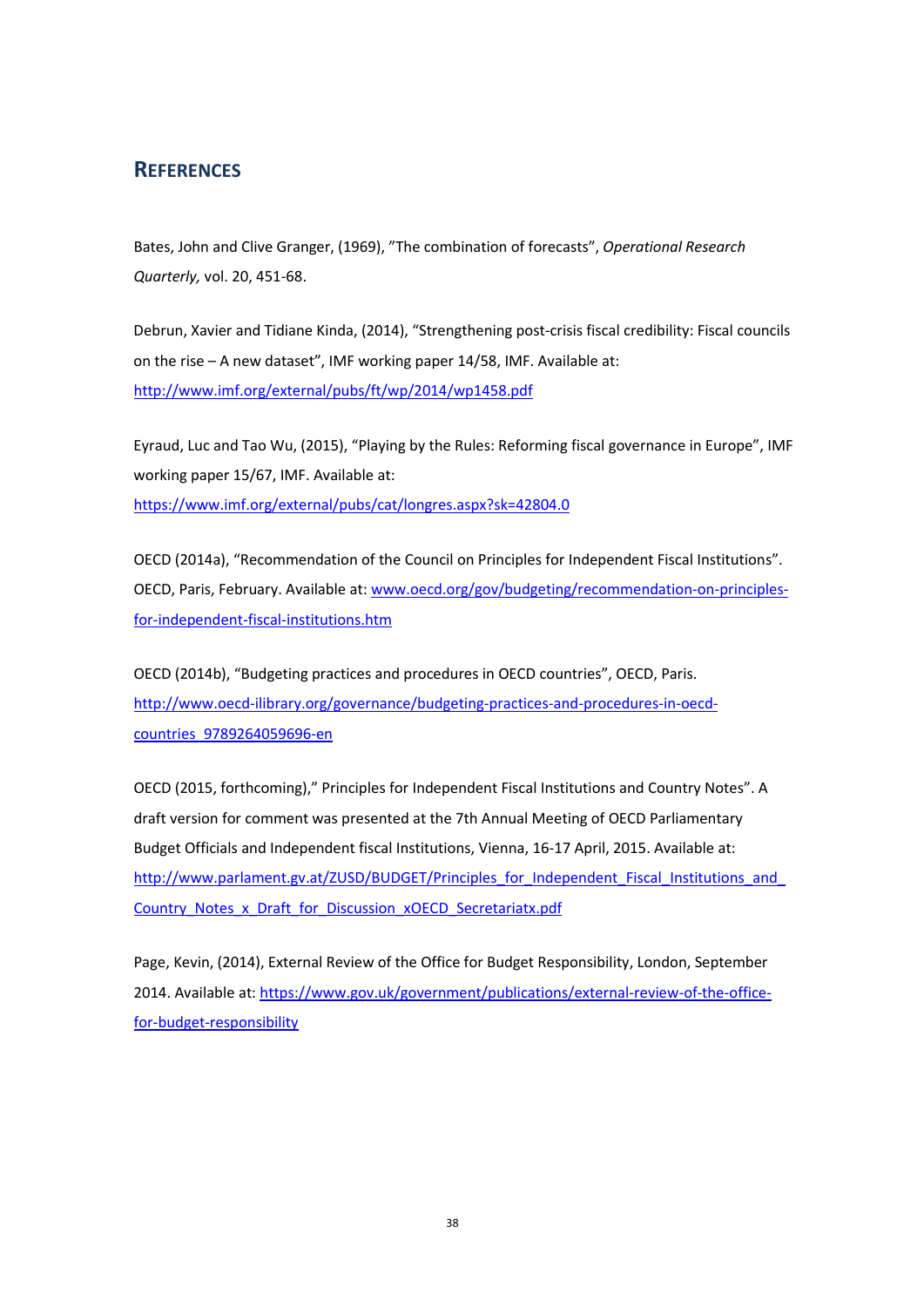## <span id="page-42-0"></span>**APPENDIX A: TERMS OF REFERENCE OF THE IFAC INDEPENDENT EVALUATION**

The Irish Fiscal Advisory Council (IFAC) will undergo an independent evaluation in 2015 to assess the functioning of the Council with respect to its mandate under the Fiscal Responsibility Act 2012 (FRA) and its performance as an independent fiscal watchdog in support of sustainable growth in Ireland.

The evaluation is expected to assess the performance of the Council since it was set up in 2011 and established on a statutory basis on 31 December 2012.

Recommendations for improvement should be made as appropriate.

#### **E VALUATION PANEL**

The evaluation panel will have three members (including a chair) with relevant expertise in macroeconomics, fiscal policy and public policy. Its composition will include academic and public sector experience. The membership will have international representation. To provide an element of peer review, it will include member(s) with direct experience of similar independent fiscal institutions in other countries.

The panel will be independent of IFAC and the Irish government.

#### **OBJECTIVES**

The evaluation will assess the performance of the Council with respect to its mandate and obligations under the FRA. Each element of the mandate should be considered:

- To assess the official forecasts.
- To assess whether the fiscal stance of Government is conducive to prudent economic and budgetary management, including by reference to the EU Stability and Growth Pact.
- To monitor and assess compliance with the Budgetary Rule.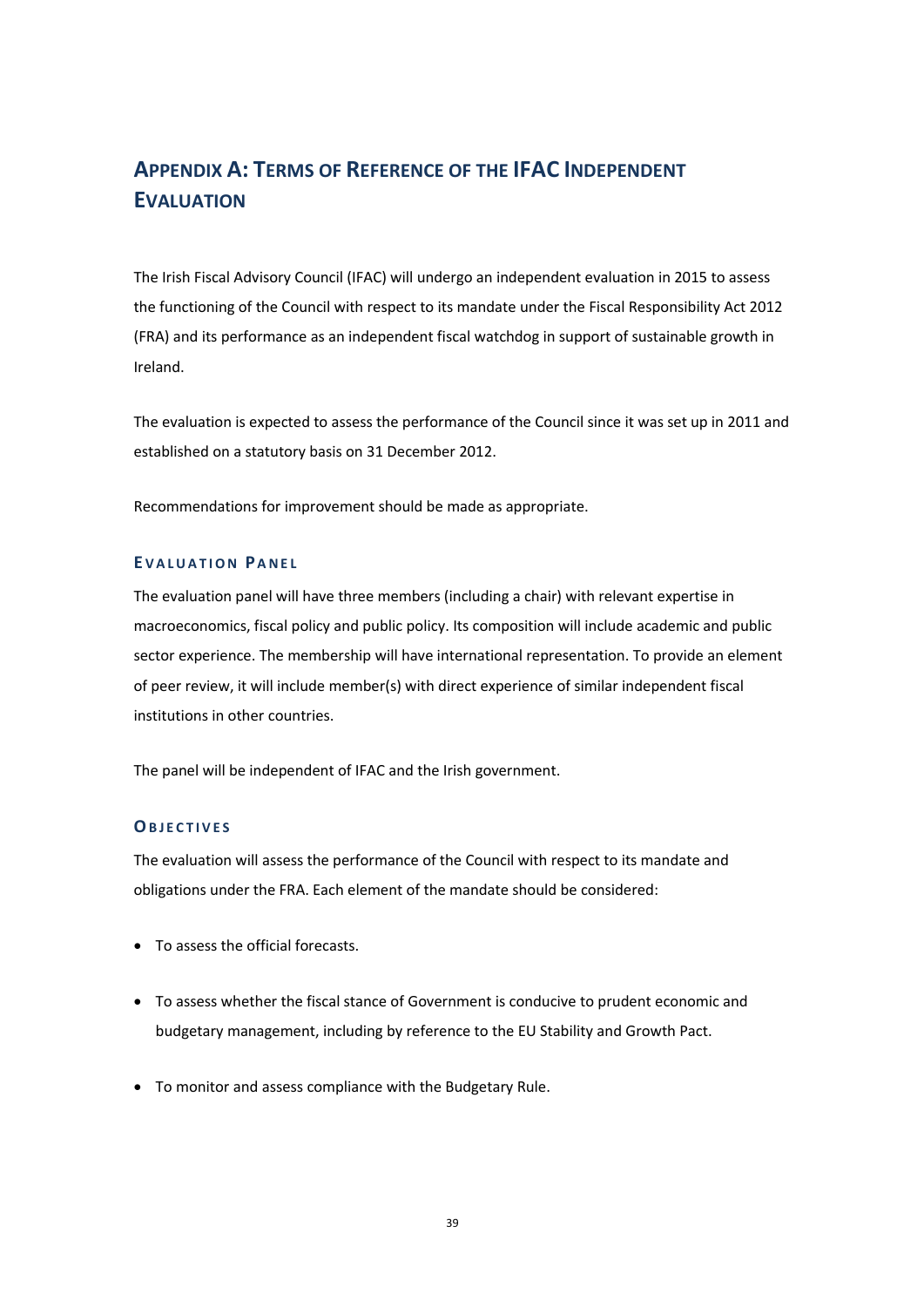• To endorse, as it considers appropriate, the official macroeconomic forecasts prepared by the Department of Finance in relation to each Budget and Stability Programme.

It should make reference to the mission, goals and expected outputs set out in "Irish Fiscal Advisory Council Strategic Plan 2014-2016".

It should consider the analytical capacity of the Council given its mandate, its independence, its accountability and its visibility. In particular, the evaluation should consider:

- The **context** the Council operates in, including its mandate, and the economic, political and institutional setting.
- The **inputs** available to the Council, including its financial and human resources; its organisational structure and operation; its access to information; and its analytical tools and resources. This should include consideration of the Council's tools for producing forecasts and modelling capacity. It should also include consideration of the Council's interaction with other similar bodies abroad and with other forecasters and commentators.
- The Council's **outputs** in terms of *Fiscal Assessment Reports*, other papers, and communications by the Council and its members. This should include the quality of the assessment of: the macroeconomic forecasts and budgetary projections; compliance with the fiscal rules; and the assessment of the fiscal stance. It should include consideration of the framework for endorsement of official forecasts and the rigour of the endorsement process. The appropriateness of the Council's work programme should also be considered.
- The Council's **impact** in terms of the Council's credibility in providing independent and soundlybased analysis and assessment, and its playing an appropriate role in public and political debate and policy-making. The effectiveness of its communication should be considered.

The views of key stakeholders should be sought, including the Department of Finance/Department of Public Expenditure Reform, the Oireachtas Joint Committee on Finance and Public Expenditure and Reform, the academic community and the media.

The evaluation should refer to the OECD Principles for Independent Fiscal Institutions.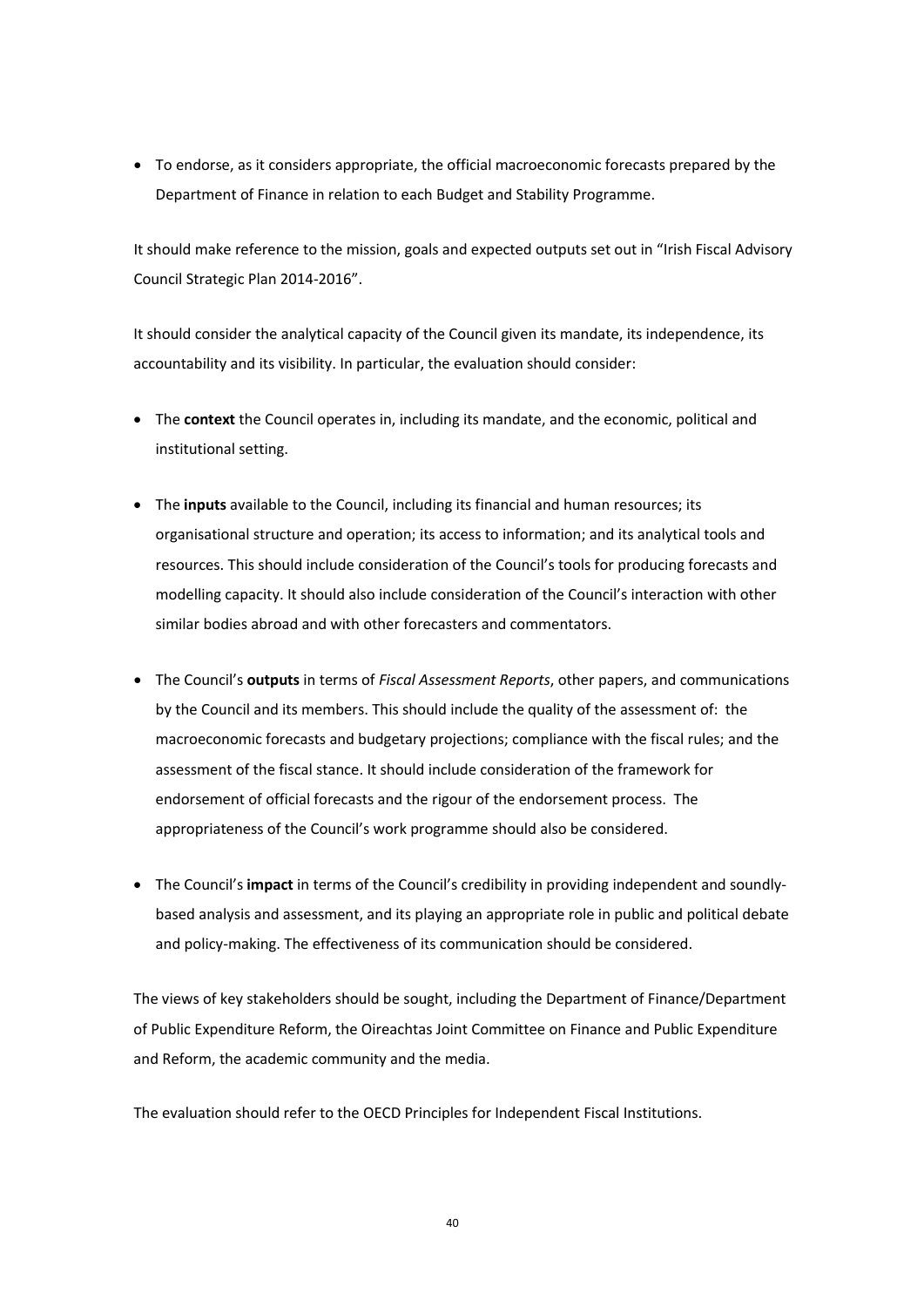The evaluation is not intended to assess the appropriateness of the Council's role as defined by the FRA. However, the evaluation may highlight any concerns about the FRA that affect the ability of the Council to achieve its mandate or perform effectively as an independent fiscal institution.

The evaluation is not intended to cover IFAC's statutory governance and financial management.

#### **MODE OF OPERATION**

The evaluation panel is expected to consider the relevant documents and make an initial visit to Dublin of 2-3 days to meet IFAC and relevant stakeholders.

The Council will submit relevant documentation to the evaluation panel in advance of the Dublin visit and make available any other relevant information required for the evaluation. The initial documentation submitted to the panel will include:

- A letter from the Council providing an overview of the documentation, the Council's view of the current challenges, and specific questions about its operation and future direction for the consideration of the evaluation panel.
- The published output of the Council (including the Council's Annual Report).
- A summary of media coverage.
- Relevant internal Council documents, including regular internal evaluations of aspects of Council performance.

During its work, the evaluation team will receive such additional information as it may require from the Council.

The evaluation panel is expected to present its initial findings to the Council on an informal basis.

The final report will be submitted to IFAC and sent by the Council to the Minister for Finance, the Oireachtas Joint Committee on Finance and Public Expenditure and Reform and published on IFAC's website.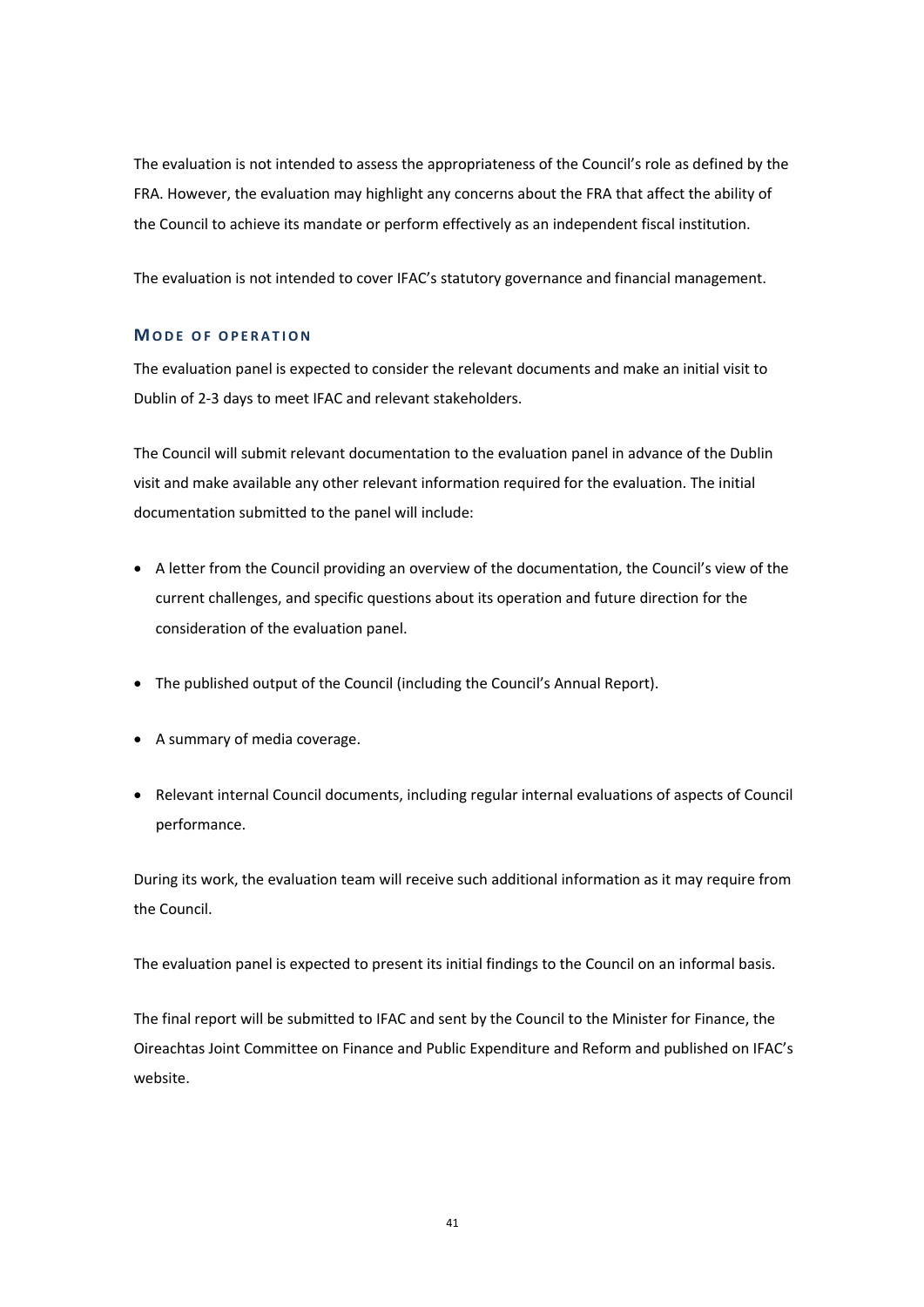The final report is expected to be 20-30 pages in length and be written in a way that is accessible to the general public.

Evaluation panel members would receive an honorarium for their service in the amount of €5000 for the Chair and €3000 for each of the other members. Expenses will be paid under IFAC rules. Secretarial and logistical assistance will be provided by the Council secretariat.

#### **T IMING**

The evaluation is expected to be completed during the summer of 2015, preferably in time to be included with the Council's annual report.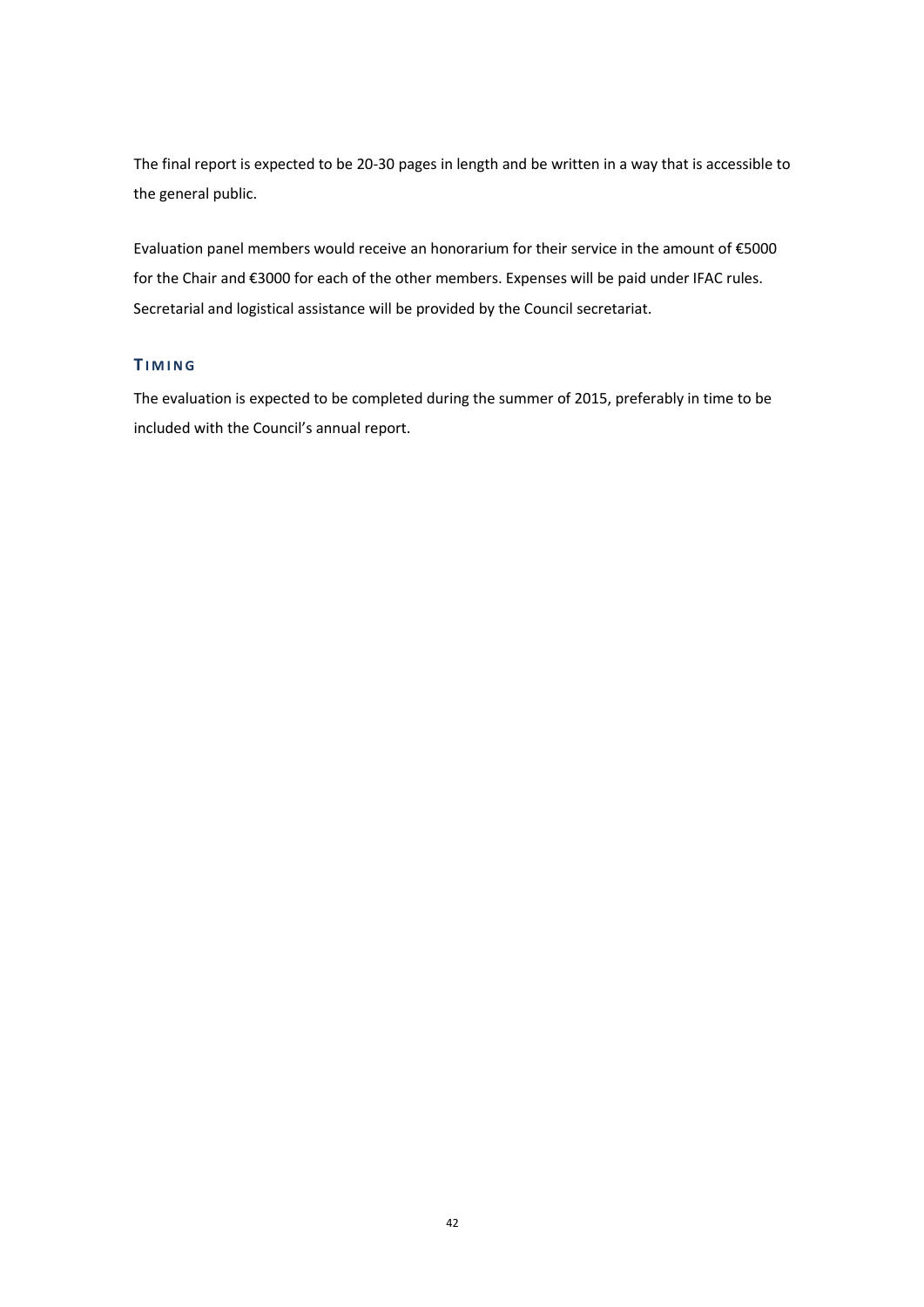#### <span id="page-46-0"></span>**APPENDIX B: BIOGRAPHIES OF THE EVALUATION TEAM**

**Iain Begg** is a Professorial Research Fellow at the European Institute, London School of Economics and Political Science. His main research work is on the political economy of European integration and EU economic governance. He has directed and participated in a series of research projects on different facets of EU policy and his current projects include studies on fiscal policy coordination and on the long-run determinants of employment in the EU. He has undertaken a number of advisory roles, including being a member of the research committee of the Czech National Bank, serving as the rapporteur of the high-level group that carried out the interim evaluation of the EU 7th Framework Programme for Research, and acting as an expert witness or specialist adviser on EU issues for the House of Commons Treasury Committee, the House of Lords European Communities Committee and the European Parliament. His recent publications include work on fiscal transparency, the governance of the euro and the political economy of monetary union.

**Lars Jonung** is professor emeritus at Lund University, Lund, Sweden. He served as member of the Swedish Fiscal Policy Council 2010-11 and as chairman of the Council 2011-13. He was Research Advisor at DG ECFIN, European Commission, Brussels 2000-2010, professor in economics, Stockholm School of Economics, Stockholm, 1988-2000, professor in finance, department of economics, Lund University, 1987-88, Research Director at the National Institute of Economic Research (*Konjunkturinstitutet*), Stockholm, 1981-82. His research interests include monetary economics, monetary and financial history, inflationary expectations, the euro, European integration and the economics of Knut Wicksell. He has published books and articles in English and Swedish and is the co-author of a leading macroeconomic textbook in Swedish. Jonung served as chief economic adviser to Prime Minister Carl Bildt in 1992-94. He has been on the board of a number of listed Swedish companies and has served as economic adviser to the *Skandinaviska Enskilda Banken*. He holds a PhD in Economics from the University of California, Los Angeles, 1975.

**Michael G Tutty** spent a lot of his working career in the Department of Finance, where he reached the position of Second Secretary General in charge of Budget and Economic Division. From October 2000 to July 2004, he was Vice-President of the European Investment Bank in Luxembourg. He was appointed Commissioner for Energy Regulation in Ireland in October 2004 and was appointed as Chairman of the CER in October 2008. He retired from this position in May 2011 on reaching the compulsory public sector retirement age. He is currently involved in a number of voluntary activities including member of the Board of Peamount Healthcare and Chairman of the EU

43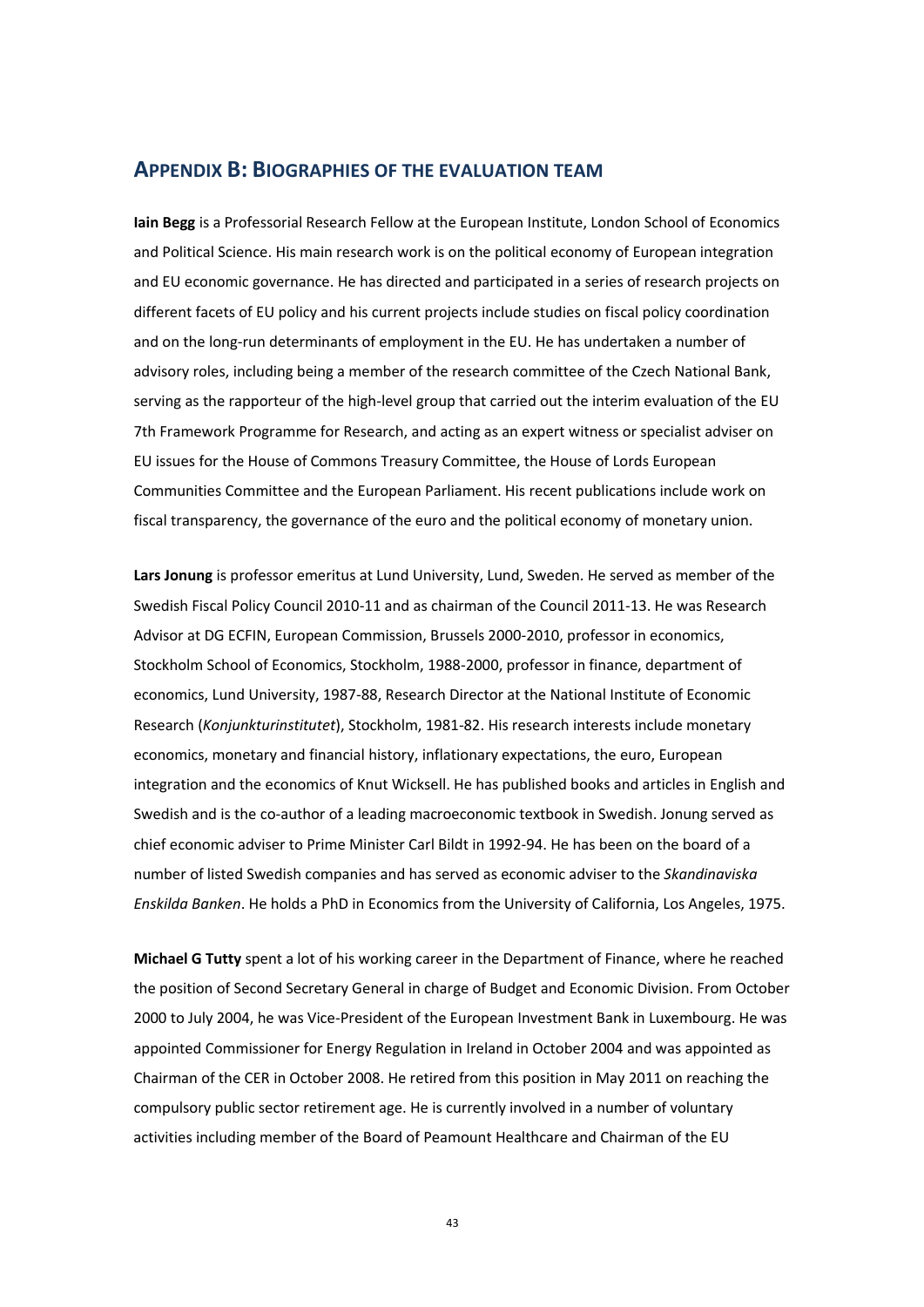Economic Governance Committee in the Institute for International and European Affairs. Born in Dublin, he holds Masters Degrees in Economic Science from UCD and in Strategic Management in the Public Sector from Trinity College.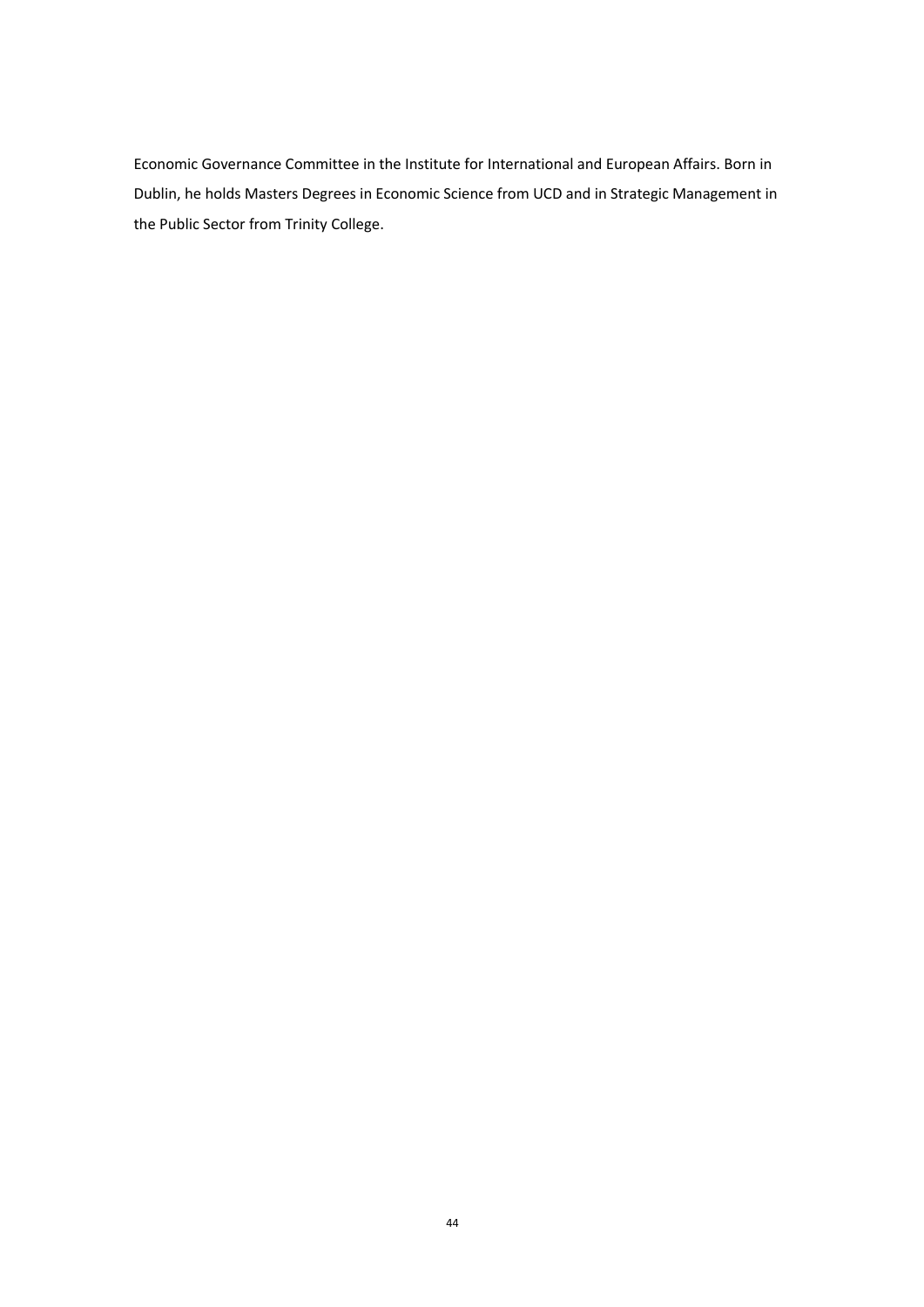## <span id="page-48-0"></span>**APPENDIX C. IRISH FISCAL ADVISORY COUNCIL: A TIMELINE**

**July 2011:** Irish Fiscal Advisory Council established in line with the requirements under the EU-IMF Official Support Programme. The Council hires office space in the ESRI's premises at Whitaker Square, Sir John Rogerson's Quay, Dublin 2. Council: Professor John McHale (Chair) (4 years) Mr Sebastian Barnes (4 years) Professor Alan Barrett (3 years) Dr Donal Donovan (2 years) Dr Roisin O'Sullivan (3 years) Secretariat (3): Chief Economist/Head of Secretariat (Mr Diarmaid Smyth – seconded from Central Bank of Ireland) Economist (Ms Eimear Leahy) Administrator (Ms Rachel Joyce) **October 2011:** First Fiscal Assessment Report published. **November 2011**: Appearance before Joint Committee on Finance, Public Expenditure and Reform. **January 2012:** "Fiscal Rules for Ireland" by Dr Robert Hagemann is published. Paper commissioned by IFAC as background to the Council's analysis of proposed fiscal rules. Paper on "Strengthening Ireland's Fiscal Institutions" is published. **February 2012:** IFAC Chair before the Joint Committee on European Affairs**.** April 2012: Second Fiscal Assessment Report published.

> Appearance before Joint Committee on Finance, Public Expenditure and Reform.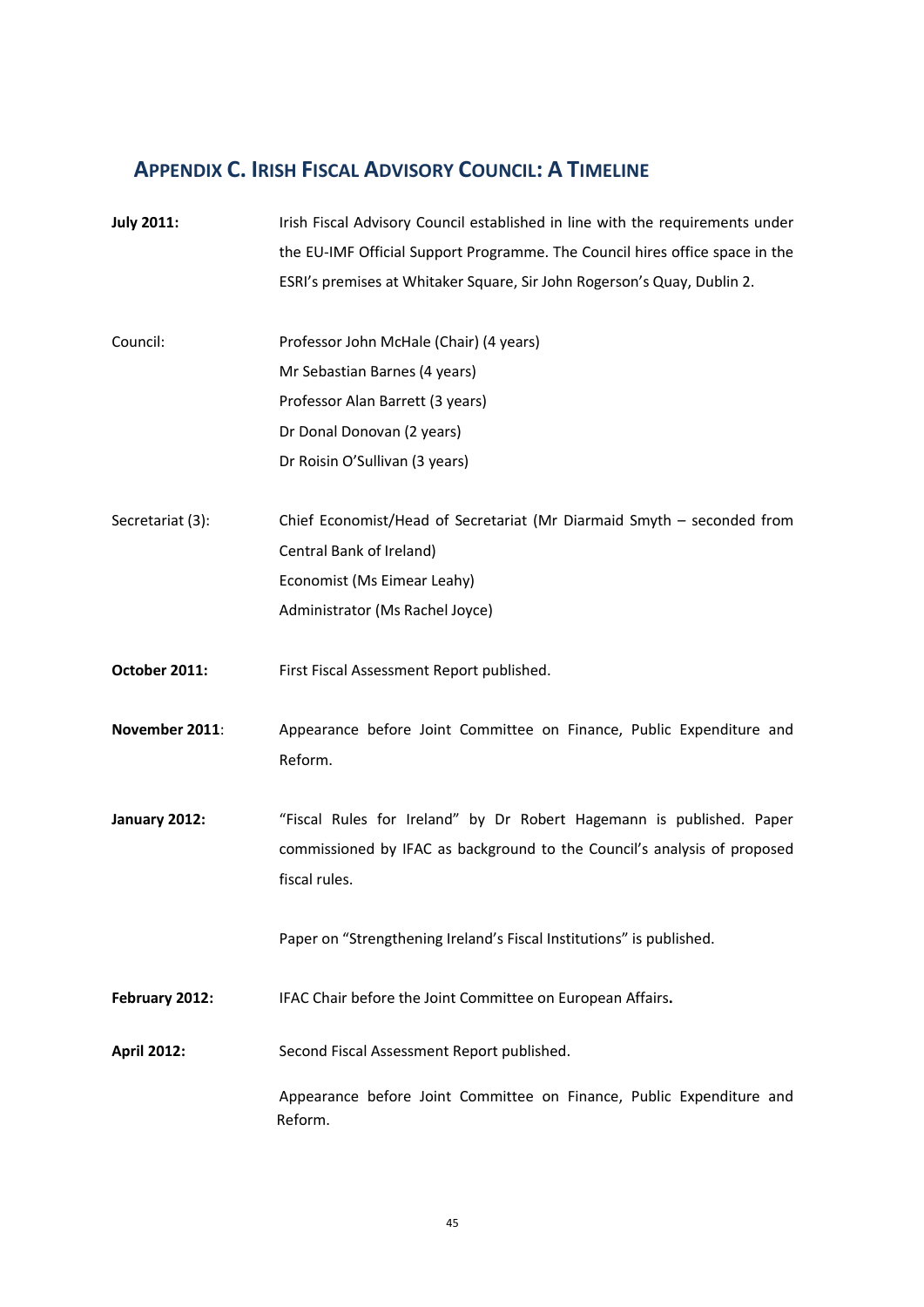| Third Fiscal Assessment Report published.<br>September 2012: |  |
|--------------------------------------------------------------|--|
|--------------------------------------------------------------|--|

Appearance before Joint Committee on Finance, Public Expenditure and Reform.

**December 2012:** Council established on a statutory basis by the [Fiscal Responsibility Act](http://www.fiscalcouncil.ie/wp-content/uploads/2013/02/FRA.pdf) The terms of the Council members were re-set to commence from the date IFAC became a statutory body (December 2012). The new terms of office of the Council members effective from December 2012 are as follows:

> Professor John McHale (Chair) (4 years) Mr Sebastian Barnes (4 years) Professor Alan Barrett (3 years) Dr Donal Donovan (2 years) Dr Roisin O'Sullivan (3 years)

**April 2013:** Fourth Fiscal Assessment Report published.

Appearance before Joint Committee on Finance, Public Expenditure and Reform.

**July 2013:** The [Ministers and Secretaries Amendment Act](http://www.fiscalcouncil.ie/wp-content/uploads/2011/07/en.act_.2013.0029.pdf) added the endorsement role to the functions of the Council:

> " (a) endorse, as it considers appropriate, the macroeconomic forecasts prepared by the Department of Finance on which the Budget and stability programme will be based, (b) provide an assessment of the official forecasts, and (c) in relation to each Budget and stability programme, provide an assessment of whether the fiscal stance for the year or years concerned is, in the opinion of the Fiscal Council, conducive to prudent economic and budgetary management, including by reference to the provisions of the Stability and Growth Pact."

- **Aug 2013** [Memorandum of Understanding](http://www.fiscalcouncil.ie/wp-content/uploads/2011/07/Signed-MoU-Feb-2015.pdf) is signed between IFAC and the Department of Finance relating to the "Endorsement Function" of the Council under the Fiscal Responsibility Act as amended 2013.
- **Sept 2013:** "The Government's Balance Sheet after the Crisis: A Comprehensive Assessment" by Sebastian Barnes and Diarmaid Smyth is published.
- **Oct 2013:** First macro endorsement process carried out. Endorsement letter published 4 October 2013.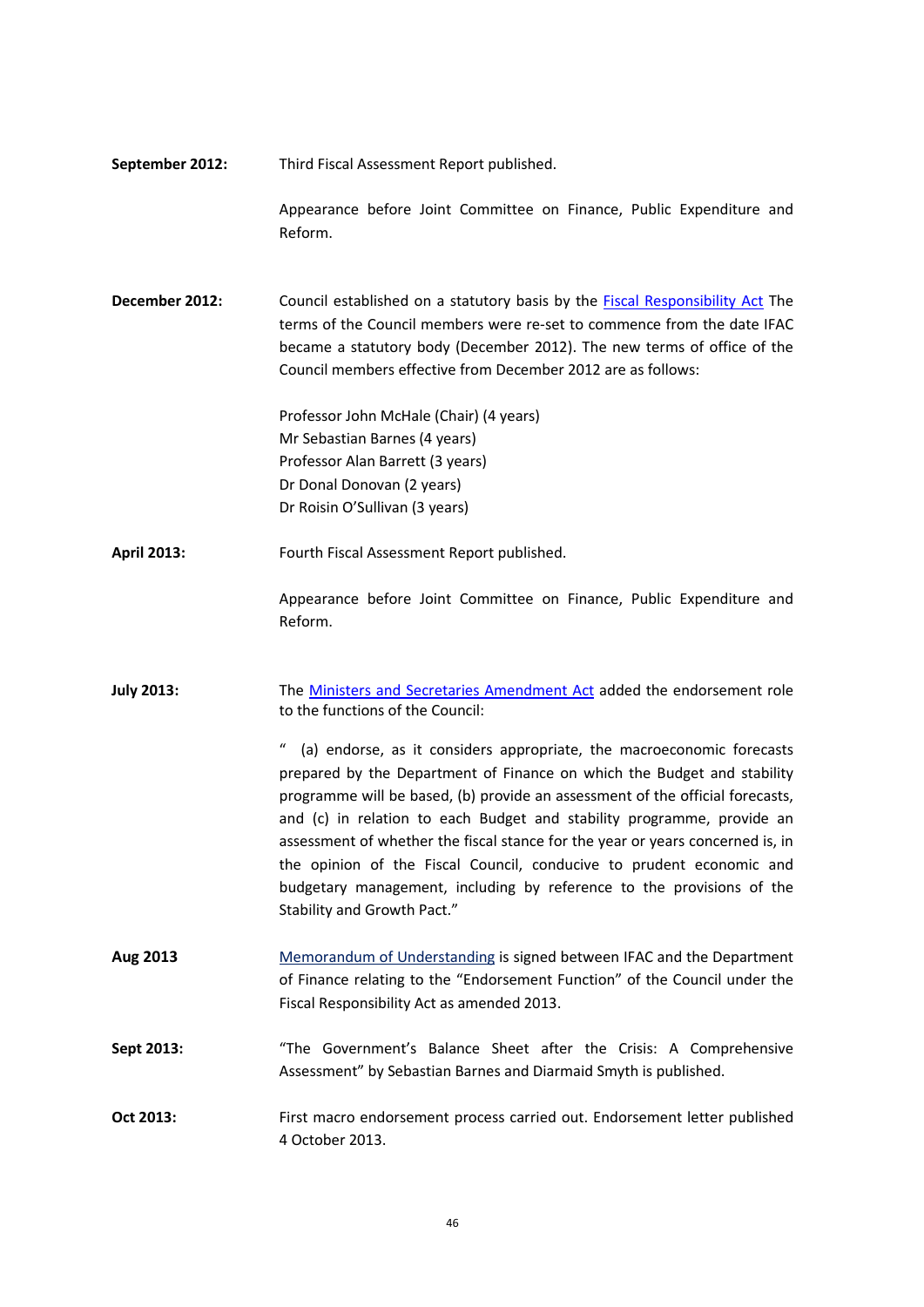|                   | Eimear Leahy leaves IFAC                                                                                                                        |
|-------------------|-------------------------------------------------------------------------------------------------------------------------------------------------|
| Nov 2013:         | Fifth Fiscal Assessment Report published.                                                                                                       |
|                   | Mr John Howlin joins on a 2-year secondment from the Department of Public<br>Expenditure and Reform. Secretariat complement remains at three.   |
| Feb 2014:         | One additional economist (Mr Eddie Casey) and one research assistant (Mr<br>Andrew Hannon) are hired bringing the total secretariat to five.    |
| Mar 2014:         | IFAC Strategic Plan 2014-2016 is published.                                                                                                     |
| Apr 2014          | Signed Service level Agreement with ESRI.                                                                                                       |
| June 2014:        | Sixth Fiscal Assessment Report including Analytical Notes published.                                                                            |
|                   | Appearance before Joint Committee on Finance, Public Expenditure and<br>Reform.                                                                 |
| <b>July 2014:</b> | Diarmaid Smyth is replaced by Thomas Conefrey as Chief Economist/Head of<br>Secretariat (two-year secondment).                                  |
|                   | Rachel Joyce leaves IFAC and is replaced by Ms Sarah Doyle as Administrator<br>(three-year secondment). Secretariat complement remains at five. |
| Aug 2014          | Publish Annual Report & Accounts.                                                                                                               |
| Sept 2014:        | IFAC publishes first Pre-Budget Statement.                                                                                                      |
| Sept/Oct 2014:    | Second Macro Endorsement exercise carried out. Endorsement letter<br>published 06 Oct 2014.                                                     |
| <b>Nov 2014:</b>  | Seventh Fiscal Assessment Report published with Analytical Notes.                                                                               |
| Dec 2014:         | Revised SLA with ESRI signed.                                                                                                                   |
|                   | Appearance before Joint Committee on Finance, Public Expenditure and<br>Reform.                                                                 |
|                   | Donal Donovan's Council term expired.                                                                                                           |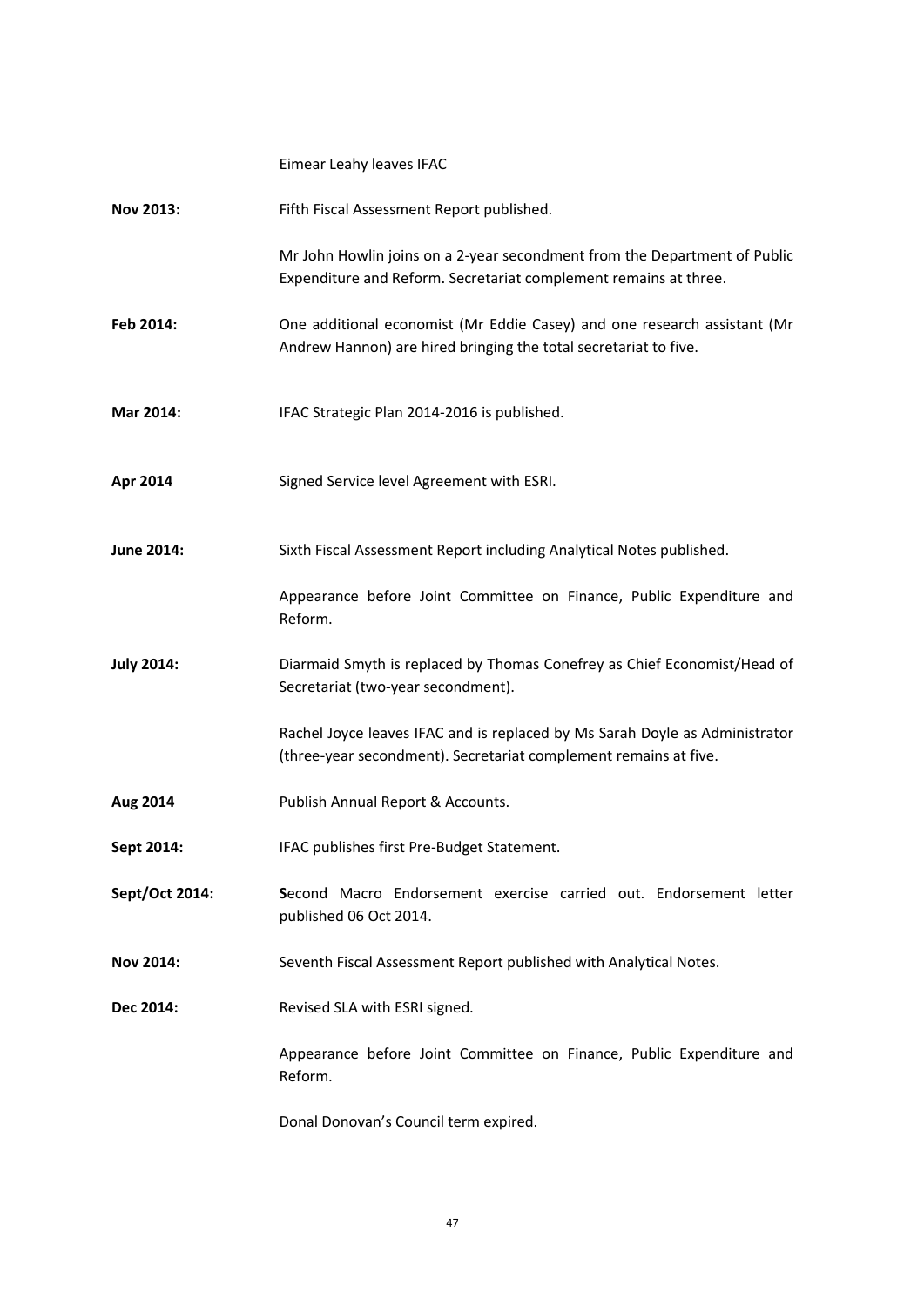## March 2014: **March 2014**: *Íde Kearney appointed to the Council*

#### **Annual budget of the Council:**

Initially the Government decided that the annual budget for the Council should be pitched in the range €400,000 to €650,000. Once Statutory, funding in the FRA is capped at €800,000 and indexed to HICP inflation.

| 2011 | €300,000 (from Sept 2011-2012) |
|------|--------------------------------|
| 2012 | €650,000                       |
| 2013 | €800,000                       |
| 2014 | €820.080                       |
| 2015 | €823,360                       |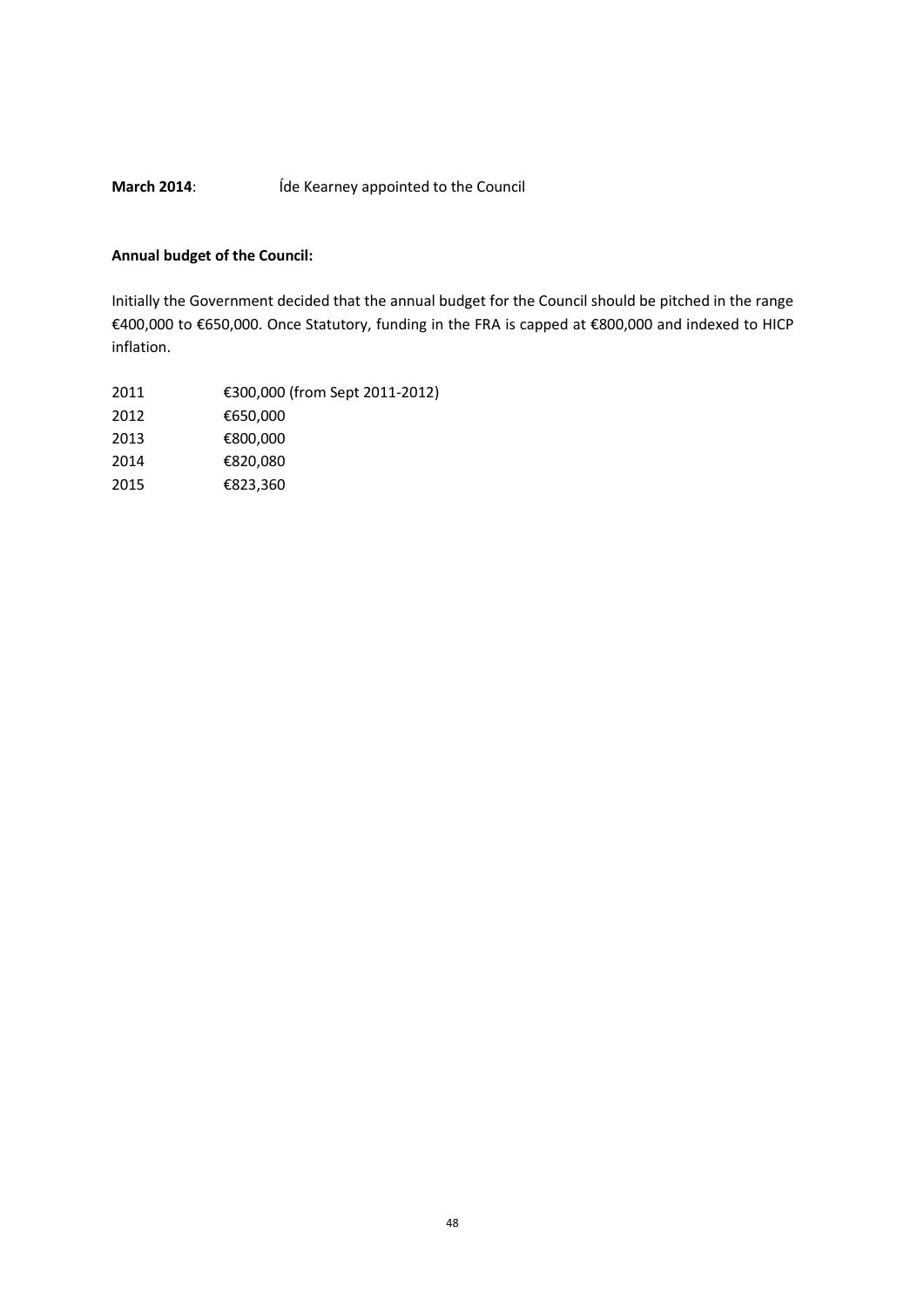## <span id="page-52-0"></span>**APPENDIX D: QUESTIONNAIRE USED BY THE EVALUATION TEAM**

*In our discussions with you, we would like to focus on the questions from those below which are most relevant to your field of expertise and your experience of IFAC.* 

#### **A.** THE INSTITUTIONAL SETTING AND THE MANDATE OF IFAC

- 1. Is the mandate of IFAC clear and well designed?
- 2. Does IFAC have sufficient independence?

3. Is IFAC viewed by the Irish public as an independent institution/authority?

4. Any changes you would propose concerning the mandate of IFAC?

#### **B.** THE RESOURCES OF IFAC

- 1. Are the financial resources allocated to IFAC consistent with its mandate?
- 2. Are the human resources available to IFAC adequate for carrying out its mandate?
- 3. Does IFAC have sufficient and timely access to relevant information to meet its mandate?

4. Does the Memorandum of Understanding provide a sufficient and timely framework to govern interactions between IFAC and the Department of Finance?

5. Any changes you would propose concerning the resources of IFAC?

#### **C . T HE OUTPUT OF IFAC**

- 1. How would you rank the recent Fiscal Assessment Reports by IFAC? More specifically:
	- a) the assessment of the fiscal stance?
	- b) the assessment and endorsement of macroeconomic forecasts?
	- c) the assessment of the budgetary forecasts?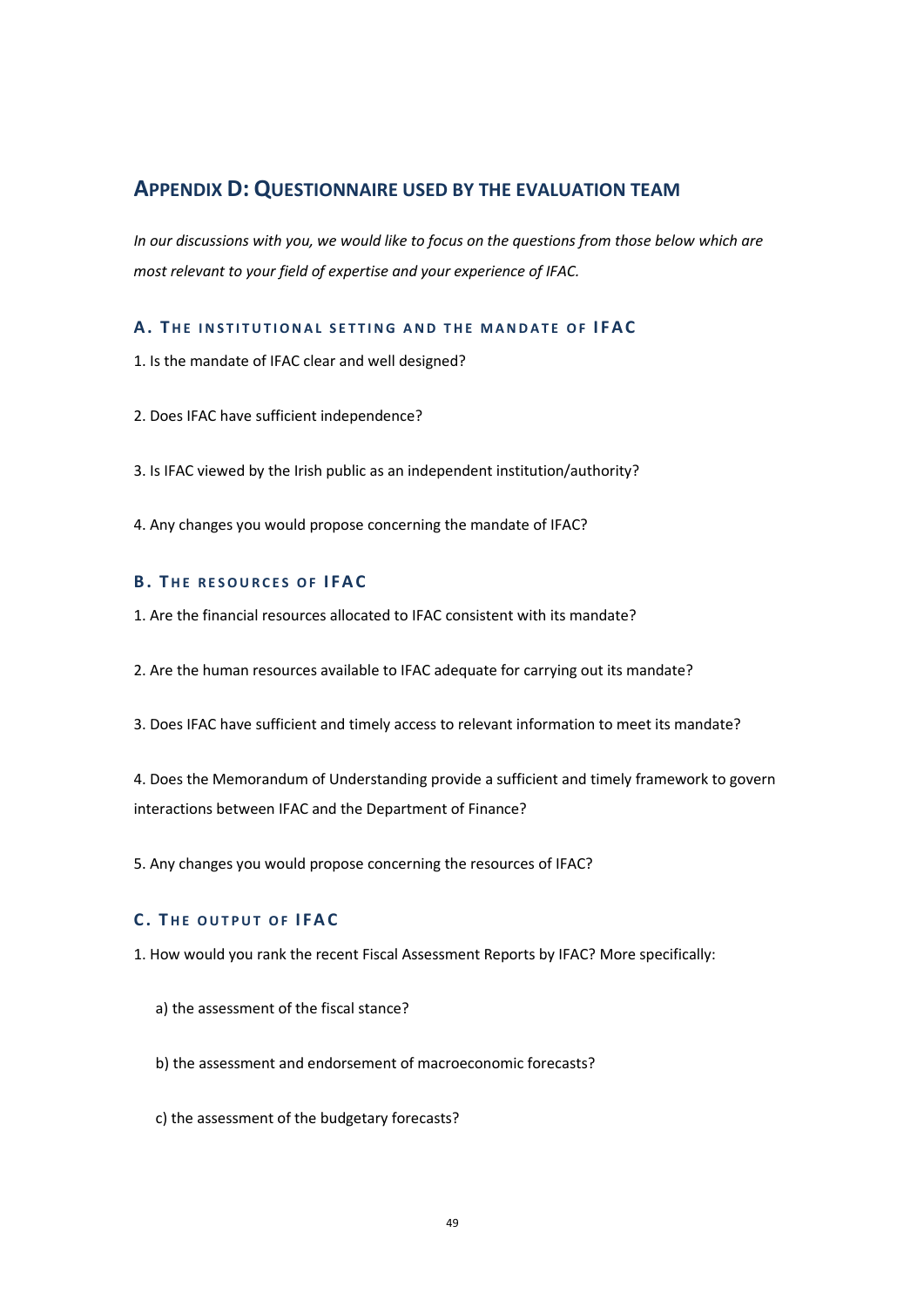d) the assessment of compliance with fiscal rules?

2. In your opinion, does IFAC cover the relevant activities of the Irish public sector? (revenues, expenditures, balance sheets, local authorities, the quality of public finances)

3. In your opinion, does IFAC cover all risks to fiscal sustainability to a sufficient extent, including financial imbalances? Does IFAC have a sufficiently long horizon?

4. Does IFAC cover international developments to a sufficient degree?

5. Do IFAC conclusions and policy advice follow appropriately from the analysis?

6. Overall do you find the Fiscal Assessment Report well-written and balanced? Would you suggest any improvements, whether of style or content?

7. How often should IFAC go public with its reports? For example, is a Pre-Budget Statement appropriate, as published in September 2014?

8. Should IFAC find new ways and forms of presenting its output, particularly to reach wider audiences?

9. How do you rank the overall output of IFAC?

#### **D . T HE IMPACT OF IFAC (OUTCOMES ) AND ITS COMMUNICATION ST RATEGY**

1. Is IFAC accepted and respected across the political spectrum?

2. Does the government/opposition (Irish politicians) pay attention to IFAC?

3. Does the Irish public pay attention to IFAC? Has IFAC established an identifiable role in debates around Irish economic policy?

4. How do Irish media treat IFAC?

5. What about the response of financial markets and business to IFAC?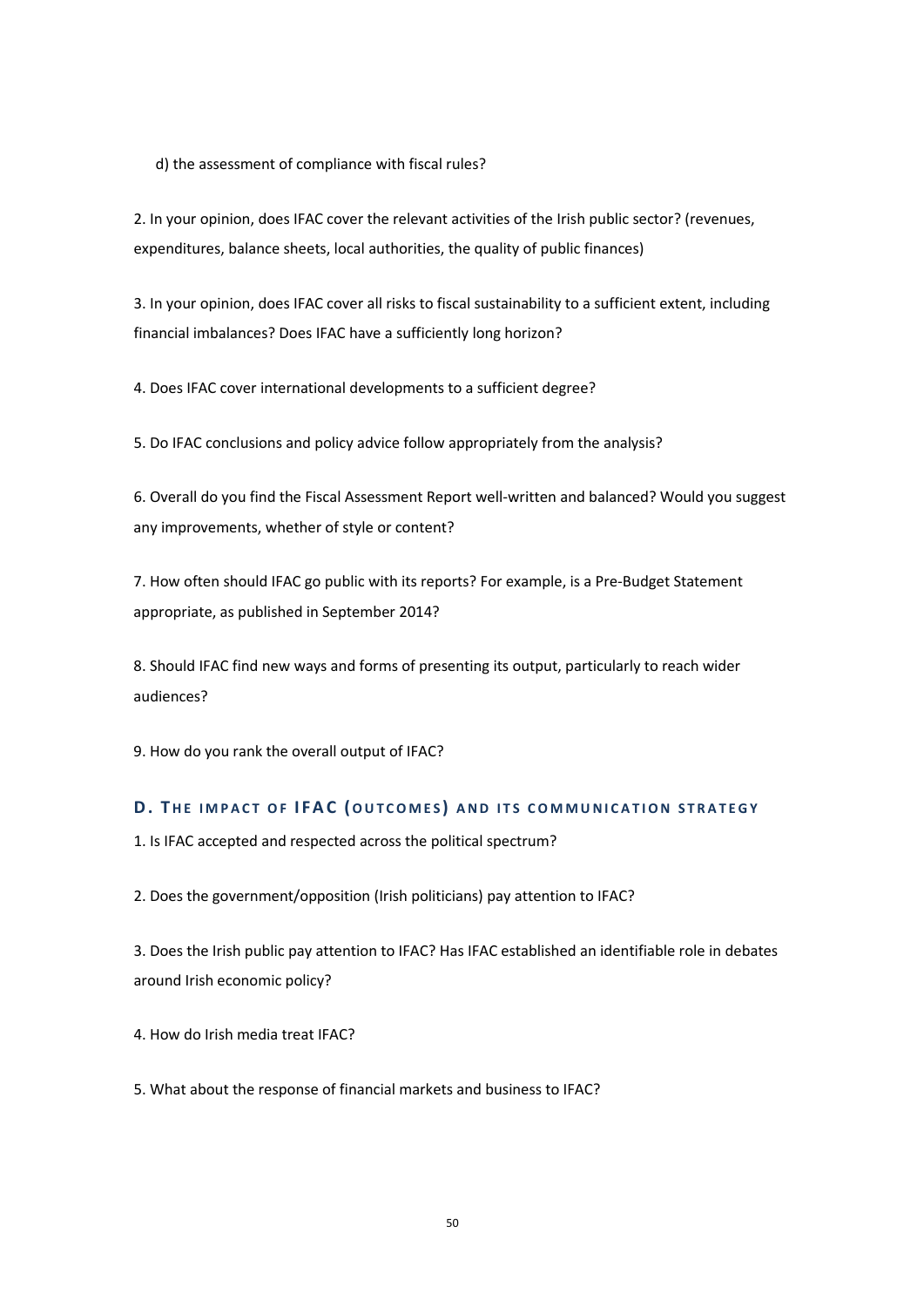6. How do you look upon the communication strategy of IFAC? How can it be improved?

7. Has IFAC made a difference? In which ways: Enhanced fiscal discipline? Promoted budgetary transparency? Raised the quality of public debate on fiscal matters? How would Irish public finances look without IFAC?

#### **E . LOOKING AHEAD**

1. How can the performance of IFAC be improved? As a relatively new body, does IFAC have shortcomings that you think need to be corrected?

2. Which are the main threats to IFAC in the future?

#### **F . T HE E U FRAMEWORK AND THE I RISH FISCAL FRAMEWOR K**

1. Is the Irish system of fiscal (budgetary) surveillance well incorporated within the EU framework?

2. Which are the main issues of debate between the EU and its Irish fiscal counterparts?

3. Are there any issues/observations you would like to mention regarding the relationship between the EU fiscal framework and Ireland?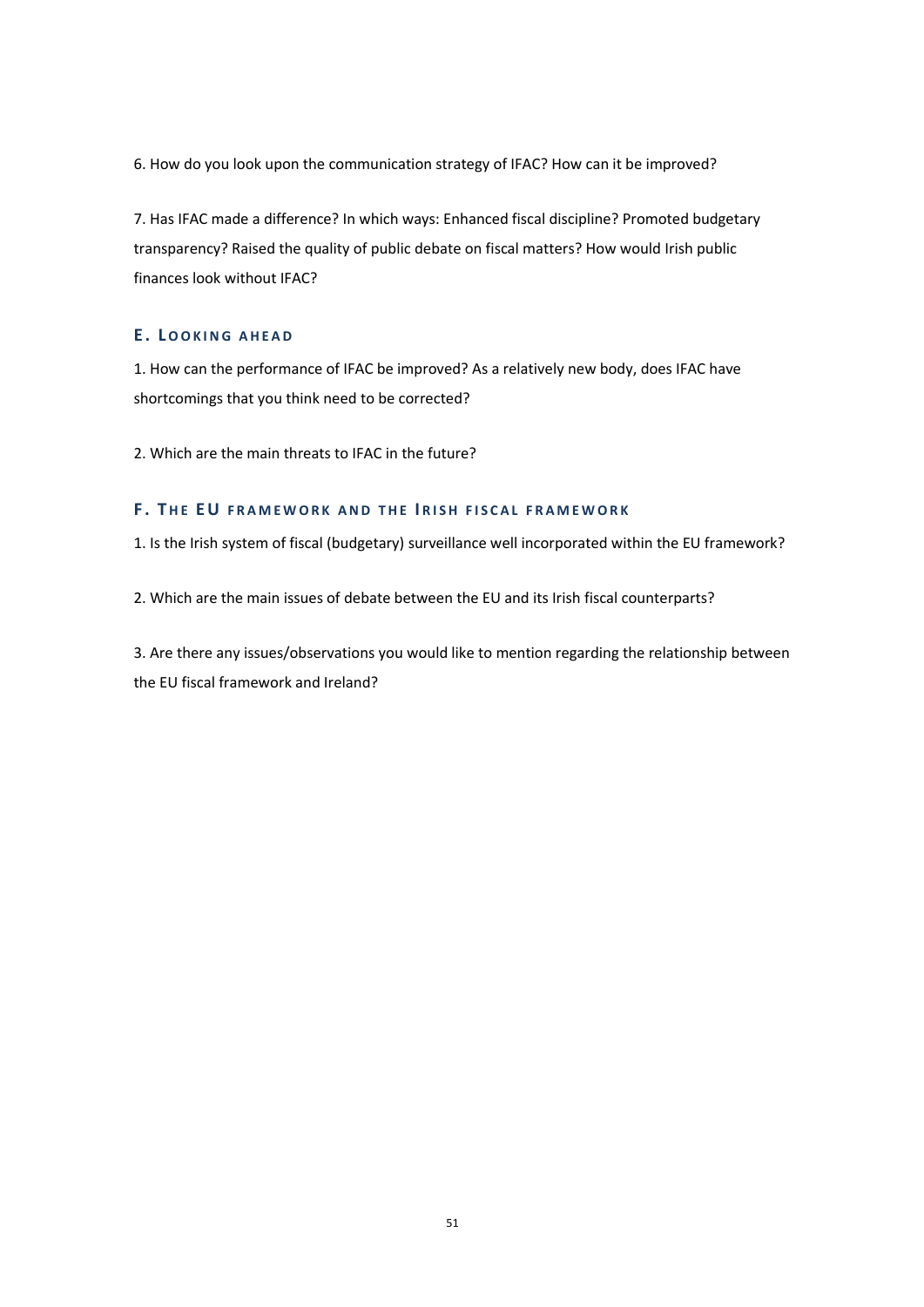## <span id="page-55-0"></span>**APPENDIX E: LIST OF PERSONS INTERVIEWED BY THE EVALUATION TEAM**

| Alan Barrett         | <b>IFAC Council member</b>                              |
|----------------------|---------------------------------------------------------|
| Sen. Sean Barrett    | Joint Committee on Finance, Public Expenditure & Reform |
| Sebastian Barnes     | <b>IFAC Council member</b>                              |
| Arthur Beesley       | The Irish Times                                         |
| <b>Eddie Casey</b>   | <b>IFAC Secretariat</b>                                 |
| Thomas Conefrey      | <b>IFAC Secretariat</b>                                 |
| Pearse Doherty TD    | Joint Committee on Finance, Public Expenditure & Reform |
| John FitzGerald      | <b>Trinity College Dublin</b>                           |
| John Flynn           | Central Bank of Ireland                                 |
| <b>Martin Fraser</b> | Dept of Taoiseach                                       |
| Andrew Hannon        | <b>IFAC Secretariat</b>                                 |
| Rónán Hickey         | Central Bank of Ireland                                 |
| John Howlin          | <b>IFAC Secretariat</b>                                 |
| Íde Kearney          | <b>IFAC Council member</b>                              |
| Brendan Keenan       | Irish Independent                                       |
| Philip Lane          | <b>Trinity College Dublin</b>                           |
| John McCarthy        | Department of Finance                                   |
| Tom McDonnell        | <b>NERI</b>                                             |
| Michael McGrath TD   | Joint Committee on Finance, Public Expenditure & Reform |
| John McHale          | <b>IFAC Council member</b>                              |
| Derek Moran          | Department of Finance                                   |
| Fergal O'Brien       | <b>IBEC</b>                                             |
| Róisín O'Sullivan    | <b>IFAC Council member</b>                              |
| Frances Ruane        | ESRI                                                    |
| Diarmaid Smyth       | Central Bank of Ireland                                 |
| <b>Graham Stull</b>  | <b>European Commission</b>                              |
| Liam Twomey TD       | Joint Committee on Finance, Public Expenditure & Reform |
| Robert Watt          | Department of Public Expenditure & Reform               |
| Seán Whelan          | RTÉ                                                     |
| Rossa White          | <b>NTMA</b>                                             |